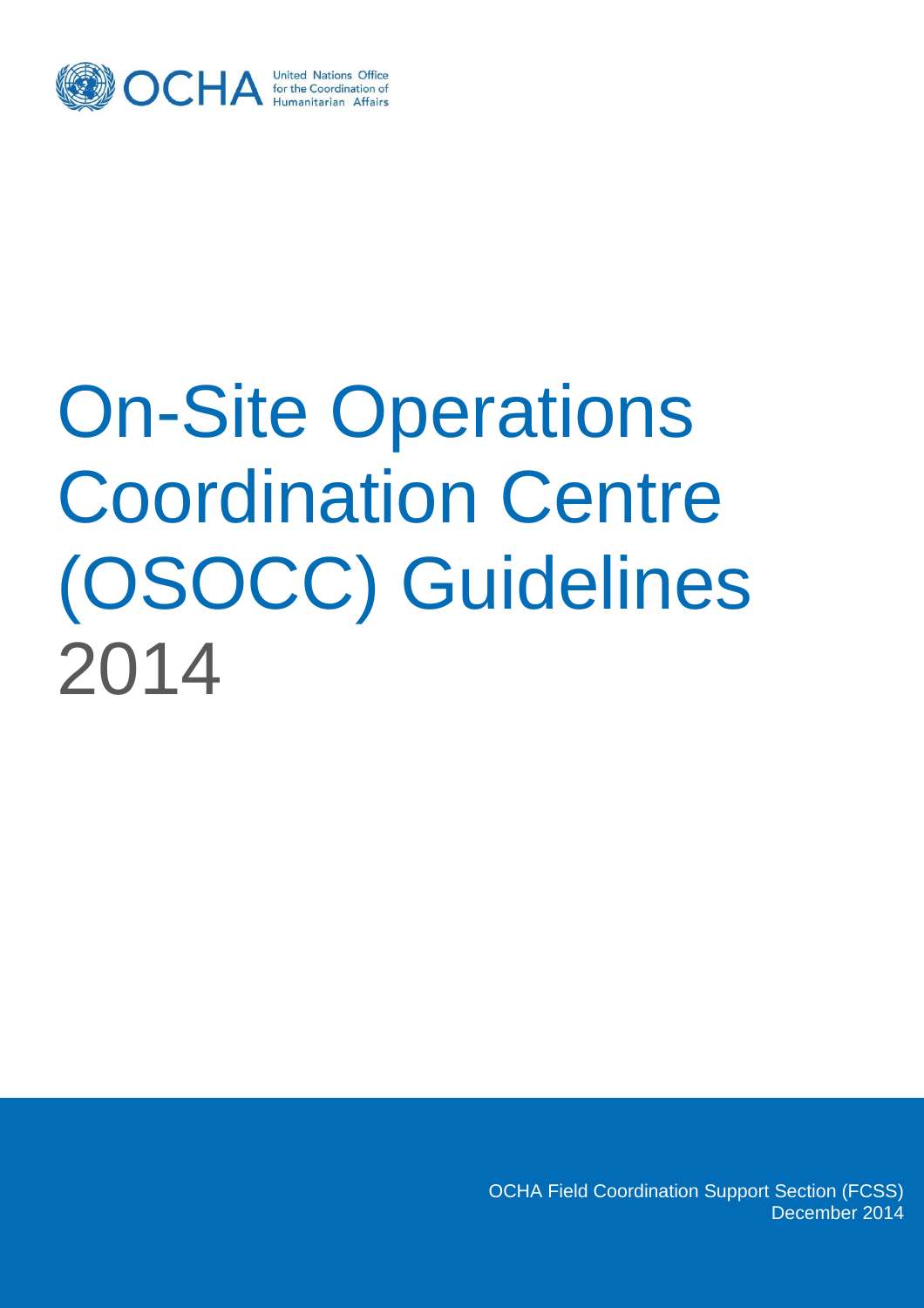| B.2.1 OSOCC Activities within the Humanitarian Program Cycle  16 |  |
|------------------------------------------------------------------|--|
|                                                                  |  |
|                                                                  |  |
| <b>B.5.1 Selecting Facility Locations41</b>                      |  |
|                                                                  |  |
|                                                                  |  |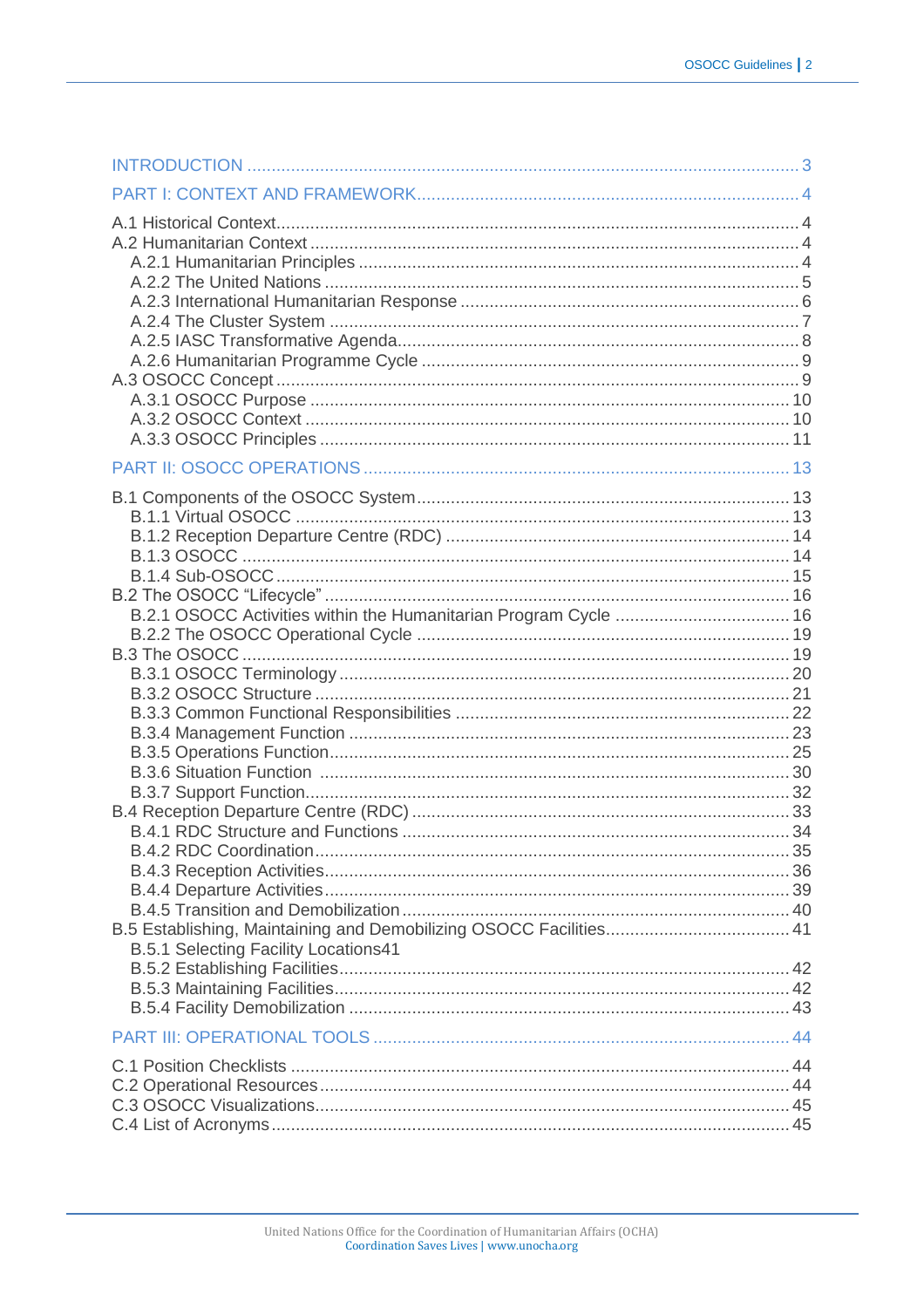# INTRODUCTION

The On-Site Operations Coordination Centre (OSOCC) is a rapid response tool that provides a platform for the coordination of international response activities in the immediate aftermath of a sudden onset emergency or a rapid change in a complex emergency. It is at the same time both a methodology and a physical location for on-site emergency response coordination. The OSOCC is designed to work in support of the Government of the affected country and is a tool for the United Nations Office for the Coordination of Humanitarian Affairs (OCHA) to carry out its mandate of coordination and information management in emergency response, particularly at the field level.

The nature of the OSOCC enables the concept to be utilized by other organizations when responding to emergencies, including international response organizations and Governments. These OSOCC Guidelines are intended for use by organizations or response teams who may be establishing and managing an OSOCC (e.g., United Nations Disaster Assessment and Coordination [UNDAC] teams), organizations or teams who may work within an OSOCC (e.g., Urban Search and Rescue [USAR] teams, Foreign Medical Teams [FMTs], Cluster Coordinators), and organizations who may interact with an OSOCC (e.g., Government of a requesting country, Local Emergency Management Authority [LEMA], Cluster Coordinators). The Guidelines may also be used and adapted by national or local emergency management authorities for on-site coordination of emergency responses.

The OSOCC Guidelines are designed to provide direction on establishing, managing, working within and interacting with an OSOCC. The Guidelines are comprised of three parts. Part I provides the foundation on which the OSOCC concept is built and the humanitarian context in which it operates. Part II presents guidance on how to implement the four OSOCC system components (Virtual OSOCC, Reception Departure Centre, OSOCC, Sub-OSOCC) and provides links to other more detailed guidance notes and resources. Part III is an annex of tactical tools for practical use during OSOCC operations.

The OSOCC Guidelines will be maintained electronically to allow for periodic changes to Part II and regular changes to Part III as the supporting tools are improved with experience. It is recommended that Parts II and III are considered field-based tools and taken by staff in hard copy during response operations.

The Guidelines have been developed by the Field Coordination Support Section (FCSS) of the Emergency Services Branch (ESB) of OCHA, which serves as the custodian for future revisions and developments. Content is drawn from the expertise and experience of a broad spectrum of international and regional organizations, response teams and Governments. The OSOCC Guidelines are grounded in the humanitarian context in which they are employed and reflective of the current state of the international response community.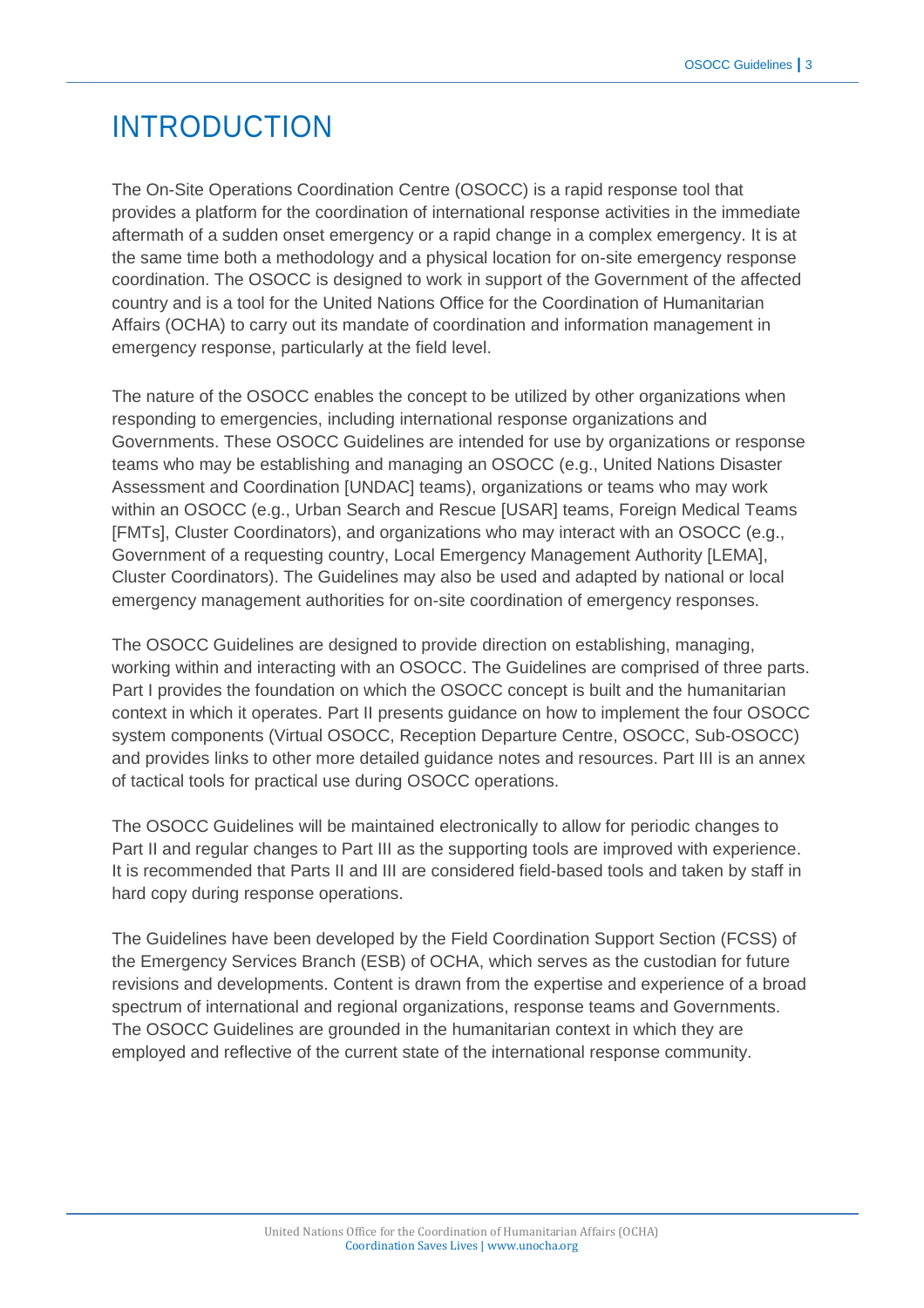# PART I: CONTEXT AND FRAMEWORK

# **A.1 Historical Context**

The International Search and Rescue Advisory Group (INSARAG) was established in 1991 and developed the [INSARAG Guidelines,](http://insarag.org/en/methodology/guidelines.html) which describe a concept for an On-Site Operations Coordination Centre (OSOCC) intended to improve the coordination of international assistance in support of the Government of an affected country specifically for coordination of international USAR operations. The United Nations General Assembly resolution 57/150 of 16 December 2002 "Strengthening the Effectiveness and Coordination of International Urban Search and Rescue Assistance" endorsed the INSARAG Guidelines and stressed the importance of member states following the INSARAG Guidelines for coordination of international urban search and rescue (USAR) assistance, thereby also endorsing the OSOCC concept.

INSARAG and OCHA originally developed the OSOCC concept to assist affected countries in coordinating international search and rescue efforts following an earthquake. However, the emergency management principles of the OSOCC concept make it a valuable tool in any sudden-onset disaster or complex emergency requiring the on-site coordination of international relief resources in the absence of an otherwise existing and functioning coordination system. Since its inception, the OSOCC concept has been successfully implemented numerous times in situations ranging from regional emergency events to major international disasters.

The OSOCC Guidelines were last published by OCHA in 2009. Since that time evolutions of methodology have occurred in functional areas such as assessment, information management, civil-military coordination, environmental emergencies, safety and security, and the coordination of FMTs – all of which have influenced OSOCC operations. Recent responses have further emphasized areas for methodological enhancement – particularly related to the use of the OSOCC in large-scale emergencies. In addition, many Governments have shown interest in using and adapting the OSOCC concept for domestic operations, further extending its applicability in humanitarian response and disaster management, and securing its place as valuable coordination tool.

# **A.2 Humanitarian Context**

The OSOCC concept and the value it provides during a disaster are best understood within the humanitarian context in which it operates. The following sections provide an introduction to the humanitarian system as it relates to disaster response and its applicability to the OSOCC.

# **A.2.1 Humanitarian Principles**

Humanitarian assistance is an extension of the desire to help others through a systematic mobilization of resources. Assistance is provided to population groups on the basis of rights and needs in an effort to save lives and alleviate suffering. International humanitarian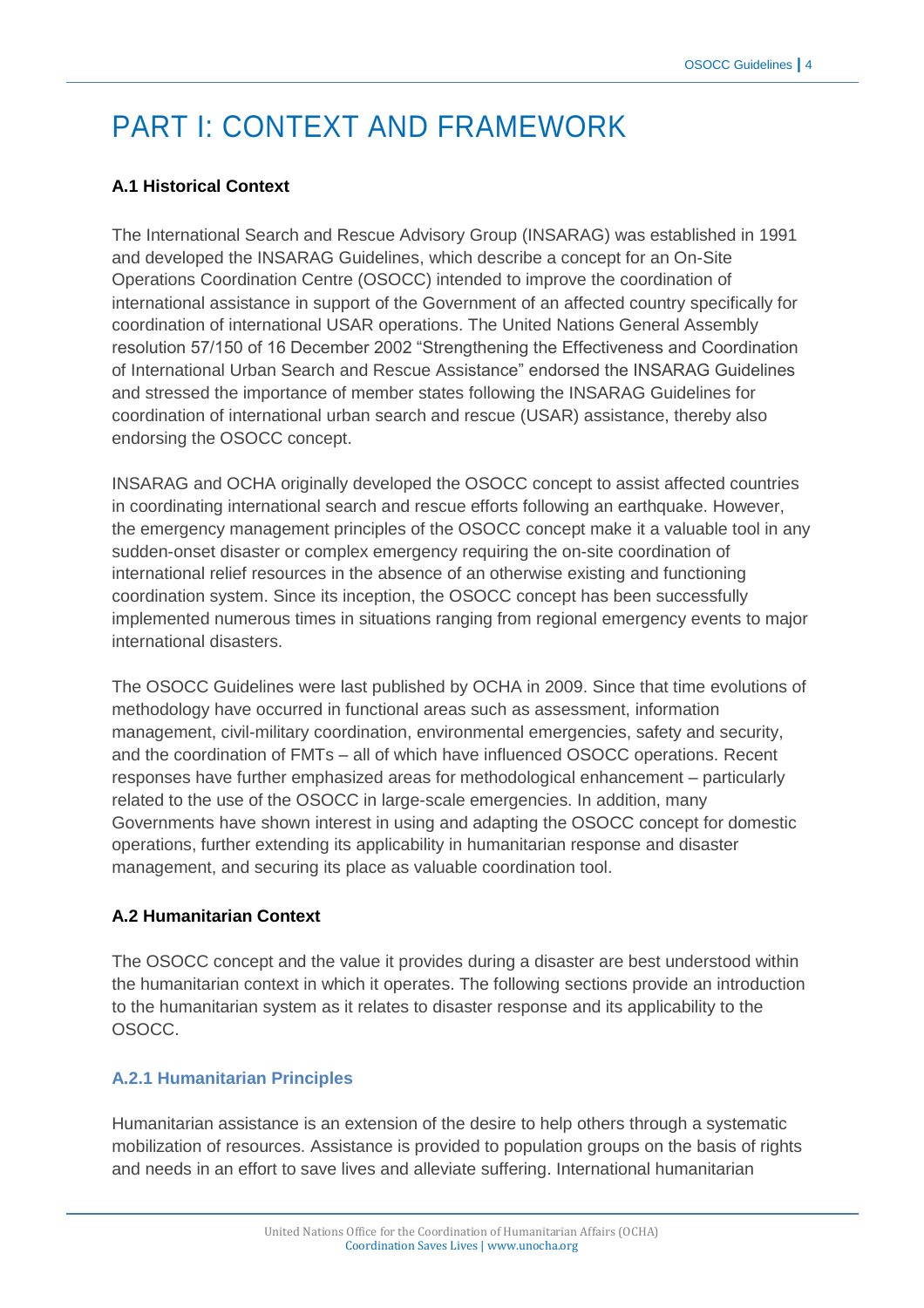assistance is provided in accordance with a set of humanitarian principles established in the 19th century by Henri Dunant and endorsed by the United Nations General Assembly resolutions 46/182 and 58/114 (2004). The principles are:

**Humanity** – Human suffering must be addressed wherever it is found. The purpose of humanitarian action is to protect life and health and ensure respect for human beings.

**Neutrality** – Humanitarian actors must not take sides in hostilities or engage in controversies of a political, racial, religious or ideological nature.

**Impartiality** – Humanitarian action must be carried out on the basis of need alone, making no distinctions on the basis of nationality, race, gender, religious belief, class or political opinions.

**Independence** – Humanitarian action must be autonomous from the political, economic, military or other objectives that any actor may hold in relation to areas where humanitarian action is being implemented.

The humanitarian principles are central to the work of OCHA and numerous international response organizations as they facilitate access to affected populations. They are an essential element of coordination activities and are applicable to the OSOCC as a mechanism supporting humanitarian assistance to all those in need.

Further information on the humanitarian principles can be found at [https://docs.unocha.org/sites/dms/Documents/OOM\\_HumPrinciple\\_English.pdf.](https://docs.unocha.org/sites/dms/Documents/OOM_HumPrinciple_English.pdf)

# **A.2.2 The United Nations**

The United Nations was established in 1945 with 51 countries as original Member States committed to preserving peace through international cooperation and collective security. The United Nations works through consensus of its Members and provides a means to address matters affecting the whole world. Today, 193 countries are Members of the United Nations and agree to the obligations of the [Charter of the United Nations.](http://www.un.org/en/documents/charter/index.shtml) The Charter is an international treaty that sets out basic principles of international relations.

Under the Charter (Article 1), the United Nations has four main purposes:

- To maintain international peace and security.
- To develop friendly relations among nations.
- To cooperate in solving international problems and in promoting respect for human rights.
- To be a centre for harmonizing the actions of nations.

The United Nations System consists of six principal organs – the General Assembly, the Security Council, the Economic and Social Council, the Trusteeship Council, the International Court of Justice and the Secretariat. OCHA is part of the United Nations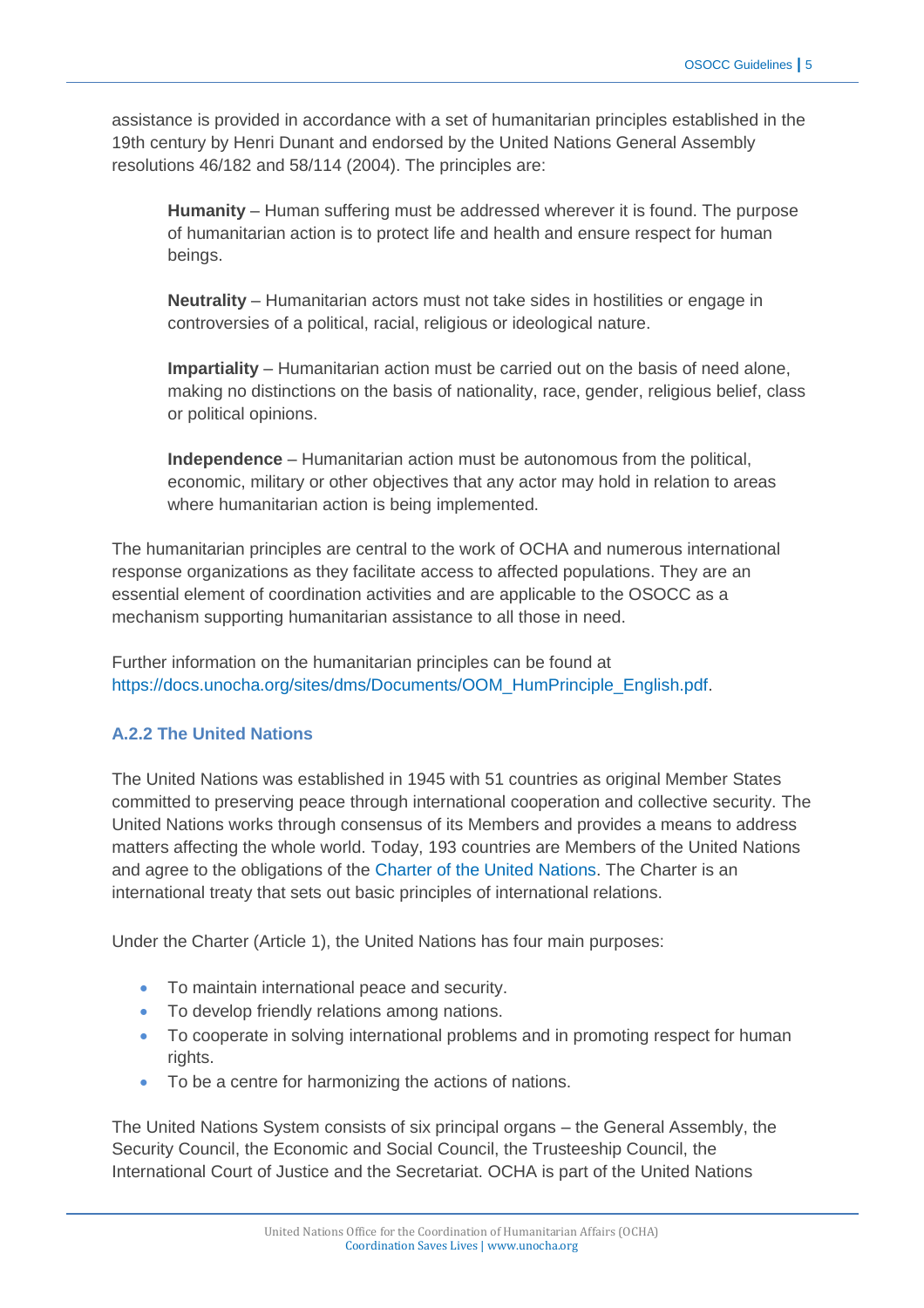Secretariat and is led by the Under-Secretary General (USG)/Emergency Relief Coordinator (ERC).

#### **A.2.3 International Humanitarian Response**

The international humanitarian community is guided by resolution 46/182 "Strengthening of the Coordination of Humanitarian Emergency Assistance of the United Nations" when responding to emergencies. The resolution outlines an enhanced framework for humanitarian assistance that includes establishment of the ERC position, authorization of the Inter-Agency Standing Committee (IASC) and creation of key funding programmes. The IASC is a forum for inter-agency coordination at the global level related to humanitarian assistance. Led by the ERC, it brings together United Nations and non-United Nations partners for policy development, decision-making and coordination.

The ERC is responsible for maintaining a view on all emergencies requiring humanitarian assistance and for coordinating humanitarian assistance of the United Nations System. OCHA supports the ERC through its mandate for coordinating the efforts of humanitarian actors to ensure a systematic response to emergencies within a common framework. A key component of OCHA's mission is to mobilize and coordinate effective and principled humanitarian action in partnership with national and international actors in order to alleviate human suffering in disasters and emergencies. To achieve its mission, OCHA focuses its activities around coordination, information management, humanitarian financing, policy and advocacy.

In countries where the United Nations System is present, the Resident Coordinator (RC) is responsible for leading the United Nations Country Team (UNCT), which ensures interagency coordination and decision-making at the country level to support the development agenda of the Government. Prior to a disaster, the RC and UNCT coordinate preparedness and mitigation activities, monitor and provide early warning of potential emergency situations, and lead contingency planning.

When a disaster happens, the Humanitarian Coordinator (HC), working at the country level, normally leads humanitarian coordination in support of the Government. The HC leads the Humanitarian Country Team (HCT), which brings together United Nations and non-United Nations humanitarian organizations to provide common strategic and policy guidance on issues related to humanitarian action. Often the Resident Coordinator will also perform the role of the Humanitarian Coordinator (RC/HC). In large crises, sudden-onset or complex emergencies, an HC will be specifically appointed.

United Nations General Assembly resolution 46/182 explains that the Government of each Member State is responsible for meeting the needs of its people, including requesting assistance if needed and facilitating the work of humanitarian organizations. Assistance is never forced upon a state, unless the United Nations Security Council deems it necessary in order to preserve international peace and security. To do so without being invited can be considered a violation of international conventions. Consequently, all international humanitarian assistance is conducted in support of and at the request of national authorities.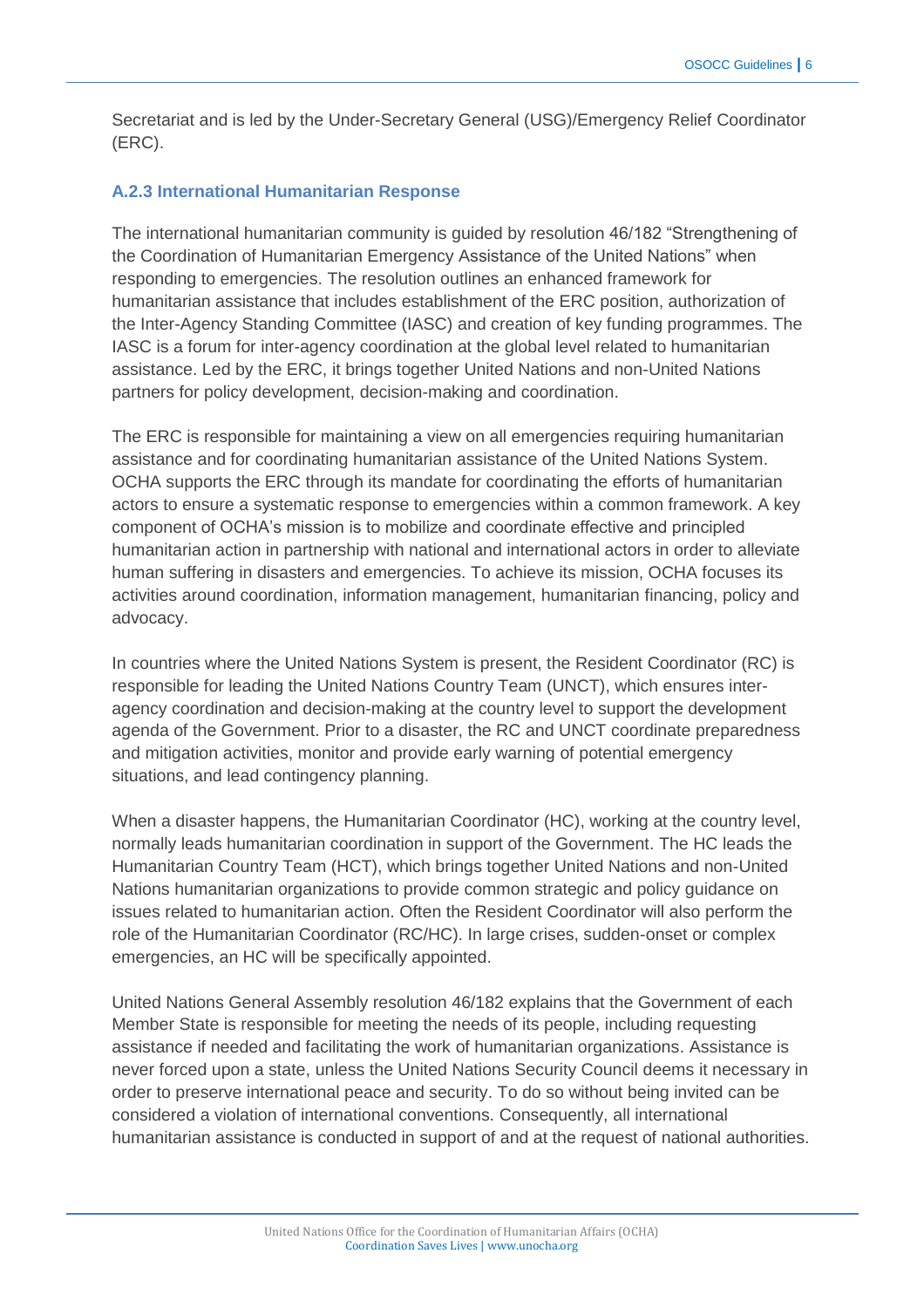An OSOCC may operate under one of three general models within the humanitarian system: direct coordination of response activities at the request of a Government, coordination of specific aspects and support of others as identified by the Government, or in support of the RC/HC. The OSOCC concept provides a platform and methodology for the operational coordination on-site in a disaster area when other structures for international assistance and coordination, such as clusters or a nationally established structure that incorporates international actors, are not yet functioning. Sectoral response is carried out following the cluster approach introduced by the Humanitarian Reform process.

#### **A.2.4 The Cluster System**

The Humanitarian Reform process began in 2005 to improve the predictability, timeliness, inclusiveness and effectiveness of international humanitarian response. As part of this process, the cluster approach was endorsed to strengthen response capacity and effectiveness in the main sectors of response.

Under the system, recognized sectors of humanitarian activity are organized in clusters that work together towards agreed common humanitarian objectives at both the global level and country level. The cluster approach ensures clear leadership, predictability and accountability in the international response to humanitarian emergencies by clarifying the division of labour among organizations and better defining their roles and responsibilities within the different sectors of response.

Cluster partners may include United Nations agencies, national organizations and international non-governmental organizations (NGOs). At the country-level, government ministries/departments will ideally co-lead their respective cluster along with a globallyidentified Lead Agency. Global Cluster Lead Agencies, who reports to the ERC, have been designated by the IASC for eleven sectors of humanitarian activity:

| <b>Cluster</b>                             | <b>Global Cluster Lead</b>                                |
|--------------------------------------------|-----------------------------------------------------------|
| Camp Coordination and Camp Management      | UNHCR (conflict situations) & IOM (natural<br>disasters)  |
| <b>Early Recovery</b>                      | <b>UNDP</b>                                               |
| Education                                  | UNICEF & Save the Children                                |
| Emergency Shelter and Non-Food Items (NFI) | UNHCR (conflict situations) & IFRC (natural<br>disasters) |
| <b>Emergency Telecommunications</b>        | <b>WFP</b>                                                |
| <b>Food Security</b>                       | FAO & WFP                                                 |
| Health                                     | <b>WHO</b>                                                |
| Logistics                                  | <b>WFP</b>                                                |
| Nutrition                                  | <b>UNICEF</b>                                             |
| Protection                                 | <b>UNHCR</b>                                              |
| Water, Sanitation and Hygiene (WASH)       | <b>UNICEF</b>                                             |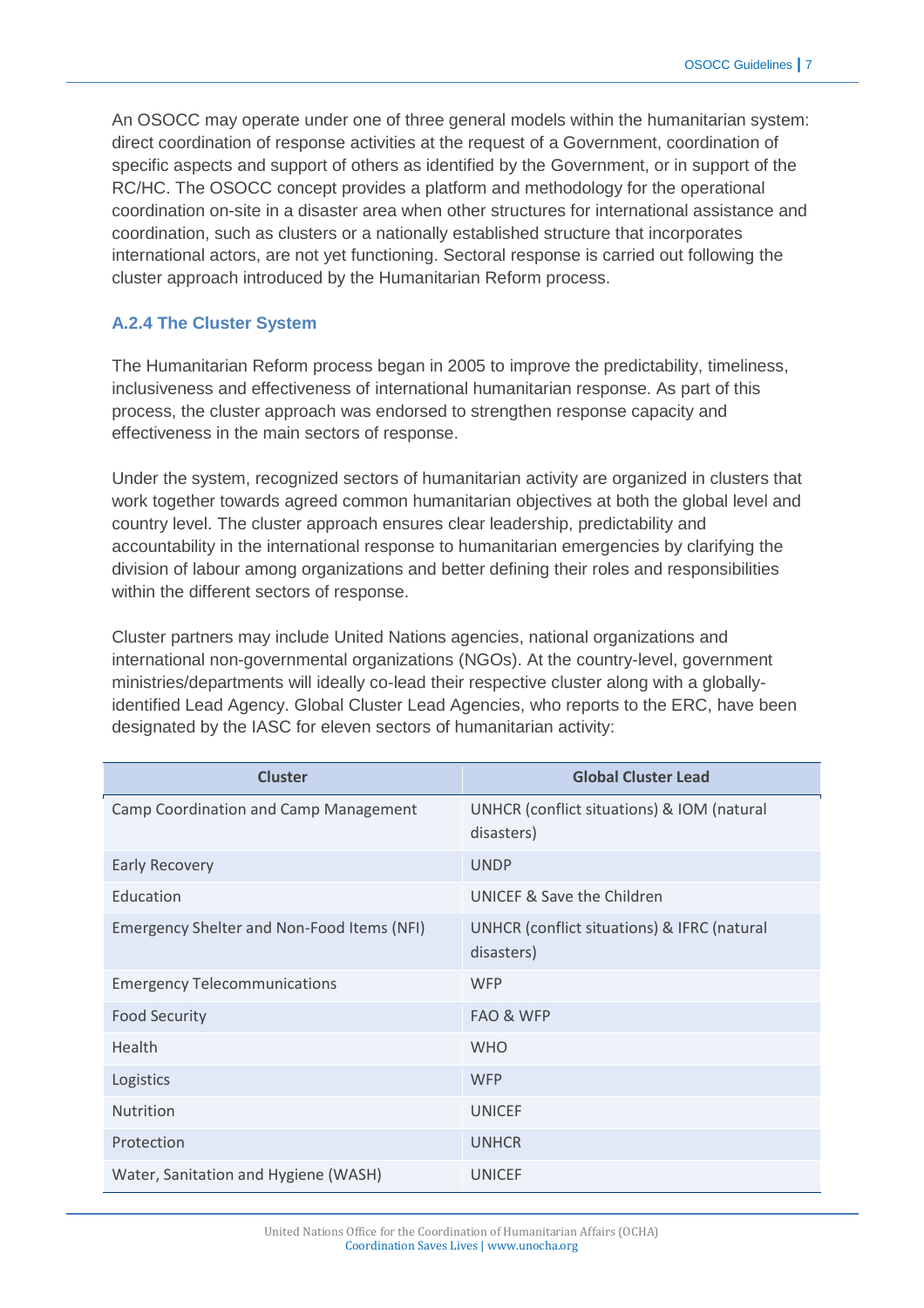While the cluster system remains active at the global level at all times, the clusters may not be established on the ground in a given country. Following a disaster the RC/HC, in consultation with the HCT and usually the Government, can recommend activation of clusters as part of the international humanitarian response based on an assessment of need and of the coordination capacity of the responding organizations on the ground. The recommendation is sent for approval through the ERC to the IASC Principals and Global Cluster Leads.

As a coordination platform, the OSOCC provides an opportunity for clusters to plug into the established coordination mechanism when they arrive on-site. In some cases, functions that were being initially done by the OSOCC may transfer to a Cluster Coordinator when they become established on-site or functions may transition to tie in more closely with a Cluster Coordinator (e.g., FMT coordination to the Health Cluster). The specific collaboration between the clusters and the OSOCC will be incident-dependent and reflects the principle of flexibility (see section A.3.2).

#### **A.2.5 IASC Transformative Agenda**

Following the 2005 Humanitarian Reform process, a number of challenges remained in some aspects of international humanitarian response during large-scale responses and the perception of process-related issues in the application of the cluster system. As a result the IASC Transformative Agenda (2011) agreed to a set of actions to establish enhanced mechanisms to strengthen leadership, coordination and accountability during humanitarian response.

A key outcome of the IASC Transformative Agenda is the creation of systems and terminology related to large-scale disasters. A major sudden-onset humanitarian crisis triggered by natural disaster or conflict that requires system-wide mobilization and response is now called a Level 3 (L3) Emergency. While not commonly defined, a Level 1 (L1) Emergency is considered to be one in which the national and international resources available in the country are sufficient for the response and no outside assistance is required. A Level 2 (L2) Emergency requires considerable support from neighbouring countries, regional entities and possibly agency headquarters, due to for instance the high number of affected people/areas, large scale displacement, intense conflict, numerous actors on the ground requiring coordination and/or challenges in accessing affected people.

When the ERC, in consultation with the IASC Principals, declares an L3 Emergency, a number of actions are triggered. These include mobilization of coordination resources, deployment of a Senior/Emergency Humanitarian Coordinator, deployment of senior staff through the Inter-Agency Rapid Response Mechanism (IARRM), assessment activities consistent with the Multi-Cluster/Sector Initial Rapid Assessment (MIRA) Framework, release or revision of a Strategic Statement and launch of an appeal (the Strategic Response Plan).

Response to a large-scale disaster requires on-site assistance from many humanitarian relief organizations. Efforts of these organizations need to be coordinated to avoid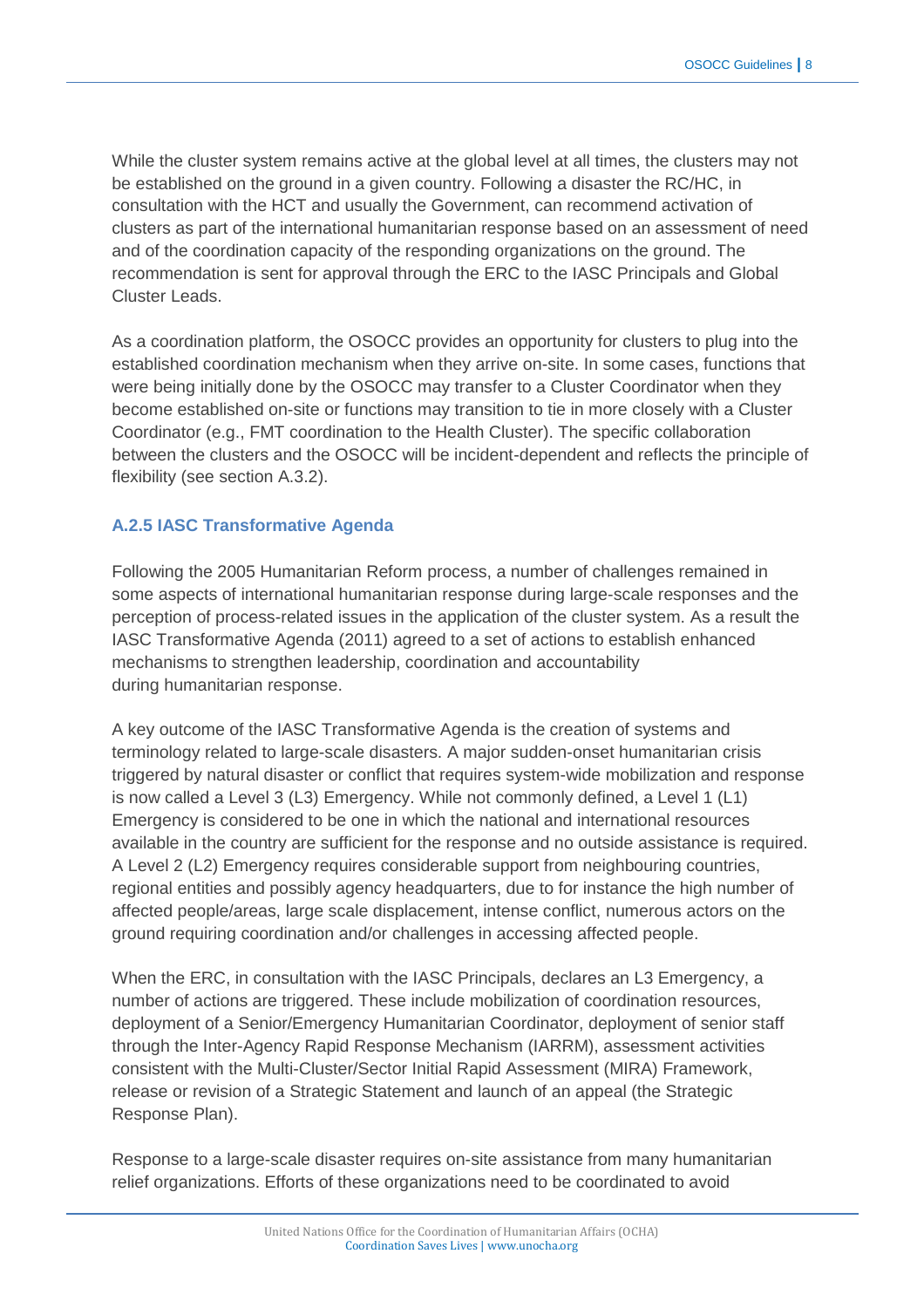duplication and gaps, focus resources on urgent needs, ensure common approaches and values and approach the emergency in a strategic manner to enable work towards longerterm recovery. An OSOCC can provide this initial on-site coordination in the absence of an alternate mechanism in an L1-L3 emergency. Work done in the initial phases of the response by the OSOCC supports many of the activities outlined above as part of the Humanitarian Programme Cycle (HPC).

# **A.2.6 Humanitarian Programme Cycle**

A part of the IASC Transformative Agenda, the HPC is a coordinated series of actions related to humanitarian response to help prepare for, manage and deliver humanitarian response. The five steps in the HPC are illustrated below:





The first two steps of the HPC should be closely aligned to the outputs of the OSOCC (see section B.2.1). The OSOCC, as a rapid deployment tool for on-site coordination, has the ability to collect information quickly within the first days of a disaster and provide this information to the broader humanitarian system. This supports the development of products such as the Strategic Statement and Preliminary Response Plan.

Successful implementation of the HPC is dependent on adequate emergency preparedness, effective coordination with national/local authorities and humanitarian actors, and information management. The latter two factors in particular form part of the foundation on which the OSOCC concept was built.

# **A.3 OSOCC Concept**

The OSOCC concept was developed as a rapid response tool that works in close cooperation with the affected Government to provide a system for coordinating and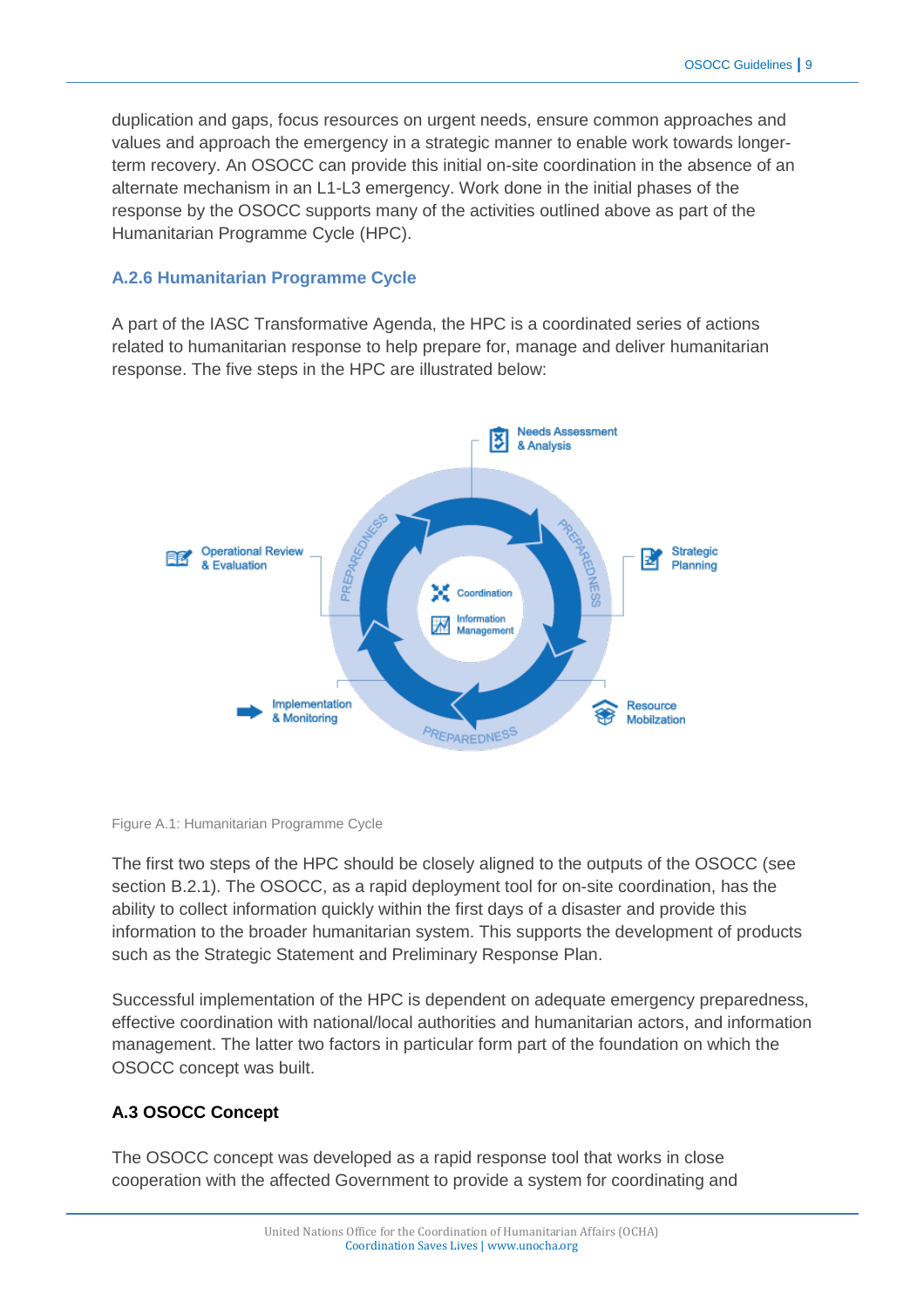facilitating the activities of international relief efforts at the site of a disaster. It is primarily used in sudden-onset disasters, and particularly L3 emergencies, however is applicable in other contexts including complex emergencies and L1-L2 emergencies where a mechanism for operational coordination does not exist or requires enhancement.

#### **A.3.1 OSOCC Purpose**

The OSOCC has two core objectives:

- To rapidly provide a means to facilitate on-site cooperation, coordination and information management between international responders and the Government of the affected country in the absence of an alternate coordination system.
- To establish a physical space to act as a single point of service for incoming response teams, notably in the case of a sudden-onset disaster where the coordination of many international response teams is critical to ensure optimal rescue efforts.

The OSOCC is intended to serve as a conduit for information exchange between the Government of the affected country and various relief providers in a disaster receiving international assistance, to facilitate cooperation with and coordination of international humanitarian assistance, and to provide a platform for coordination amongst actors who do not normally work in close collaboration. The OSOCC facility supports on-site coordination and information exchange, and facilitates a broader coordination platform that extends well beyond the physical OSOCC.

To optimize its effectiveness, the OSOCC should be established in the immediate aftermath of a disaster requiring international assistance or when indicated by a change in situation of an existing emergency. Wherever possible, the OSOCC should be located in close proximity to the disaster site and to the relevant national government authorities. The timeliness of setup and the appropriateness of location are both critical in sudden-onset disasters to ensure optimal rescue and relief efforts.

Although an OSOCC is intended as a short-term response tool for the immediate life-saving and relief phases of a disaster, it should be established with enough flexibility and foresight to adjust to the magnitude and complexity of an emergency as it unfolds. When an OSOCC becomes fully engaged in the coordination of international humanitarian response, its role and activities may be extended to meet the changing requirements dictated by an evolving situation. It is expected that an OSOCC in some form would be operational during the relief phase of an emergency until the Government of the affected country together with United Nations agencies and NGOs if required, can resume the responsibility of coordination of international resources through its own structures and offices.

# **A.3.2 OSOCC Context**

When established, the OSOCC works within the existing humanitarian system both internationally and in the affected country, as illustrated in figure A.2 below: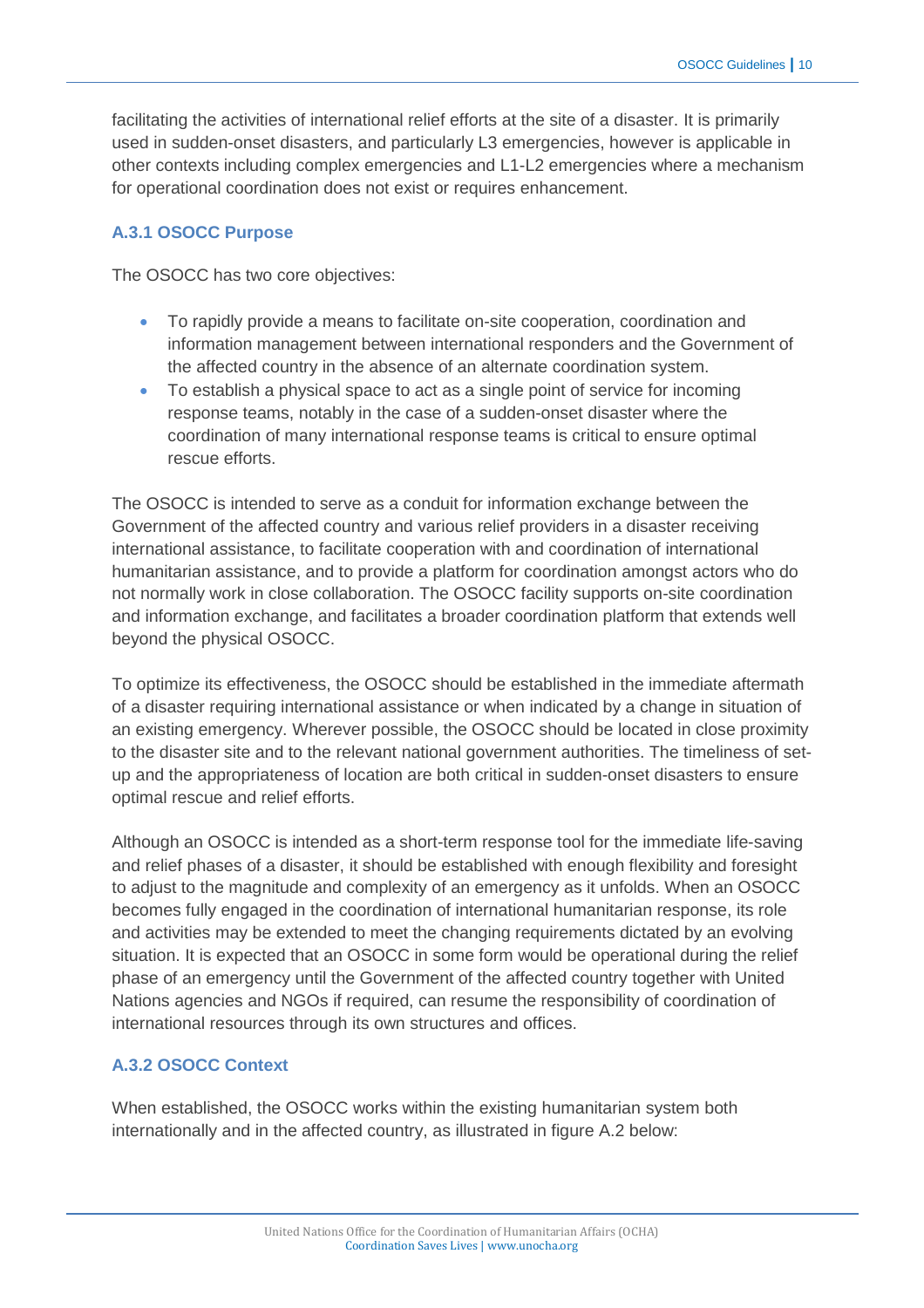

Figure A.2: OSOCC Context

The OSOCC generally reports to the UNDAC Team Leader, who in turn ensures that activities of the OSOCC are aligned with the strategic direction of the United Nations RC/HC and the Humanitarian Country Team, and supported by OCHA. In cases where an UNDAC Team is not deployed, the OSOCC may report directly to the UN RC/HC.

The OSOCC works in support of the affected government in coordinating the efforts of international response organizations. Within the affected country, the Local Emergency Management Agency (LEMA)<sup>1</sup> is responsible for the overall command, coordination and management of the response operation, thus the OSOCC maintains a strong connection to the LEMA throughout operations.

In addition to the entities within OCHA and within the affected country, the OSOCC supports and collaborates with Cluster Leads and responding teams. This can be done through integration in the OSOCC structure, including physically being located in the OSOCC facility, and/or through formal or informal liaison. Further detail on this can be found in section B.3.4 and B.3.5.

# **A.3.3 OSOCC Principles**

 $\overline{a}$ 

The OSOCC is an effective response tool that is proven to facilitate coordination amongst international response organizations for the purpose of providing timely and efficient humanitarian assistance in a disaster. While the impact of a given disaster and the nature of

<sup>1</sup> LEMA is a generic term used by the international community in referring to organizations that may in reality work at a variety of levels of governments and take various forms. For example, a national disaster management authority, state or provincial emergency management organizations and/or local emergency responders.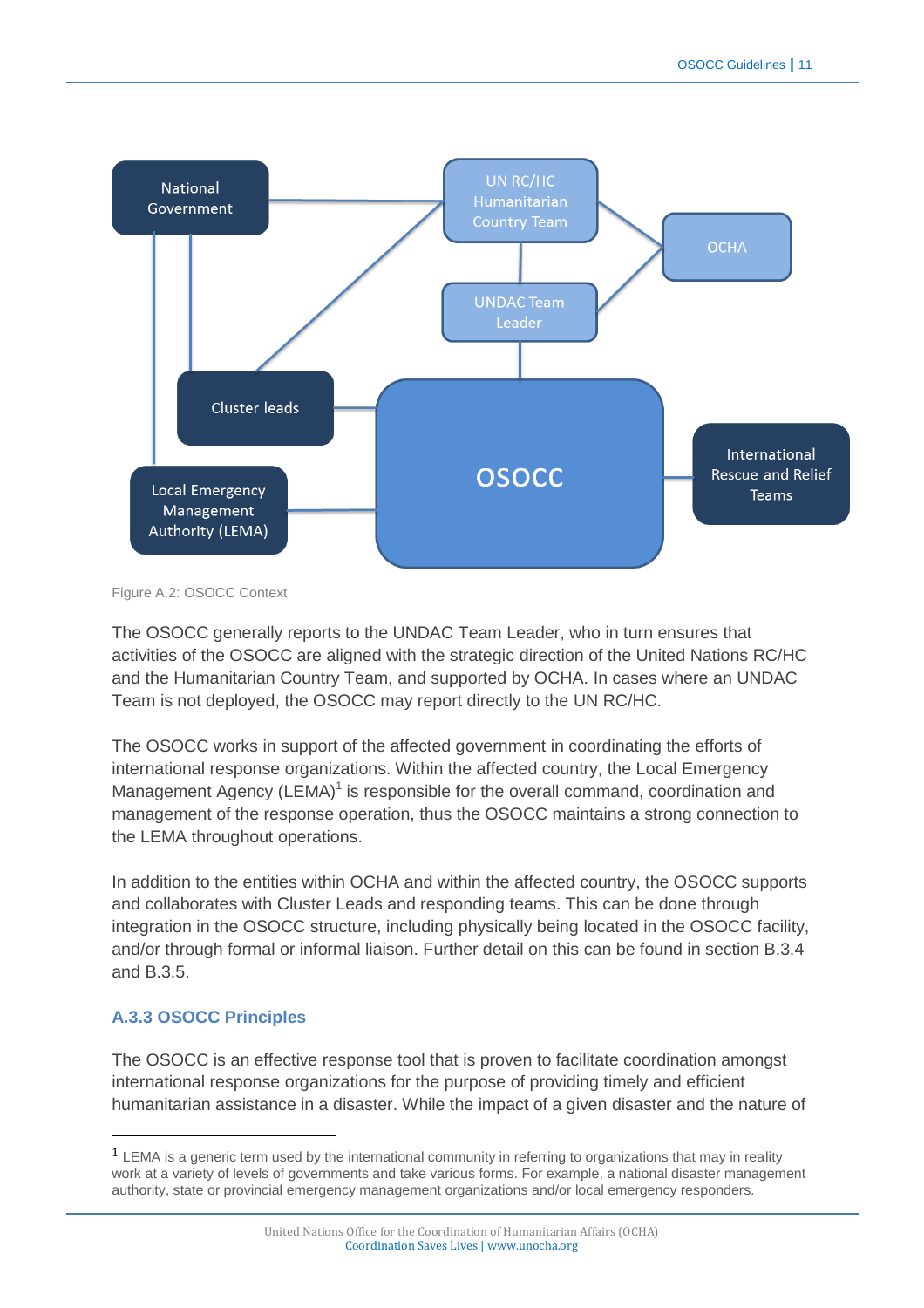the response will determine the specifics of the OSOCC operations, the following principles are consistent and fundamental to the OSOCC concept.

#### *Respect for Existing Mandates and Structures*

The OSOCC operates in a manner that respects the authorities, mandates, capacities and capabilities that exist both within the Government of the affected country and the broader humanitarian system. The efforts of the OSOCC are intended to provide operational support to a strategic lead (e.g., national Government, United Nations organization/entity) in a disaster situation.

#### *Coordination*

The strength of the OSOCC is derived from its ability to encourage agreement from all parties to cooperate on a common ground in order to advance the provision of humanitarian relief for a disaster-affected population. Coordination is conducted in a cooperative manner that supports facilitation of activities rather than a directive approach.

#### *Functional Approach*

The OSOCC employs a functional approach to its structure whereby responsibilities belong to a function rather than a position or person. This approach allows the OSOCC to carry out the response activities required utilizing the resources available while ensuring functional responsibilities are met.

#### *Flexibility*

Throughout the duration of an active OSOCC, functions may expand and contract as required. All functions may not be activated during a given response and will be based on the specific needs of the disaster. The responsibilities of the functions that are not activated still need to be considered by the OSOCC to ensure there are no gaps and to enable the system to adapt to the changing situation.

#### *Scalability*

The OSOCC functions are scalable to suit the needs of the response. Functions can be expanded in terms of personnel and structure without compromising their core purpose and scope.

These principles are present in all aspects of OSOCC operations and contribute to the success of it as a rapid response tool in a period characterized by chaos, uncertainty and lack of adequate information. The practical application of these principles through the operational aspects of the OSOCC system is outlined in Part II of the Guidelines.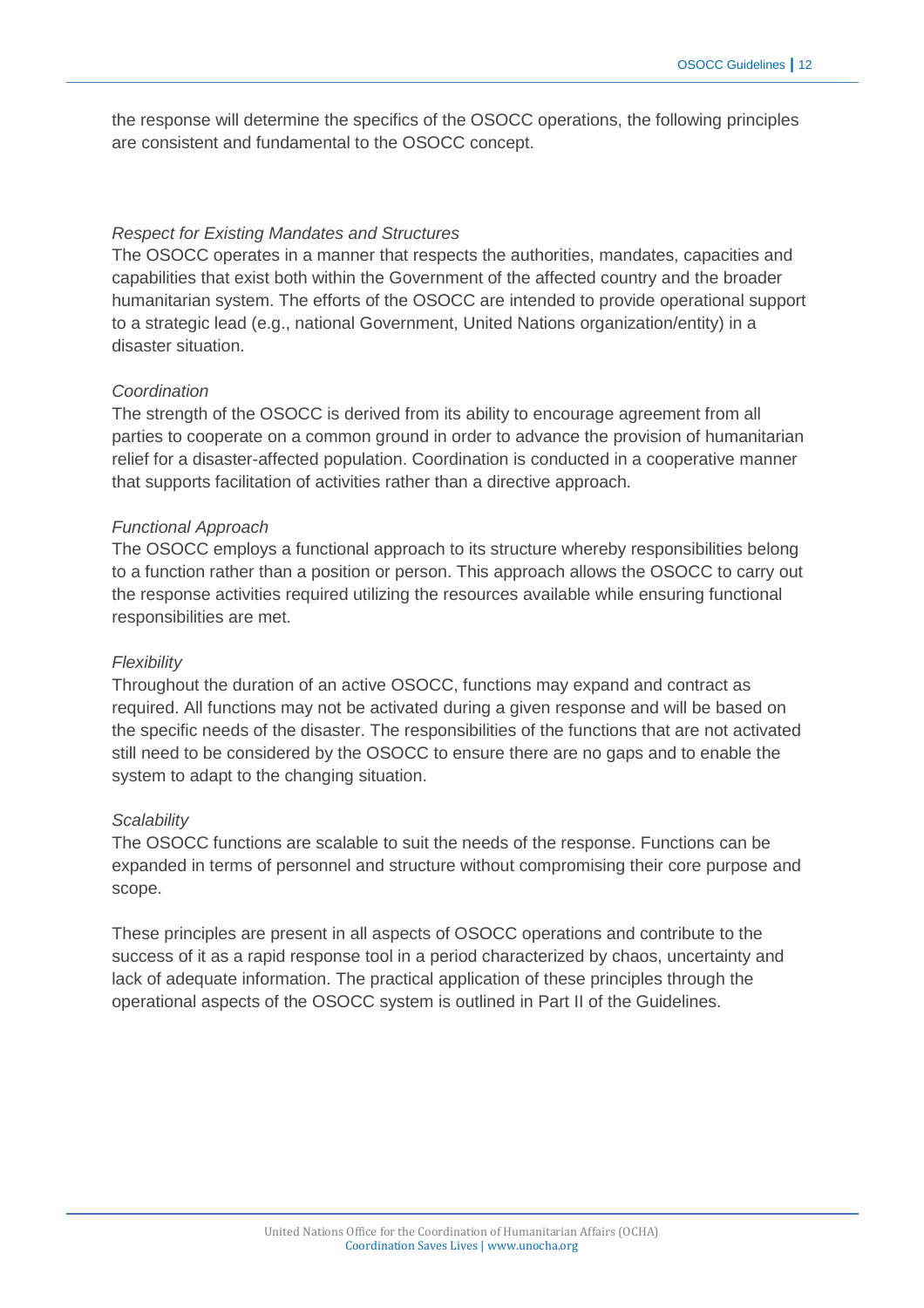# PART II: OSOCC OPERATIONS

Part II of the OSOCC Guidelines provides specific guidance for those operationalizing the OSOCC concept in the field. It is directly supported by Part III, which contains practical checklists and templates. Links to these resources are provided throughout Part II.

Specific content in Part II includes:

- Descriptions of the four components of the OSOCC system (i.e., Virtual OSOCC, Reception Departure Centre, OSOCC and sub-OSOCC).
- An overview of the OSOCC operational "lifecycle" during an emergency, including daily operational cycles.
- Descriptions of the OSOCC's functions and cells.
- Guidance for opening and operating a Reception Departure Centre (RDC).
- Processes for establishing, maintaining and demobilizing OSOCC components.

# **B.1 Components of the OSOCC System**

The OSOCC system consists of four main components:

- Virtual OSOCC
- RDC
- OSOCC
- Sub-OSOCC

Each of these components has a specific purpose and consists of various functional elements.

# **B.1.1 Virtual OSOCC**

The Virtual OSOCC (VOSOCC) is a real-time online coordination platform that allows information exchange early in an emergency. It is a component of the Global Disaster Alert and Coordination System (GDACS), a cooperative framework led by a Steering Committee and supported by OCHA's Emergency Relief Coordination Centre (ERCC) in Geneva. In addition to the VOSOCC, GDACS provides near real-time alerts (e.g., earthquake, hurricane/typhoon, flooding), impact assessments, mapping, weather forecasting and information exchange standards.

Specific features of the VOSOCC allow responders to exchange information such as baseline country information (including relevant socio-economic and demographic information), entry points and other aspects of logistical support, relief team status, assessment information, cluster activities, Civil-Military Coordination arrangements, environmental risks and security. Prior to an emergency the VOSOCC allows for training coordination, information sharing and project discussions.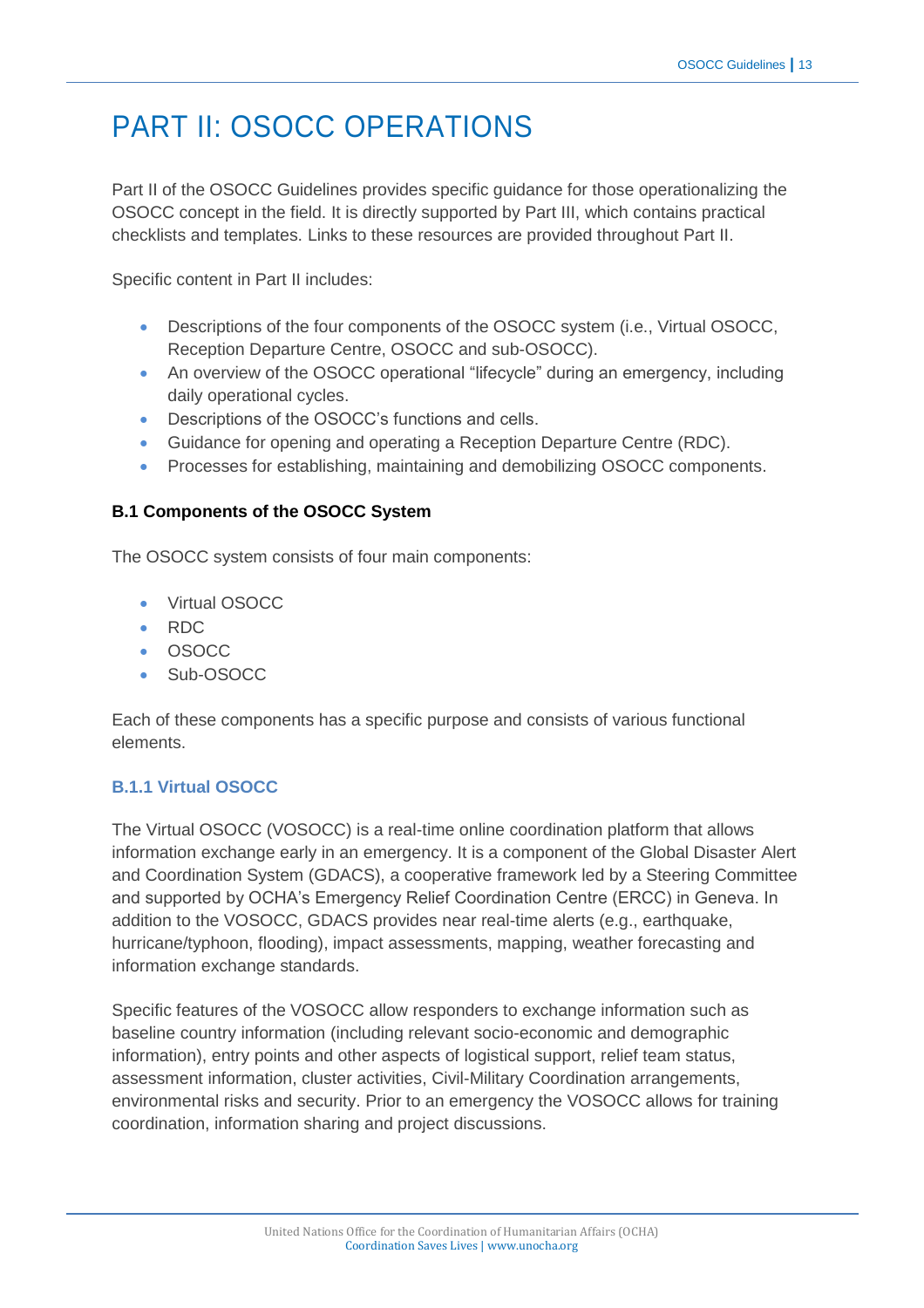For further information go to [http://www.gdacs.org,](http://www.gdacs.org/) or to request VOSOCC access go to [http://vosocc.unocha.org.](http://vosocc.unocha.org/)

# **B.1.2 Reception & Departure Centre (RDC)**

The RDC is generally the first OSOCC component established in-country during a major emergency, and thus the first on-site coordination point. It facilitates the efficient arrival of international relief teams and assists in coordinating their deployment to the field. It can also support the receipt of other resources, such as relief items. RDC operations are focused on:

- Registering teams and passing this information to the OSOCC to facilitate operational planning.
- Briefing arriving teams on the evolving emergency situation.
- Providing arriving teams with available information related to practicalities such as logistical support, airport/port procedures and services, security and OSOCC location.
- Supporting point of entry authorities in coordinating the arrival of international resources, including air/ground traffic control, ground services, storage, procedures and liaison.

The RDC is set-up at major entry points for international assistance by the first arriving UNDAC team, INSARAG-trained USAR team or Foreign Medical Team. Generally at least two team members will staff the RDC. As the lead in-country component of the OSOCC system, it is vital that the RDC is well organized, informed and facilitating as it sets the tone for the arriving teams.

Where indicated by the realities of the emergency, more than one RDC can be established. The decision to open additional RDCs is based on practicalities. For example, are there multiple points of entry (airports, seaports, roads, etc.) where a significant number of teams or relief items are arriving? If so, does it make sense to divert additional trained staff to these locations to open an RDC – or are there other more pressing operational needs? These decisions must be made based on operational realities.

During demobilization the RDC facilitates the return of international relief teams to their home bases by facilitating a coordinated and appropriate release of international resources. The RDC itself demobilizes when all teams have returned.

Detailed guidance on RDC operations can be found in section B.4.

# **B.1.3 OSOCC**

Closely aligned with the efforts of the LEMA, or other national authorities, the OSOCC facility provides a common platform for the coordination of international response efforts and serves as the centre of the OSOCC system. It is simultaneously a place and a methodology, similar to a national Government's Emergency Operations Centre or local Incident Command Post, but with a distinct mission and approach applicable to its function within the international humanitarian system.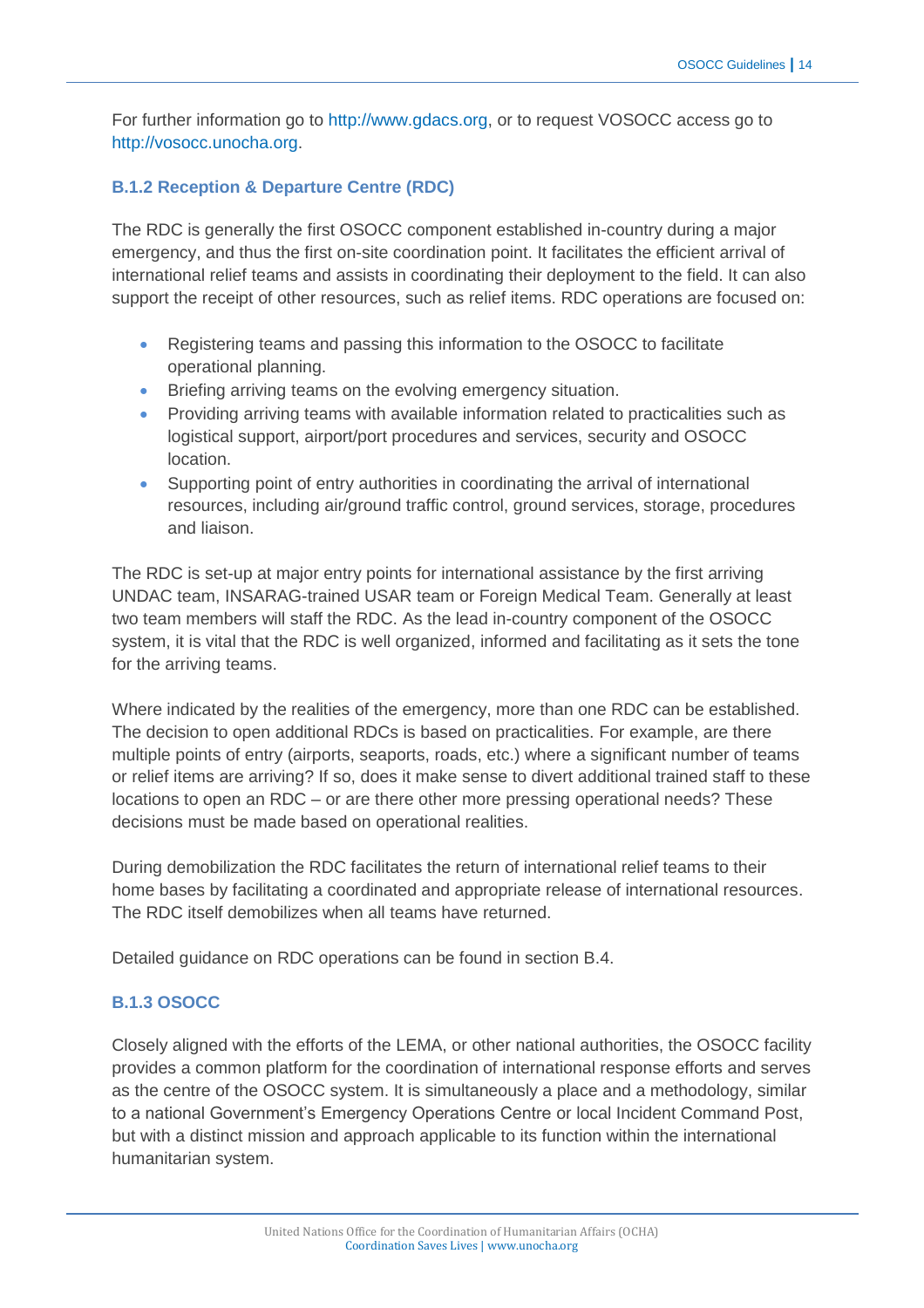As stated in Part I, the two core objectives of the OSOCC are:

- To rapidly provide a means to facilitate on-site cooperation, coordination and information management between international responders and the Government of the affected country in the absence of an alternate coordination system.
- To establish a physical space to act as a single point of service for incoming response teams, notably in the case of a sudden-onset disaster where the coordination of many international response teams is critical to ensure optimal rescue efforts.

These objectives are achieved through the coordination or support of a variety of activities, such as the work of international relief teams, inter-cluster coordination, cluster-specific activities (especially early in the emergency), assessment, maintaining an up-to-date analysis of the situation and overview of humanitarian needs, reporting, information management, media relations and safety and security planning/measures.

More in-depth information on OSOCC activities and functions is contained throughout Part II, and in particular section B.3.

#### **B.1.4 Sub-OSOCC**

In some emergencies it will be necessary to establish one or more sub-OSOCCs as a means of achieving the OSOCC's mandate. A sub-OSOCC replicates OSOCC functions, although carries them out in support of the primary OSOCC rather than producing duplicate processes. For example, situation reports written at the sub-OSOCC level would inform the situation report of the primary OSOCC. In all cases, the primary OSOCC will provide the sub-OSOCC with terms of reference, a geographically defined area of operations, objectives and/or expected outcomes and clear lines of reporting. Agreement will also be reached on the specific functions and staffing levels of the sub-OSOCC to meet its assigned tasks.

While the criteria to establish sub-OSOCCs are mission-specific, the following considerations generally contribute to the decision:

- Access and proximity to operational areas (e.g., if operations are spread over a large area a sub-OSOCC may be needed).
- There is a desire by national or OCHA authorities to establish a physical presence in a specific area.
- Logistical requirements or constraints make a sub-OSOCC more efficient than operating from the primary OSOCC (e.g., roads might be blocked or operations may be occurring in several remote locations).
- The capacity of the primary OSOCC is exceeded by the volume or complexity of one or more aspects of the operations (e.g., the number of international relief teams exceeds the capacity of the primary OSOCC to coordinate with them in an effective manner).
- The deployment of teams, even on a regular basis, will not fulfill the considerations listed above, or is impractical.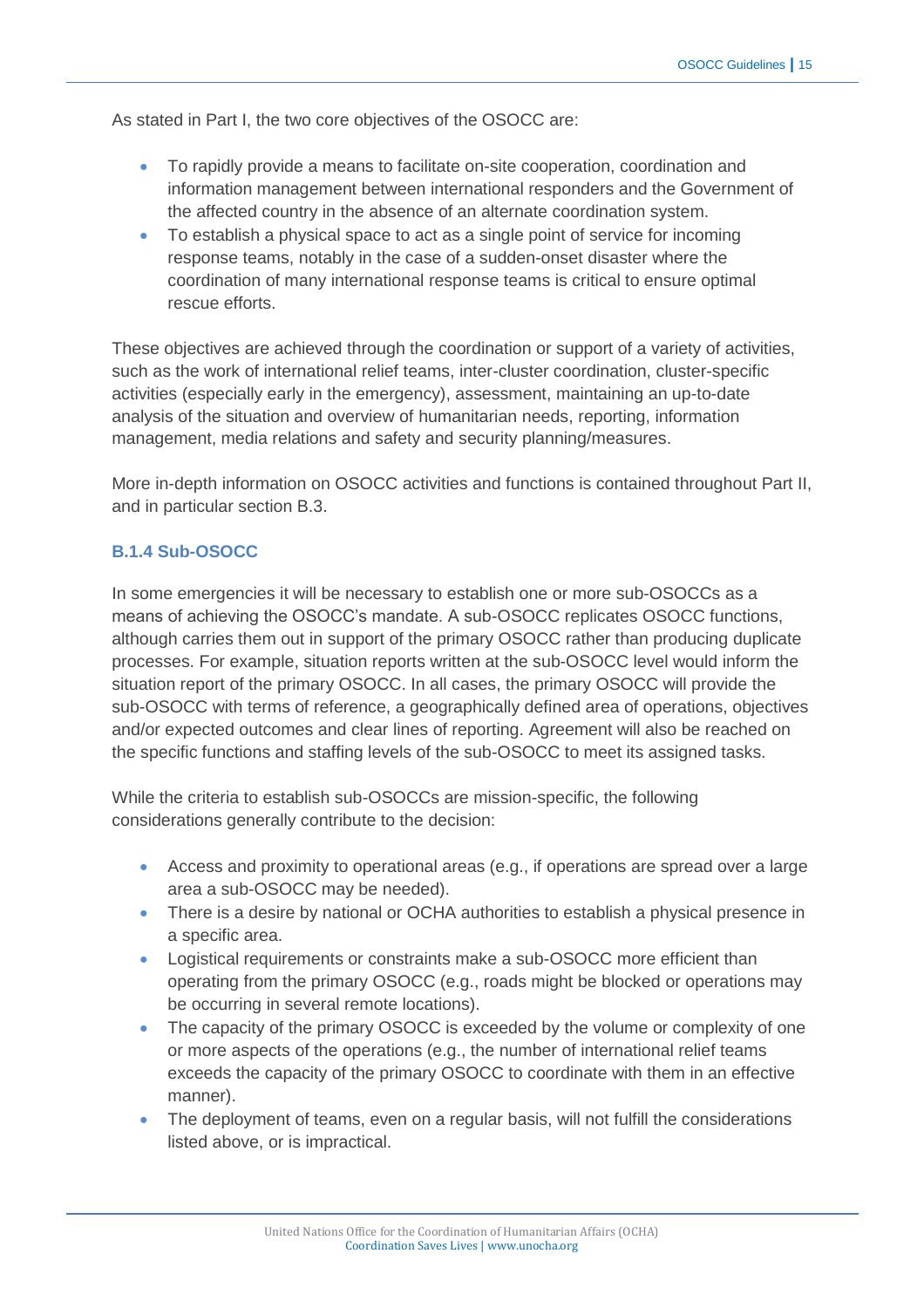• The factor(s) above are anticipated to last for a duration that is sufficient to warrant the deployment of the resources.

Once the decision is made to establish a sub-OSOCC, it must be communicated to all OSOCC functions and good working relationships must be established with officials in the vicinity of the sub-OSOCC. Other established functions continue to operate within the same reporting structures. For example, any established RDCs would continue to work through the OSOCC, which would liaise with the sub-OSOCC to prioritize and coordinate relief team deployments into the sub-OSOCC's area of operations.

# **B.2 The OSOCC "Lifecycle"**

As discussed in Part I, the IASC Transformative Agenda outlines various processes that occur at different levels of emergency. It also reinforces earlier work to establish phases of assessment/response and standardized outputs that occur along a general timeline within the context of the HPC. The same concepts hold true during less complex emergencies, although the timelines may be shorter (due to reduced scope and duration) and certain outputs may not be required.

# **B.2.1 OSOCC Activities within the Humanitarian Program Cycle**

While there is no typical OSOCC mission experience, knowledge of the humanitarian program cycle and lessons from past OSOCC deployments can inform expectations for those newer to the OSOCC methodology. Other components of the humanitarian response system have a mission cycle or timeline. Figure B.1 below illustrates generalized "phases" of OSOCC activity compared to related response activities.



Figure B.1: The OSOCC Lifecycle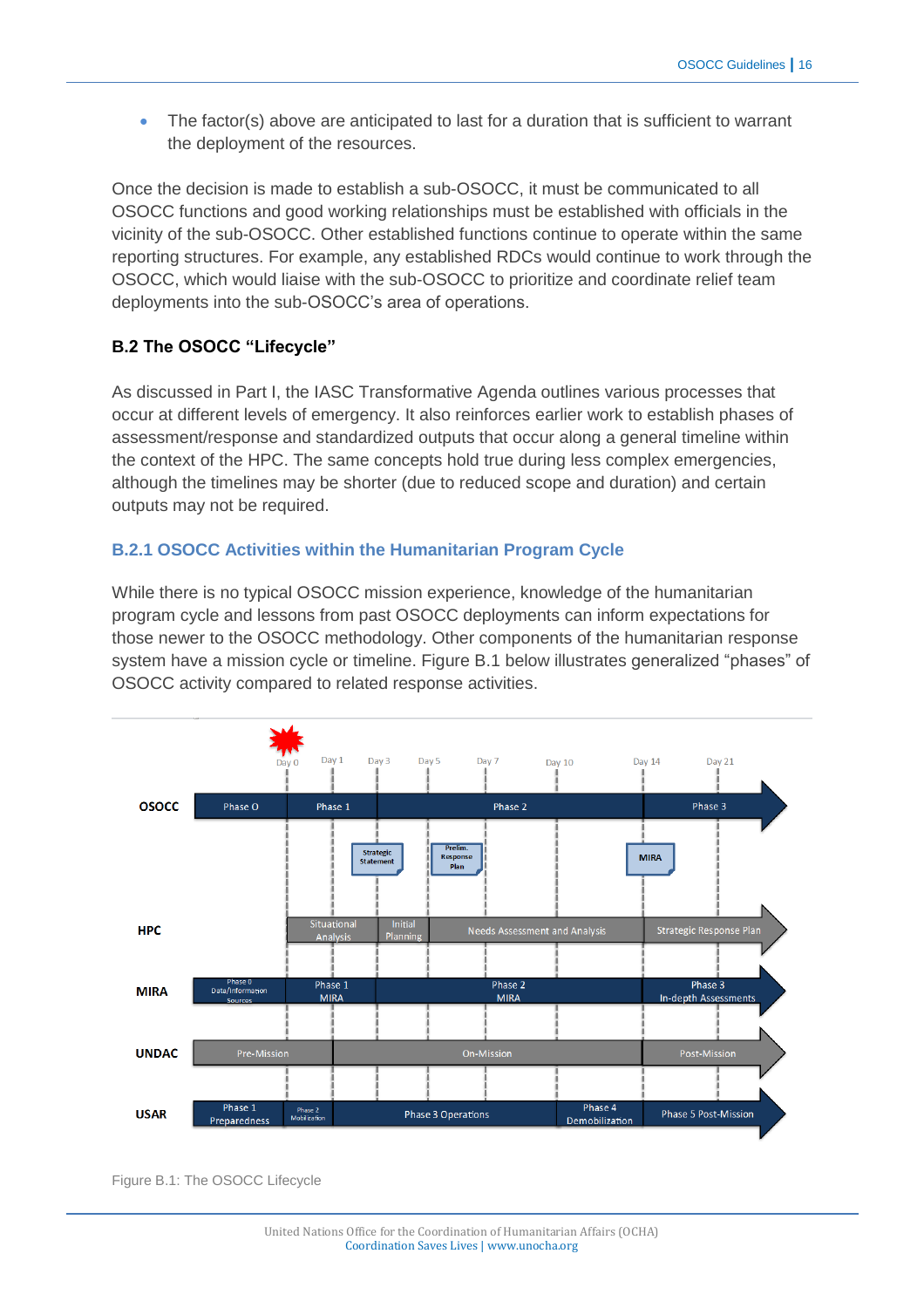The following sections outline typical OSOCC activities that occur during general phases present in most emergencies.

#### **Phase 0**

A typical OSOCC response begins well before any emergency occurs. This phase consists of training, exercises and continuous consideration of possible enhancements to the OSOCC methodology – including new tools and templates for Part III of these Guidelines. Also included in this phase are all of the preparedness and overall readiness activities undertaken by responders who will usually establish or interact with the OSOCC – whether members of international relief teams, UNDAC, national authorities, etc.

#### **Phase 1**

The primary activity of the OSOCC in Phase 1 is to work in close cooperation with the LEMA, or other national officials, to support and coordinate the life-saving activities of incoming international relief teams. In addition, key humanitarian program cycle outcomes supported by the OSOCC system in Phase 1 are OCHA Situation Reports (SITREPs), the Strategic Statement and the Preliminary Response Plan (formerly known as a Flash Appeal). These documents are key to establishing the scope, scale and severity of the emergency, including establishing the need for life-sustaining relief activities during Phase 2. The OSOCC may also help to establish core coordination tools such as contact management and an operational web platform using [humanitarianresponse.info.](http://humanitarianresponse.info/)

Phase 1 starts with the onset of the emergency. If certain criteria are met, GDACS will issue an alert that provides basic situational information and an automated impact assessment. Within hours, or even minutes, national authorities and OCHA regional staff will begin providing situational updates via the VOSOCC. They will also advise on whether international assistance has been requested. International response teams and other resources will then typically indicate their status in the VOSOCC – particularly if a request for assistance is anticipated or made. Situation reports and other updates will be posted to the applicable sections of the VOSOCC by national authorities, OCHA, regional organizations and others involved in the response efforts. Once it is clear that teams will be deploying, each will provide information on its capacities and arrival time.

With the arrival of the first international OSOCC-trained USAR or Foreign Medical Team and/or UNDAC members, the RDC is generally established – particularly if other teams are en route. The initial RDC may consist of only one or two people, but the functions remain the same as described above and in detail in section B.4. The focus is on quickly establishing an orderly arrival and registration process, as well as informing incoming teams of possible priorities. The RDC begins reporting on the VOSOCC as soon as possible so as to share arrival and situational information required by incoming resources.

As soon as possible, OSOCC-trained USAR or Foreign Medical Team and/or UNDAC members will establish a provisional OSOCC to coordinate initial response activities – particularly those associated with the work of international relief teams (e.g., USAR and FMTs). This may consist only of specific Operations Function cells with basic support (see section B.3.5 for more on the Operations Function). As quickly as possible, processes are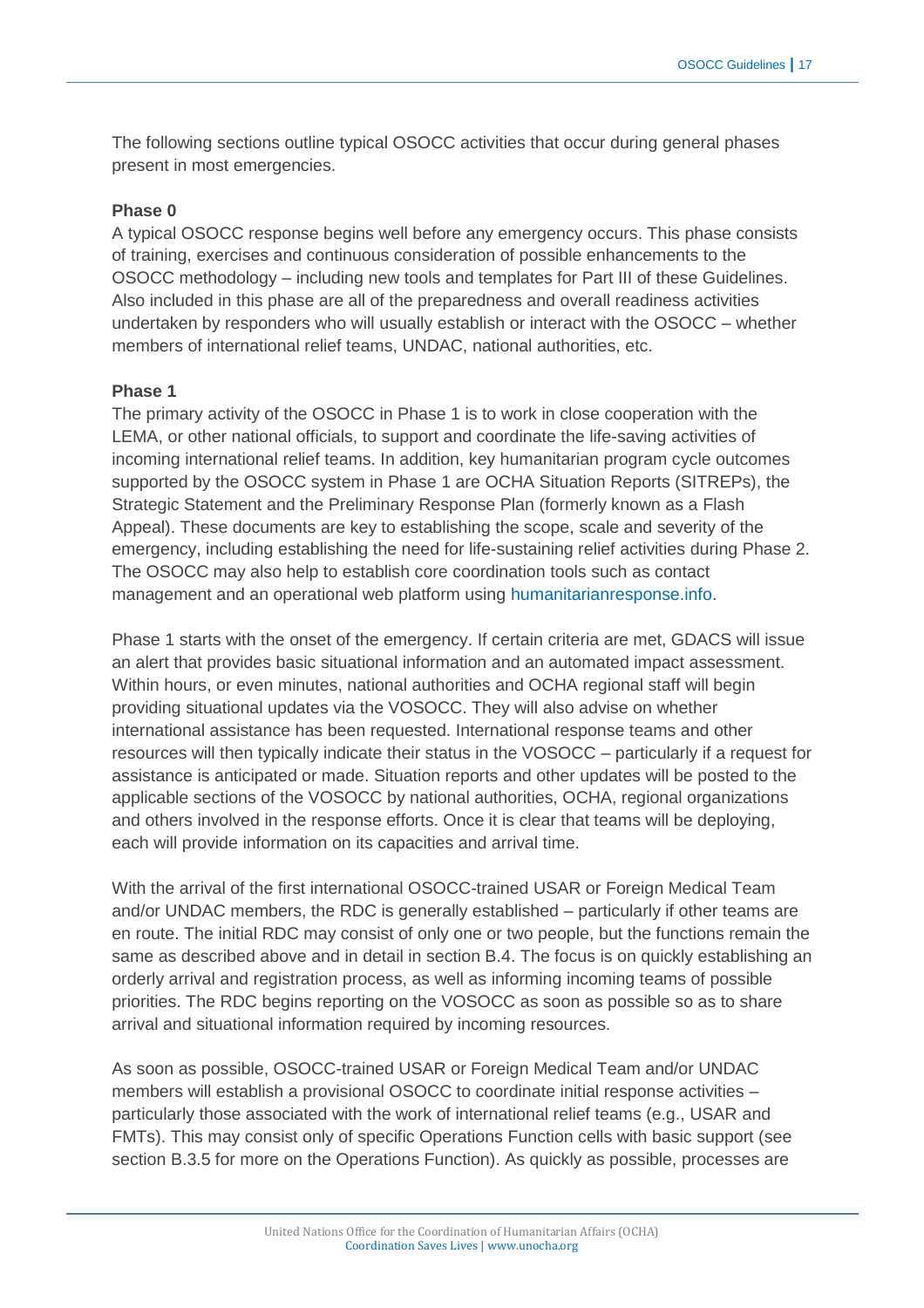established to coordinate incoming team assignments to maximize life-saving activities for those that are trapped and/or injured.

As soon as practical, all of the OSOCC functions will be staffed. Early on, generalists such as UNDAC members, regional response organizations and members of the affected Government may have to perform multiple functions to ensure that coordination, assessment and early reporting activities are achieved. While initial life-saving activities are a top priority, assessment and reporting activities will set the pace for the next phase of response. These activities are a part of the Situation Function, described in section B.3.6 below. Within the first days, this function will coordinate or support an initial assessment and publication of regular SITREPs and the [Strategic Statement](https://www.humanitarianresponse.info/system/files/documents/files/Working_DRAFT_1_Strategic_Statement_Guidance_%202December2013.pdf) (by the end of day 3).

While initial activities are underway, OSOCC support partners will also be deploying and may be able to set-up support modules (see section B.3.7) during Phase 1. At minimum, basic supports will arrive with teams and initial communications infrastructure can generally be established. As a part of early assessment, a determination will be made as to what further supports are needed.

#### **Phase 2**

Based on the Strategic Statement, a [Preliminary Response Plan](https://www.humanitarianresponse.info/system/files/documents/files/Working%20DRAFT%201_Preliminary%20Response%20Plan%20Guidance%205%20December2013.pdf) (formerly known as a Flash Appeal) will generally be developed within five to seven days after the onset of the emergency. Until this is issued, the Strategic Statement informs the mobilization of the broader international response.

During Phase 2, the OSOCC will be brought to full staffing supported by adequate facilities/modules as quickly as possible. Operational cells coordinating relief teams will be reinforced with additional operational specialists with expertise in coordination and planning. They will remain in place as long as their sector is required. Other functions (e.g., Situation) will most likely be performed by generalists to start, with specialist staff deploying as required – usually depending on the scale of the emergency. Where necessary, sub-OSOCCs will be established during this phase (see section B.1.4 above).

Concurrent to the OSOCC becoming fully staffed, cluster staff may arrive and begin to establish operations and coordination functions for their respective clusters. This may trigger the separation of early OSOCC Operations cells into cluster operations – for example, Logistics and Health. In other cases, cluster staff may be minimal and may work from within the context of the OSOCC. In either case, the OSOCC will ensure an inter-cluster coordination forum is established early on to coordinate efforts between clusters and with the affected Government and various international actors.

In addition to ensuring inter-cluster coordination and the continuation of effective life-saving activities, the OSOCC in Phase 2 will also coordinate or support the conduct of the [Multi-](https://www.humanitarianresponse.info/system/files/documents/files/mira_final_version2012.pdf)[Sector/Cluster Initial Rapid Assessment](https://www.humanitarianresponse.info/system/files/documents/files/mira_final_version2012.pdf) (MIRA), including publication of the MIRA Report. This report informs both ongoing response activities under the Preliminary Response Plan and the [Strategic Response Plan,](https://www.humanitarianresponse.info/programme-cycle/space/document/2015-strategic-response-planning-template) published within a month of the emergency's onset.

Beyond the completion of core Phase 2 deliverables and life-saving supports, during Phase 2 the OSOCC establishes a number of supports to the humanitarian community. This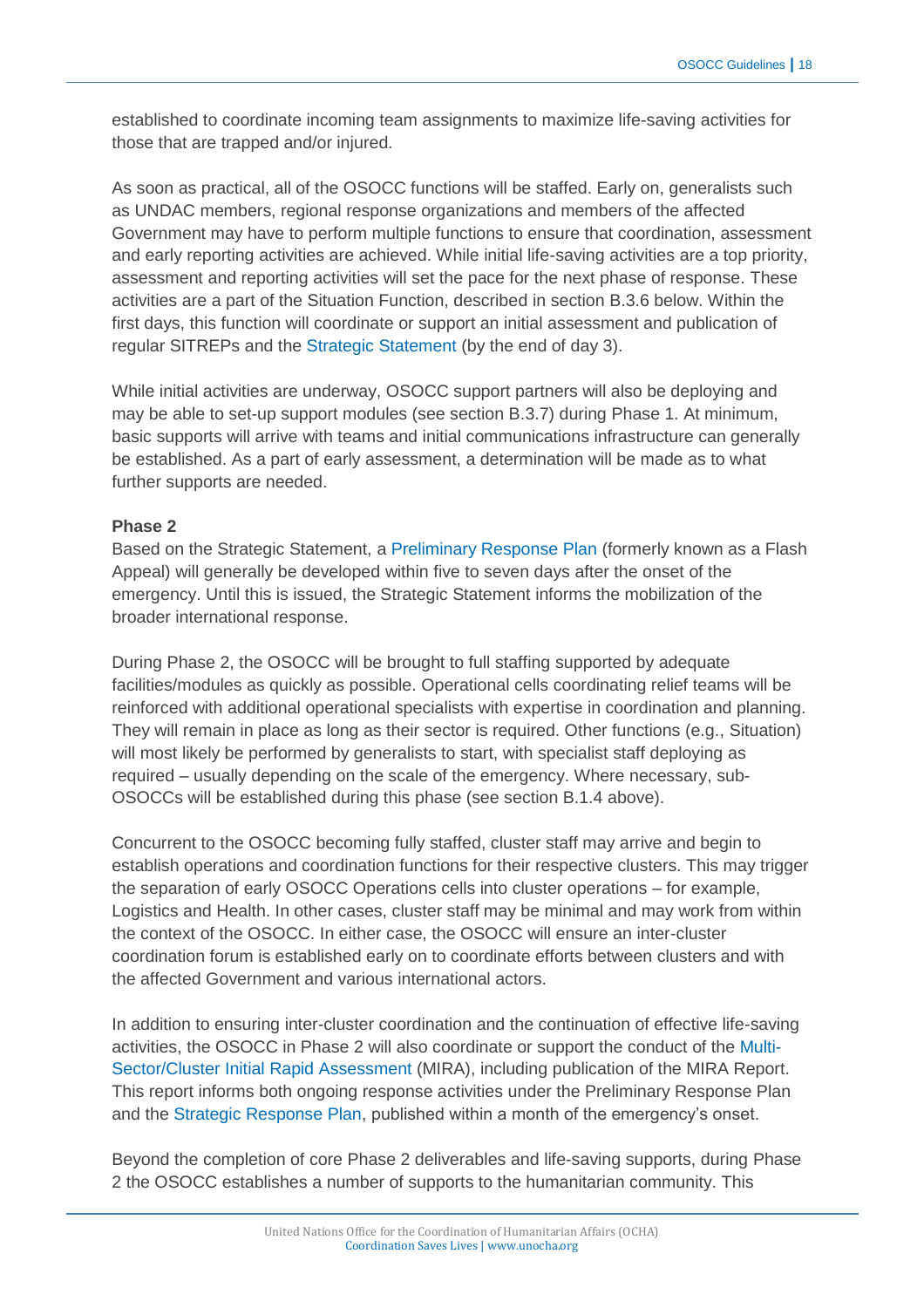includes distribution of information (reports, safety procedures, maps, etc.), providing a venue for meetings, serving as a focal point for operational, logistical and administrative matters and continuing to support the VOSOCC.

Phase 2 is generally considered complete when the MIRA Report is issued and international teams either depart or are well established in their operations (generally meaning that the RDC is closed by the end of this phase, following the bulk of team departures).

#### **Phase 3**

Informed by the MIRA, and if required, Phase 3 includes the issuance of the Strategic Response Plan, the continuation of Phase 2 response activities and in-depth cluster-specific assessments.

The OSOCC may or may not continue to operate in Phase 3. In some cases, where the emergency is of more limited scope and duration, the OSOCC may simply not be needed past Phase 2 and its functions would be absorbed into existing structures. In other cases, the international community may establish a longer-term presence – for example, a new or enhanced OCHA office that performs the OSOCC functions. Section B.5.4 discusses OSOCC demobilization and section B.4.5 discusses RDC demobilization.

# **B.2.2 The OSOCC Operational Cycle**

Just as the OSOCC operates within the context of the HPC, the OSOCC itself (as well as its component parts, such as the RDC) needs to establish its own operational cycle. In many operations, this cycle will initially be based on a 24-hour schedule/clock with activities occurring at set intervals. For example, a set time for the OSOCC to send a daily Situation Report to the RC/HC or OCHA Head of Office, briefing times for international relief teams and deadlines for establishing and distributing daily operational priorities/work locations. The operational cycle also contributes to regular internal information sharing for the OSOCC through a schedule of briefings and wrap-up meetings.

As the operation progresses, the cycle may be extended over two or more days depending on the nature of the emergency, the expectations placed on the OSOCC and the external reporting requirements. This shift may also be reflected in the number and type of internal and external meetings scheduled to accommodate greater numbers of OSOCC staff and other actors.

Further information on the OSOCC's internal operational cycle is referenced in the functional descriptions below and templates/examples are provided in Part III.

# **B.3 The OSOCC**

The fact that an OSOCC can be established rapidly anywhere in the world by diverse responders is reliant on a shared understanding of a common OSOCC methodology and terminology. This section outlines key terms and the core functional elements of the OSOCC, including duties, outputs and linkages of each function.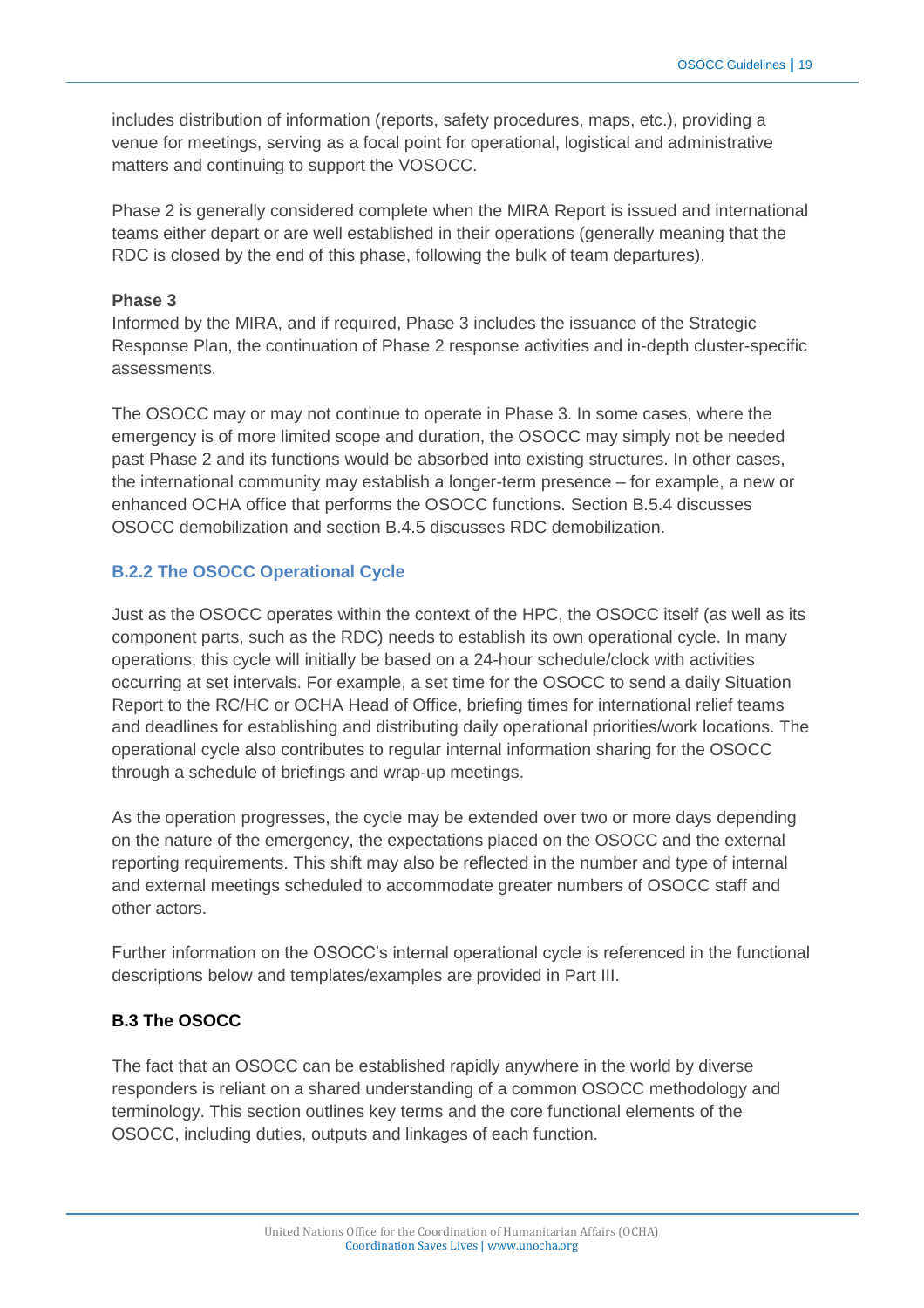#### **B.3.1 OSOCC Terminology**

Standard terminology is used throughout the OSOCC Guidelines to assist with building an understanding of the concept and operations. The terminology listed below is applicable to all components of the OSOCC system (outlined in section B.1) and is presented in the context of the OSOCC.

- Function refers to a broad organizational component of the OSOCC (e.g., Management and Operations). These functions will need to be considered for every OSOCC mission and at every stage of the mission. A function is led by a Coordinator. One or more people may perform each function and/or one person may perform multiple functions. Each function can be expanded as necessary to include the number and organization of personnel required to fulfill its responsibilities.
- Cells are components under functions that can be used to further organize the OSOCC into common sub-groups that reflect the key areas of responsibility of that function. The use of cells is particularly beneficial in circumstances where the OSOCC has a large number of personnel and additional layers of reporting are necessary for effective management or where particular areas of expertise are needed to focus on performing response activities rather than on coordination/leadership (e.g., the use of a USAR Coordination Cell). A cell is led by a Coordinator.
- An officer refers to a person working within a function or cell (e.g. Information Management Officer) or to a person leading a specific function that is focused on performing a role rather than coordination (e.g., Safety and Security Officer).
- A module is a pre-determined set of material resources deployed to support response activities (e.g., RDC module, Base Camp). Modules are often provided by partner organizations such as the [International Humanitarian Partnership](http://www.ihp.nu/) (IHP), Asia-Pacific Humanitarian Partnership (APHP) and Americas Support Team (AST). Modules provide the basic material and equipment that enable response teams to carry out their activities at the site of a disaster.
- A sector is a geographic division used to establish defined areas in which to conduct operations and may further be divided into sub-sectors if the operational activity necessitates it. Sectors are commonly used by USAR teams when assigning search and rescue areas, although other teams may also find sectors a useful organizational tool. A common naming convention and consistent boundaries should be used. In the absence of another naming convention (i.e., that provided by the LEMA or Government), the [INSARAG Guidelines](http://www.insarag.org/en/methodology/guidelines.html) describe the use of a letters to denote sectors (e.g., Sector A, Sector B). A geographic identifier may be added to the letter name (e.g., Sector A North Padang) for additional clarity. Part III contains further detail on sectorization.

Only one set of sectors should exist for a given disaster and where possible, existing geographic divisions should be used. These may be pre-disaster regional boundaries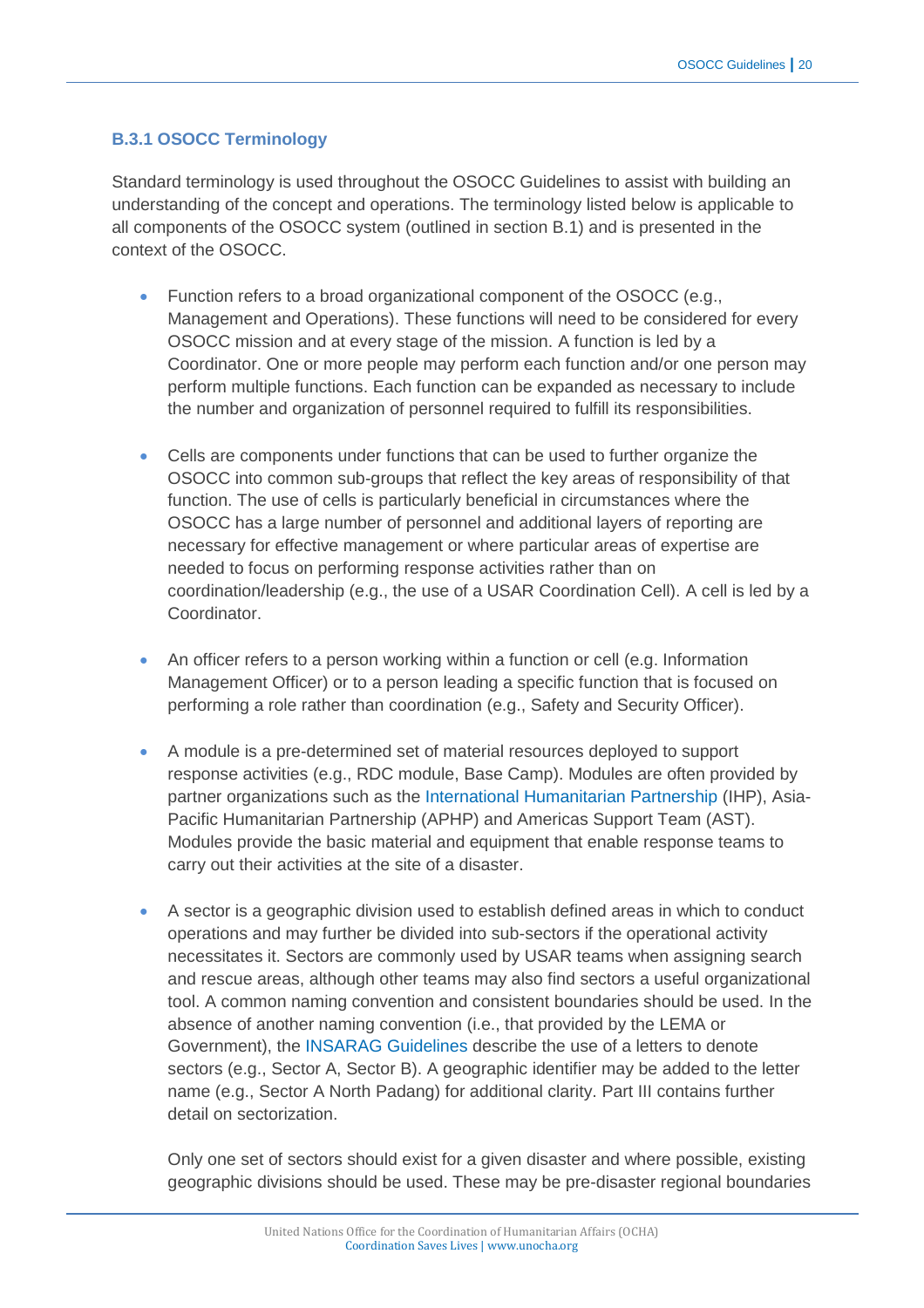or those established by the LEMA and/or Government for the purposes of the disaster. Where sectors do not exist, the OSOCC in consultation with the on-site response teams can determine if sectors would be beneficial to the operation. The sectors need to be communicated to all OSOCC Operations Cells and other responding organizations. Maps indicating the sectoral boundaries should be available in the OSOCC.

Note: The use of the word sector to denote a geographic division should not be confused with its use to describe thematic areas of humanitarian activities at a country level (similar to cluster).

Consistent use of common language when describing operational elements of the OSOCC facilitates a clear understanding amongst actors working in or interacting with an OSOCC. The concept of functions and cells form the basis of the OSOCC structure.

#### **B.3.2 OSOCC Structure**

As outlined in Part I, the OSOCC concept consists of both the physical OSOCC facility and the broader coordination platform that is developed as a result of the activities of the OSOCC. The broader platform can include United Nation agencies, clusters and international humanitarian organizations. For the purposes of this section of the Guidelines, the OSOCC structure will focus mainly on that within the physical OSOCC.

The OSOCC is generally structured into four functions, each of which may be composed of multiple cells. The basic OSOCC structure is illustrated below, however, not all functions or cells may be needed in every situation.



Figure B.2: OSOCC Structure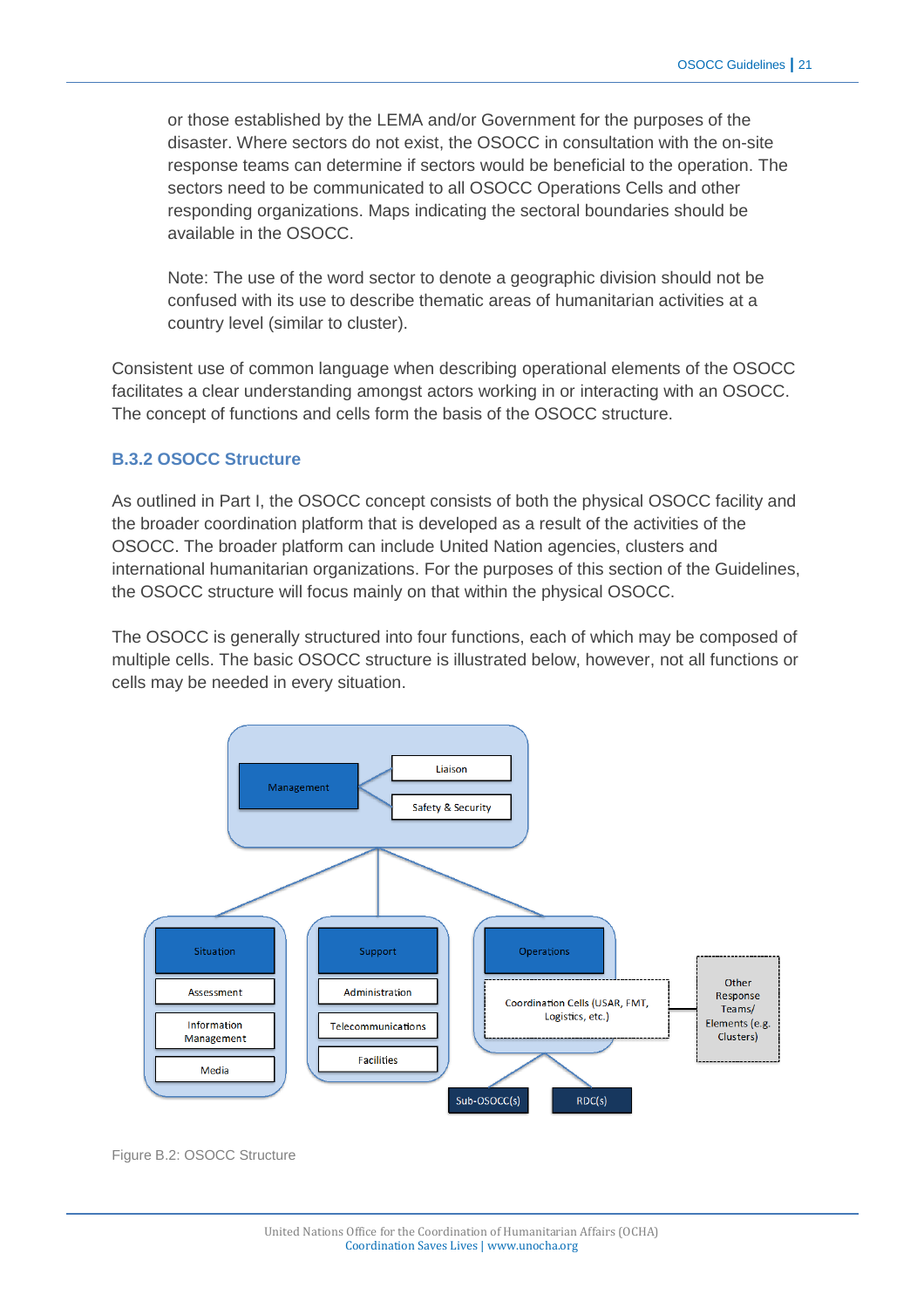The principle of flexibility allows the structure to adapt to the operational requirements of the disaster. Depending on the magnitude of the event, situational demands and available resources, one person may manage multiple functions simultaneously and other functions may require a larger complement of personnel. An organizational chart should be developed and displayed in the OSOCC to illustrate the reporting lines of OSOCC staff. The chart will need to be refreshed regularly to reflect the expansion/contraction of the OSOCC to meet the operational needs of the response. A sample organization chart can be found in Part III.

#### **OSOCC Staffing**

Staff for the OSOCC will come from the UNDAC team, OCHA, OSOCC support staff, international organizations, USAR teams, FMTs and non-governmental organizations (NGOs). The agreement and willingness to commit personnel and equipment to an OSOCC may be a significant undertaking for a relief team. It is crucial that as more international relief teams arrive, they are requested to support the personnel and equipment needs of the OSOCC. As additional qualified staff become available, for example through OCHA surge mechanisms, staffing at the OSOCC should be complemented and reinforced.

The number of staff needed to perform OSOCC functions will depend on the volume and complexity of activities and the number of shifts per day. During the immediate lifesaving phase the workload will usually require a 24-7 commitment thus a minimum of two work shifts to cover 24 hours should be established. As relief operations continue and routines are established, the hours of the OSOCC will shift to reflect the changing workload.

The same staffing philosophy should be applied to other components of the OSOCC system, particularly the RDC and sub-OSOCC(s).

#### **B.3.3 Common Functional Responsibilities**

Each function/cell within the OSOCC shares a number of broad responsibilities that serve to contribute to the overall effectiveness of the OSOCC. Of primary importance is conducting operations in line with the four humanitarian principles that guide all assistance activities of OCHA and many other international organizations – humanity, neutrality, impartiality and independence (see section A.2.1). In addition to the humanitarian principles, the following responsibilities are common among all functions:

- **Liaison** All functions will need to liaise with their respective counterparts in the Government of the affected country and the broader humanitarian response community as applicable. Liaison activities should be focused on relationship building, information sharing and optimization of operational actions. This crosscommunication is important for effective response coordination and supports a cooperative environment.
- **Safety and Security** In line with the safety and security protocols that are established for the incident (see section B.3.4), each function needs to take an active role in the personal safety of staff assigned to the OSOCC and contribute to the maintenance of a safe and secure operating environment.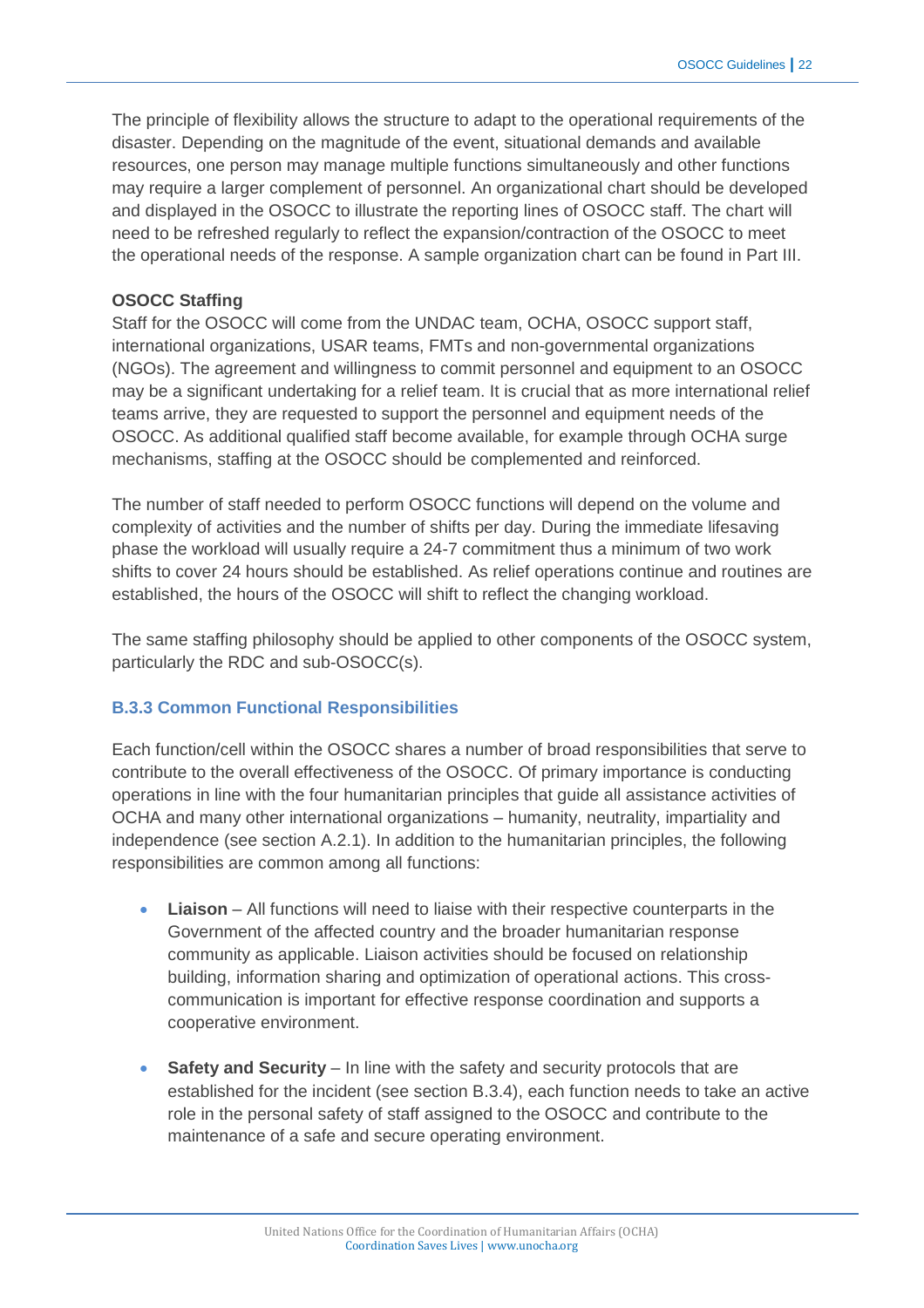- **Accountability** The OSOCC system is responsible for the decisions and actions it undertakes during a response, as well as the consequences of those decisions and actions. Each function within the OSOCC shares this responsibility and supports responsible conduct through the use of trained and experienced personnel, as well as utilizing functional procedures and operational guidelines to navigate the response. As an extension of OCHA and a humanitarian tool, this accountability extends beyond the United Nations to the affected country, affected population, donors, etc.
- **Reporting** All functions have a role in contributing to the development of information products through provision of information, data, observations and assessments acquired through their activities. Each member of the OSOCC staff contributes to the reporting of information that is of consequence to their function, another function and/or the broader OSOCC system. This information will be compiled into reports produced by the Situation Function.
- **Demobilization** Functions will need to consider the appropriate transition and/or exit strategy for their role. The timing and particularities of handover to a local authority or other international organization (e.g., United Nations agency, Global Cluster Lead) will be specific to the function and how it is being carried out incountry.

In addition to the common functional responsibilities outlined above, each Function and Cell has specific responsibilities outlined in the following sections.

#### **B.3.4 Management Function**

The Management Function coordinates the efforts of other OSOCC functions, establishes formal liaison with national authorities and other response organizations, and works to ensure the safety and security of international responders. The OSOCC Manager leads this function.

#### **OSOCC Manager**

The OSOCC Manager coordinates all OSOCC functions and activities, including sub-OSOCCs and RDCs. Key responsibilities include conducting internal meetings/briefings, managing the task allocation amongst OSOCC personnel and providing leadership to the OSOCC functions. The OSOCC Manager is focused on ensuring that the OSOCC meets the objectives and fulfills the terms of reference (TOR) set out by the Government of the affected country, the UNDAC Team Leader and the RC/HC.

The OSOCC Manager is also responsible for developing and updating a Plan of Action for the OSOCC in line with the objectives and TOR as mentioned above. The Plan should be communicated to OSOCC staff (including those working in the RDC and sub-OSOCCs) at least daily to ensure clarity of future direction. The OSOCC Manager may wish to assign an individual to this function and to coordinate the Plan with the operational planning taking place in Operations cells.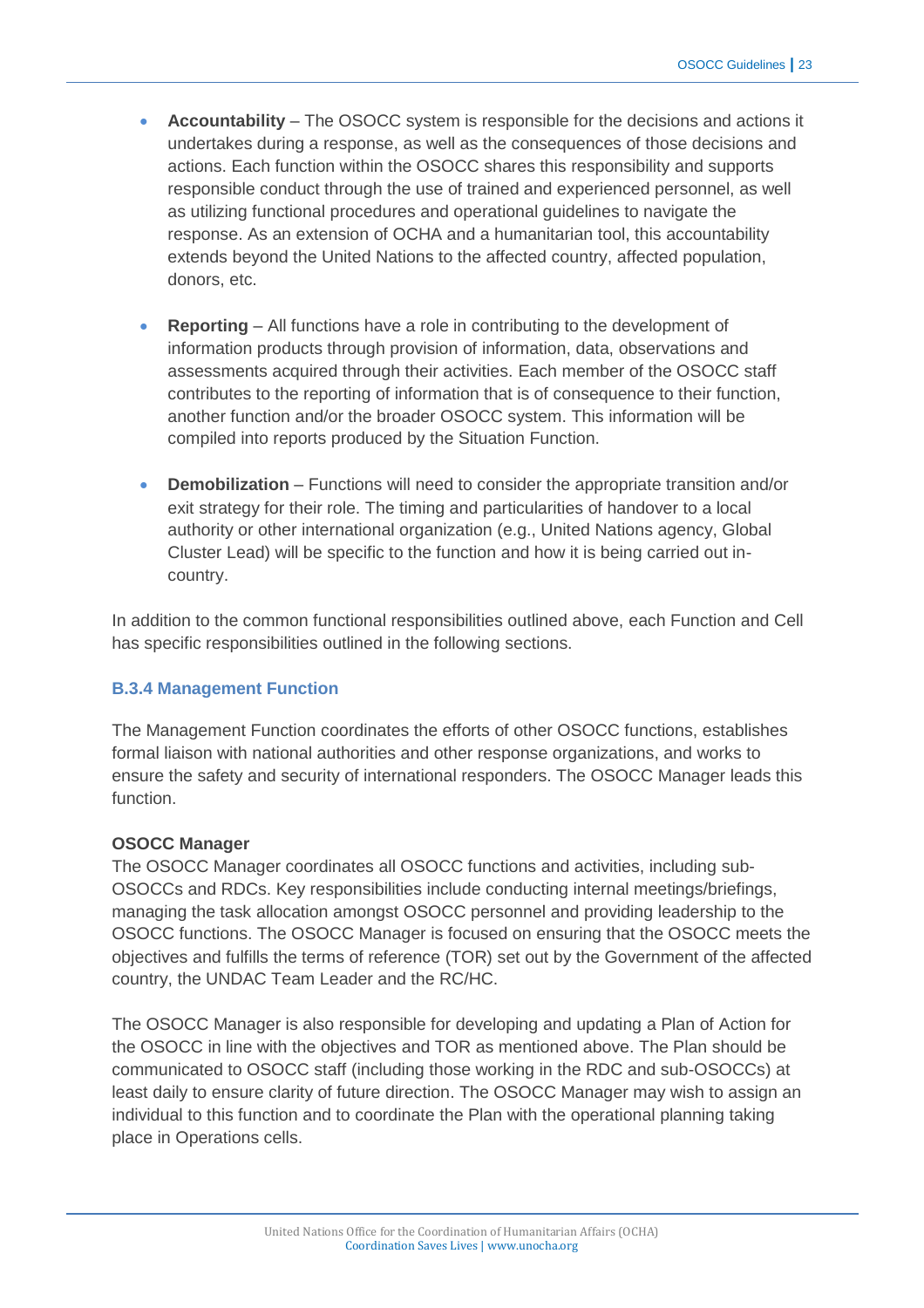The UNDAC Deputy Team Leader usually fills the role of the OSOCC Manager and reports to the UNDAC Team Leader. The UNDAC Team Leader, along with the RC/HC and Government, will determine the overall strategic and operational planning and direction for the mission, and by extension the OSOCC. The Team Leader is generally not directly involved in the operations of the OSOCC, leaving this to the OSOCC Manager.

Other than the OSOCC Manager, the most common functions within the Management Function are Safety & Security and Liaison. Other functions can be established at the discretion of the OSOCC Manager, although these should not duplicate any of the other OSOCC functions described below.

# **Liaison Cell**

As noted in section B.3.3 above, liaison is a crosscutting responsibility of all functions and personnel in the OSOCC that supports an effective and collaborative approach to disaster response. The Liaison Cell establishes and maintains formal information exchange procedures between the OSOCC and other actors that require a dedicated resource and/or are not otherwise being served by the other functions. In some instances, the Liaison Cell may be staffed when a large number of organizations send a liaison to the OSOCC and coordination of these representatives is necessary for continued OSOCC operations and effective information sharing. This is not intended to duplicate already established liaison between other OSOCC functions and their appropriate counterparts (e.g., USAR liaison), but rather to ensure there are no gaps in liaison.

The Liaison Cell works to build and maintain relationships with the LEMA, Government of the affected country and/or response organizations that are pivotal to cooperative and coordinated OSOCC activities. Those performing the role of the Liaison Officer should be diplomatic with a strong ability to build relationships with a variety of organizations through mutual understanding and consensus building. They should be able to communicate effectively and to see opportunities to strengthen collaboration and coordination among responding organizations.

#### **Safety & Security Cell**

The Safety & Security Cell works to support and inform the safety and security of all international humanitarian actors. The Cell directly supports the responsibilities of the United Nations Designated Official (DO), who is typically the most senior United Nations staff member in the country, and works closely with security officers from other relief actors and the United Nations Department of Safety and Security (UNDSS) Chief Security Advisor. Although the first arriving teams, including UNDAC, will create a basic security plan, staff from UNDSS will typically assume the lead of the Safety and Security Cell as soon as possible.

Key responsibilities of the Safety & Security Cell include developing, implementing and monitoring security and medical plans for the response, including all personnel associated with the OSOCC.

The medical plan is developed based on existing protocols for the affected country, or in close liaison with the Foreign Medical Team Coordination Cell (see section B.3.5 below),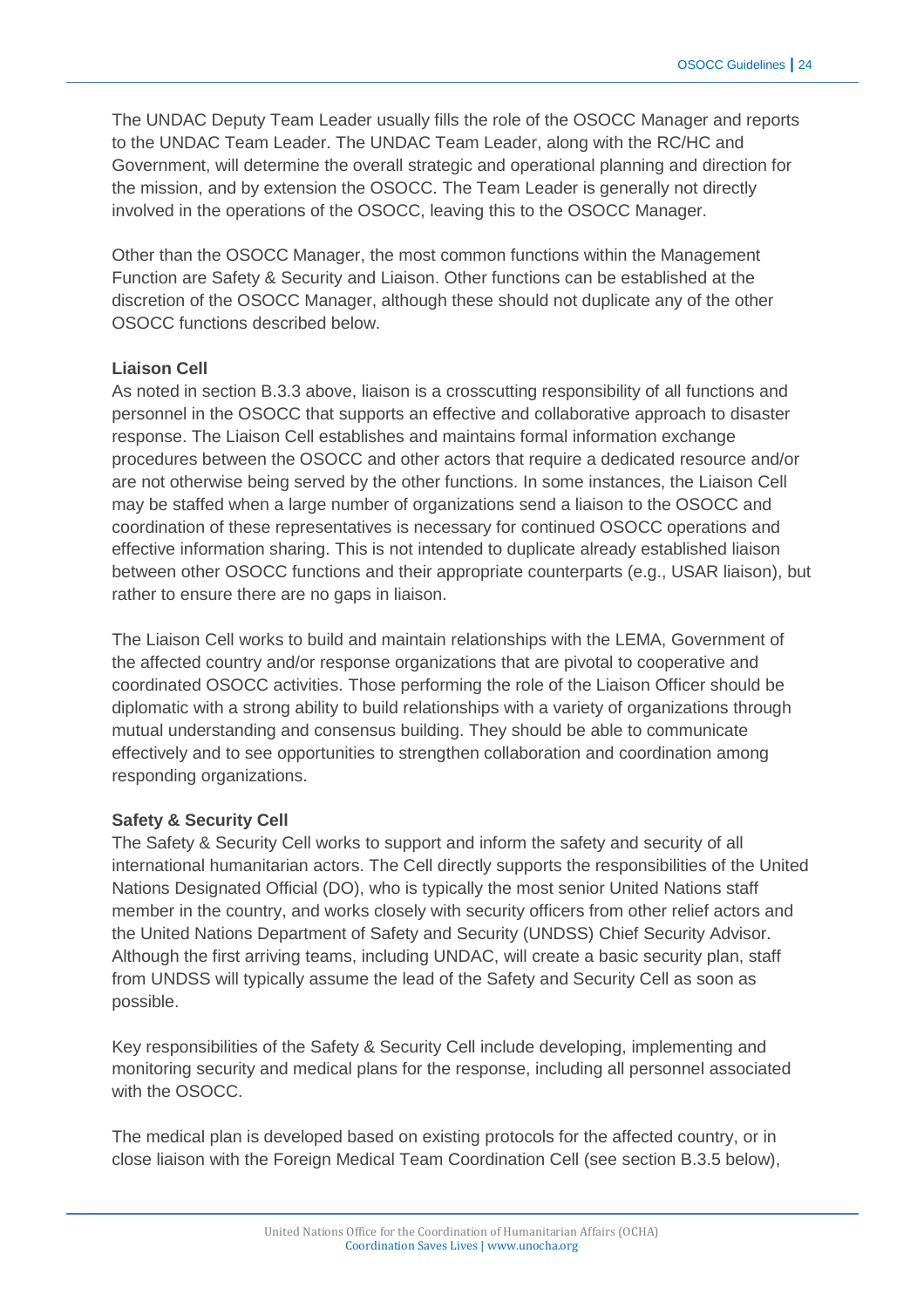national authorities and other medical resources present (e.g., medical resources associated with USAR teams).

The security plan is developed in accordance with the United Nations Security Policy Manual (SPM). It will be based on a Security Risk Assessment (SRA). This process identifies the threats and vulnerability to them. Based on likelihood and potential impact, risks are prioritized and prevention and mitigation strategies implemented. These include Minimum Operating Security Standards (MOSS), which are country-specific. The safety measures in the MOSS apply to all United Nations organizations operating in that country, including the OSOCC. Implementation of MOSS is typically achieved through the provision of briefings to incoming responders and ongoing liaison with all of the OSOCC functions.

Further information on Safety and Security is available in the SPM and the [UNDAC](http://www.unocha.org/what-we-do/coordination-tools/undac/overview)  [Handbook](http://www.unocha.org/what-we-do/coordination-tools/undac/overview) (Chapter H).

# **B.3.5 Operations Function**

The Operations Function is responsible for coordinating the efforts of international response teams and other resources involved in providing relief to affected populations. This Function is led by the Operations Coordinator who works with the leads of a variety of coordination cells – each focused on a specific functional area. Together these cells respond rapidly to perform functions such as rescuing people, providing emergency medical care, mitigating environmental impacts, moving people and goods, and coordinating with military/armed actors. Depending on need, the leaders of each coordination cell can establish sub-cells within each cell. These sub-cells focus on functions such as operational planning and tactical logistics.

Each coordination cell within Operations is generally staffed by experts from the cell's functional area. In the immediate aftermath of a disaster, cells may be staffed by members of first arriving teams trained in OSOCC methodology and UNDAC members. For this reason, cross-training of these individuals is done to provide maximum flexibility in the first phase of any major response.

In addition to the responsibilities described above, the Operations Coordinator works with each cluster that is active in the response. It is recommended that an Inter-Cluster Coordination Officer working within the Operations Function be appointed to carry out this role. A Cluster Coordination Cell may be established if warranted by the expansion of the coordination activities.

The Operations Coordinator is also the primary point of contact for the RDC(s). The RDC(s) work closely with most Operations coordination cells to provide information on arriving resources and to ensure implementation of processes related to logistics, safety and security, etc.

In addition to the coordination cells described below, cells can be created for any purpose at the discretion of the Operations Coordinator, in consultation with the OSOCC Manager.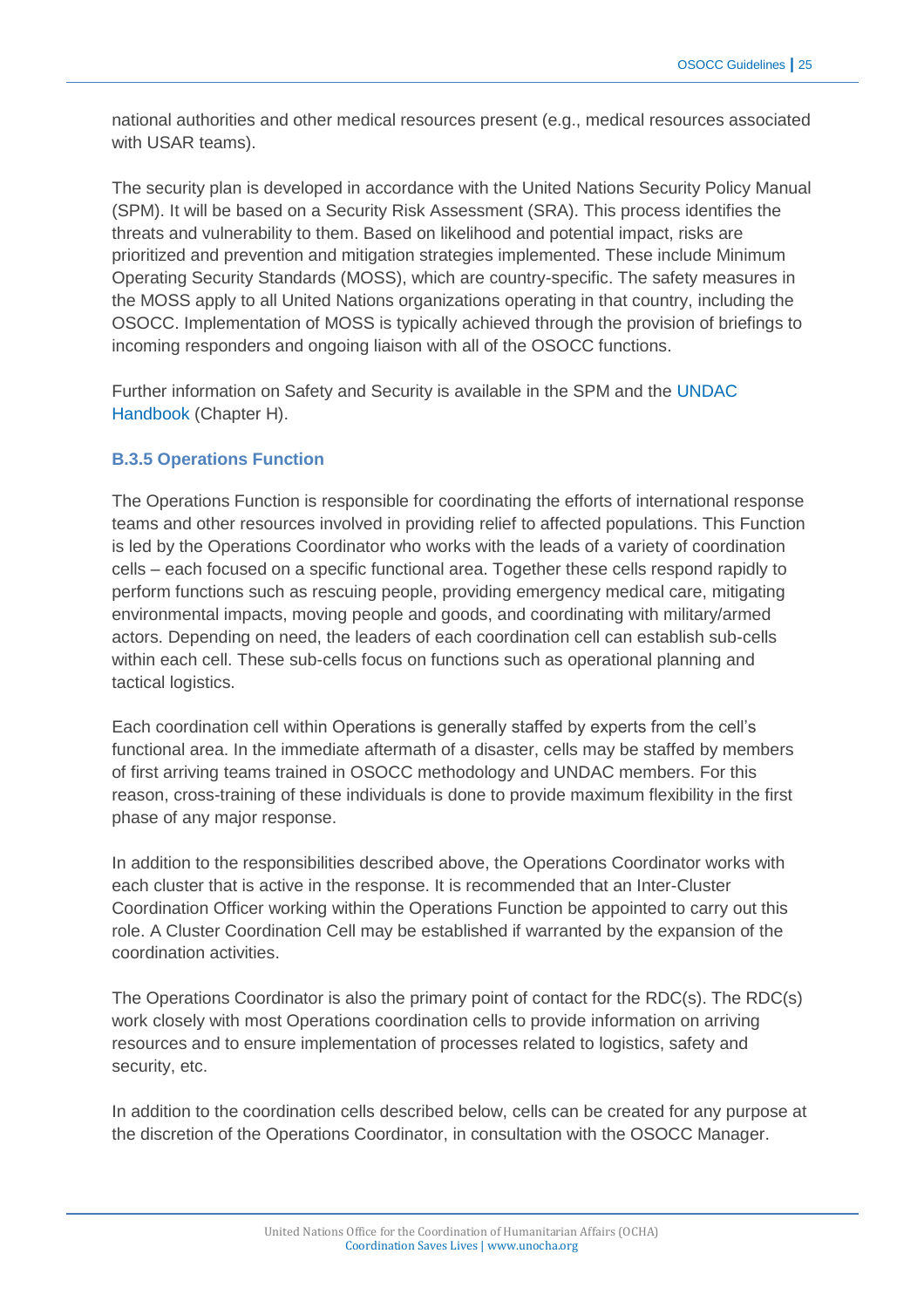# **USAR Coordination Cell (UCC)**

Urban Search and Rescue (USAR) teams work within a narrow window of opportunity to rescue those trapped in collapsed structures. To maximize the efforts of these specialized teams, coordination via the VOSOCC begins as soon as a potential deployment is recognized. The first arriving USAR team trained in OSOCC and INSARAG methodology then works in cooperation with UNDAC (upon arrival) and national authorities to establish an RDC and the UCC. The UCC uses INSARAG methodology to coordinate international USAR teams in cooperation with other OSOCC functions and national authorities.

Staffing in the UCC (i.e., coordinator, planning, information management and logistics) can be expanded based on the size and complexity of the response. The personnel for the UCC will generally be supplied from some of the first arriving teams trained to fulfil this function and arriving INSARAG-trained teams may be required to allocate staff to the UCC. The staff in the UCC should have specialized USAR knowledge and experience with the complex task of coordinating multiple international USAR teams, as well as an ability to work as a member of the broader OSOCC team. Each arriving USAR team should also identify a liaison to work with the UCC.

As USAR teams begin arriving in the affected country, they will register at the RDC or through another point of entry mechanism. This includes indicating their capacity and capabilities by indicating their INSARAG [classification.](http://www.insarag.org/en/methodology/guidelines.html) USAR teams are classified as Light, Medium or Heavy based on a set of INSARAG criteria. Typically Light USAR teams do not deploy internationally, however, it is possible that Light teams from the affected country will be active.

When the UCC is stood up, it is critical to begin the systematic planning and assignment of USAR teams based on an assessment of known information regarding geography and populations, and where rescue efforts can have the greatest impact. A simple matrix (see Part III) is often used to track the utilization and availability of international USAR teams in each geographical sector of the affected area, as well as the trends of each area (e.g., where more resources are required). This snapshot of USAR operations can be easily displayed in the OSOCC to inform the overall situational awareness.

When there are a large number of international USAR teams responding to an incident, sectors become essential for effective operational management. The UCC will work with incoming international teams to allocate the most appropriate number of teams to each sector. If necessary, a suitable USAR team in each sector can be designated as the Sector Coordinator, coordinating the activities of the teams in an assigned sector and working under the direction of the UCC.

As Phase 1 begins to wind down, the activities of the UCC will turn towards supporting teams in returning home and/or transitioning USAR resources to support other areas of the operation.

Detailed information on international USAR operations can be found in the [INSARAG](http://insarag.org/)  [Guidelines,](http://insarag.org/) and in particular in Volume II Manual B – Operations.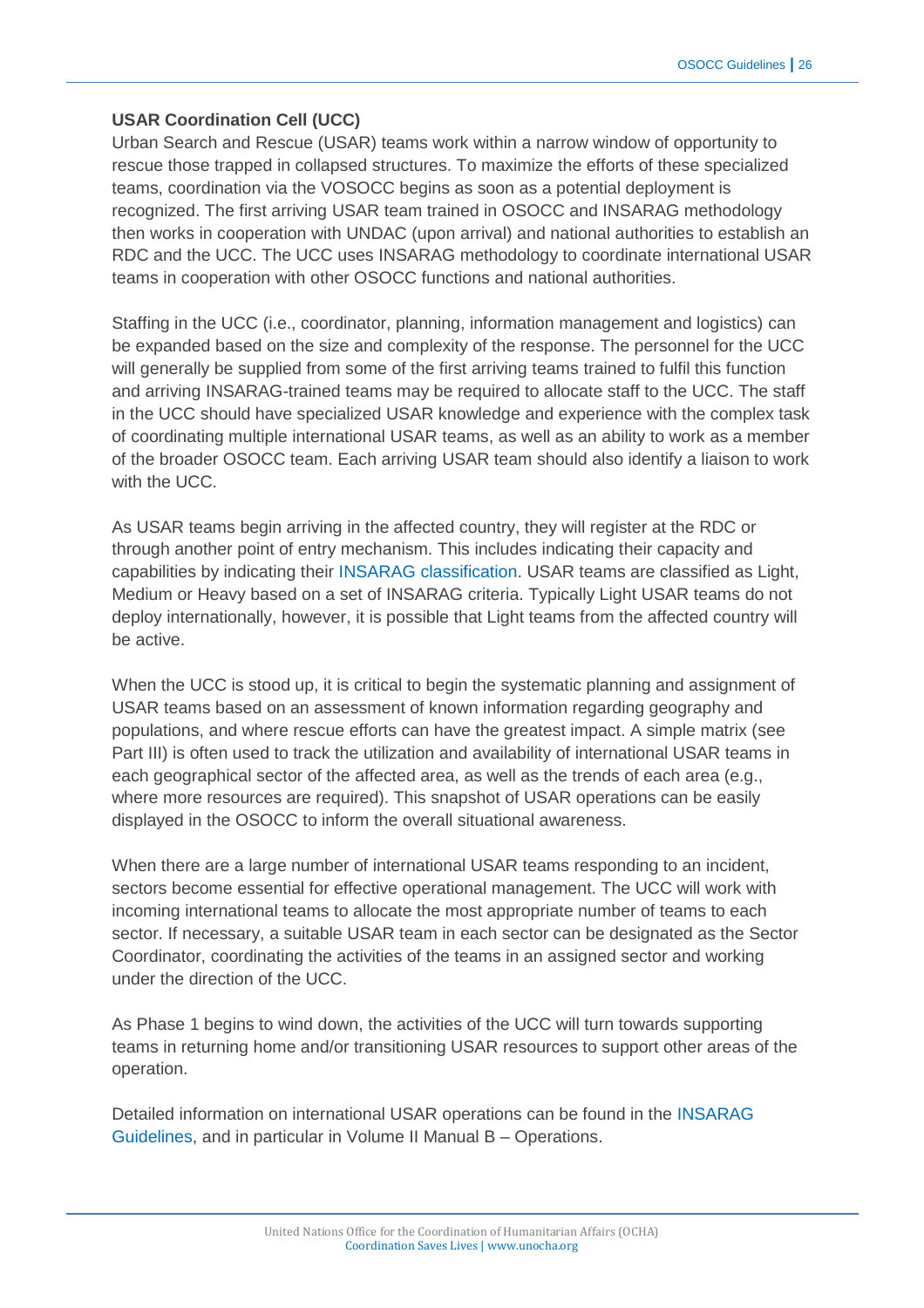# **Foreign Medical Team (FMT) Coordination Cell**

The FMT Coordination Cell aims to work in close cooperation with national authorities to ensure the most efficient and effective use of incoming specialist resources. This is particularly important in the medical context, as each team's field of activities in an affected country is derived from the national health authorities at the time of a team's arrival. Qualified international responders from the FMT system work with these national authorities to ensure that only teams registered through the FMT classification system are recommended to receive authorization to practice for each given response.

As with the UCC, the FMT Coordination Cell is established as soon as possible following a request for assistance and the deployment of teams. As soon as practical, designated and trained FMT members will assume leadership of the cell and will establish core positions (i.e., manager, planning, information management and logistics). These positions will work closely with their counterparts from other Operations cells and OSOCC functions (e.g., Situation). In addition, each team is expected to assign a liaison to the FMT Coordination Cell.

As soon as adequate staffing is in place, the FMT Coordination Cell will begin receiving arriving teams. Based on prior registration, teams will be identified under three classification types:

- Type 1: Outpatient Emergency Care
- Type 2: Inpatient Surgical Emergency Care
- Type 3: Inpatient Referral Care

Other specialized cells may exist within Type 2 and 3 teams. For a full explanation of FMTrelated definitions and for classification tables, see *[Classification and Minimum Standards](http://www.who.int/hac/global_health_cluster/fmt_guidelines_september2013.pdf)  [for Foreign Medical Teams in Sudden Onset Disasters](http://www.who.int/hac/global_health_cluster/fmt_guidelines_september2013.pdf)*.

Following identification and authorization, teams are then deployed by the FMT Coordination Cell based on their classification and the identified needs obtained through assessments. Careful consideration is made to balance the deployment of limited resources for the greatest impact based on what may be very limited information from a Phase I MIRA or limited sectoral assessment. Deployed teams will then ensure regular reporting through their liaison officer and may be called on to participate in planning processes.

Once the Health Cluster is established (where applicable), the FMT Coordination Cell will work in close cooperation and support of the Cluster – potentially taking on additional duties at the discretion of the Cluster lead. At the discretion of the Health Cluster, generally one of three transitions will take place: the responsibilities of the FMT Coordination Cell may be absorbed by the Health Cluster and the Cell will be demobilized; the FMT Coordination Cell may continue to coordinate international medical teams as an extension of the work of the Health Cluster; or the FMT Coordination Cell may continue its role in the OSOCC and receive direction from the Health Cluster.

#### **Logistics Coordination Cell**

The Logistics Coordination Cell supports other cells in the Operations Function (e.g., the USAR and FMT Coordination Cells), while also potentially being required to support the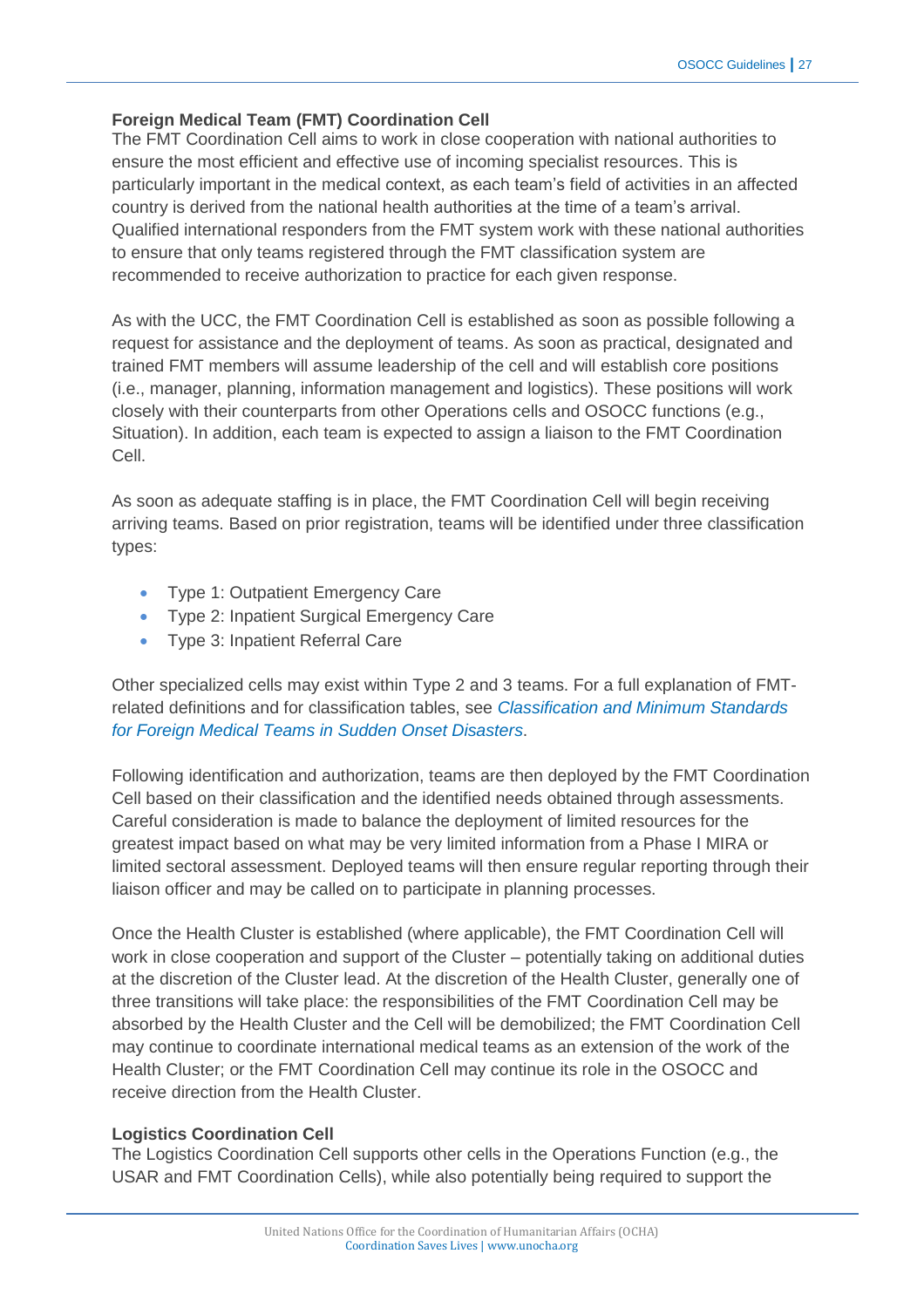overall humanitarian response over an extended period. In many cases, the coordination cell will serve as the early precursor to the Logistics Cluster led by the World Food Programme (WFP). Key responsibilities include working closely with the national authorities to source, procure, move and store supplies (e.g., fuel and timber), moving people (e.g., relief team members) within the affected country, securing access points, arranging for cargo handling and possibly customs clearances, and prioritizing incoming relief items for processing (e.g., prioritization of airplanes requesting landing).

The earliest staffing of the Logistics Coordination Cell will typically come from UNDAC, first arriving relief teams or in-country WFP staff. These individuals will work closely with national authorities to establish an initial logistics plan/system to meet the immediate needs of the response. At first, these needs will be very specific and urgent – for example, getting teams where they need to go. They may also work with other partners, such as the DHL Disaster Response Team, arriving support module staff (see section B.3.7) or military actors (possibly through the Civil-Military Coordination Cell described below).

As the emergency evolves, so will the Logistics structures – where required. In some cases, a Logistics Response Team (LRT) will be sent to the field by WFP to assess the situation and determine what logistics support might be needed in-country. If activated, the LRT usually initiates or assumes Logistics Cluster operations from the first arriving responders.

Various tools and guidelines exist to support implementation of a logistics plan/system during the first phases of an emergency. A key resource is the Logistics Cluster's Logistics Operational Guide, which can be found at [http://log.logcluster.org.](http://log.logcluster.org/) Other resources include [www.humanitarianinfo.org/stockmap](http://www.humanitarianinfo.org/stockmap) which maps information on "who has what where" as a means to support preparedness initiatives and relief operations and LogIK [\(http://logik.unocha.org\)](http://logik.unocha.org/) which is a global on-line database created to record international humanitarian contributions of relief items.

#### **United Nations Civil-Military Coordination Cell (UN-CMCoord Cell)**

In humanitarian relief operations, coordination between humanitarian and military actors is essential to protect and promote humanitarian principles, avoid competition, minimize inconsistency and, when appropriate, pursue common goals. The need to coordinate is further amplified in complex and high-risk environments where a clear distinction between humanitarian and military actors is essential to maintain the civilian character of humanitarian operations in order to ensure safe humanitarian access, the protection of civilians and security of humanitarian aid workers.

OCHA is responsible for leading the establishment and management of dialogue and interaction with military actors through the UN-CMCoord function. Within the OSOCC, this is fulfilled through the CMCoord Cell, which establishes dialogue with military/armed actors to ensure the most effective and appropriate use of Military and Civil Defence Assets (MCDA). As with other Operations functions, this work is done in close cooperation with the affected Government and assisting militaries, where applicable.

When an UNDAC team deploys (or pre-deploys) in an emergency and military actors are present, the nominated UN-CMCoord focal point or dedicated officer in the team takes responsibility for assessing and establishing the initial interface with military actors, both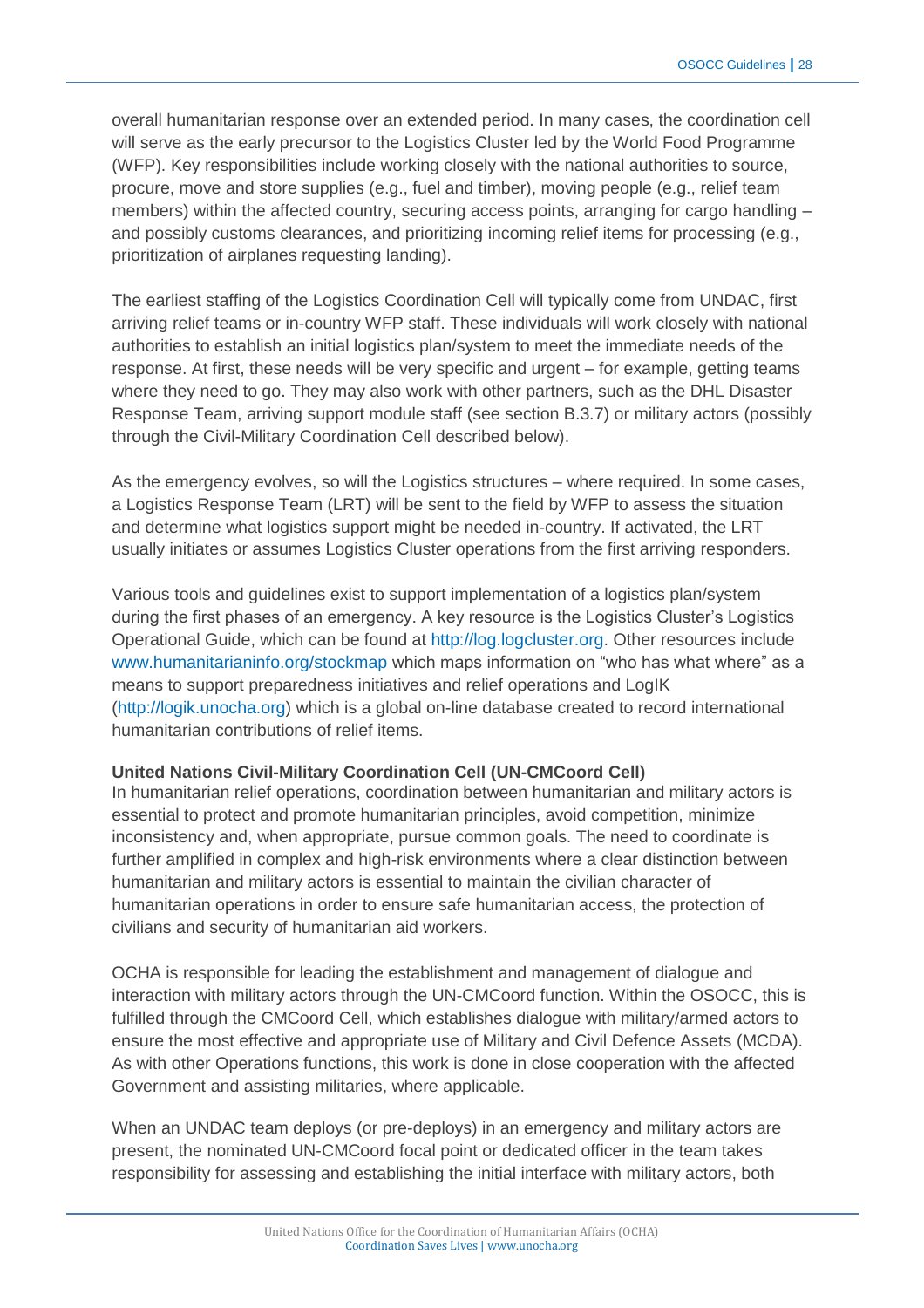national and foreign. As the international response operation grows, the extent of the UN-CMCoord function is influenced by the number of foreign military forces present or being deployed, and/or extensive involvement of national military forces. It is the responsibility of the OCHA Civil-Military Coordination Section, in close consultation with the field, to determine the scale and structure of the UN-CMCoord function.

Subject to the scale of the emergency, OCHA may deploy dedicated UN-CMCoord officers to coordinate humanitarian civil-military coordination activities within the OSOCC and/or sub-OSOCCs. Specifically, undertaking liaison and establishing coordination structures between the humanitarian and military communities necessary to advise on the appropriate relations between humanitarian and military responders and the possible utilization of MCDA to support/complement humanitarian operations.

Should the number of actors and identified needs increase significantly, a shift from the OSOCC-based approach to a dedicated Humanitarian-Military Operations Coordination Centre (HuMOCC) may be deemed necessary. The HuMOCC, comprising humanitarian and military representatives, will remain linked to the OSOCC and/or sub-OSOCCs through the CMCoord Cell. In such cases, the HuMOCC will ideally be led by the LEMA with support from UN-CMCoord officers. Its main purpose is to further facilitate information sharing, joint planning and task division between humanitarian actors, through the clusters, and military actors. Key deliverables are to: (1) optimize the use of available military assets to support humanitarian priorities and gaps; (2) streamline and validate requests for military assistance at the national or sub-national level; (3) produce and maintain common situational awareness; (4) monitor and report on the use of military assets; and (5) plan for the disengagement of foreign military assets to avoid a shortfall in capability.

Further information is available on OCHA's [UN-CMCoord website](http://www.unocha.org/what-we-do/coordination-tools/UN-CMCoord/overview) (including information on related courses) and in OCHA's *[Guidelines on the Use of Foreign Military and Civil Defence](https://docs.unocha.org/sites/dms/Documents/Oslo%20Guidelines%20ENGLISH%20(November%202007).pdf)  [Assets in Disaster Relief](https://docs.unocha.org/sites/dms/Documents/Oslo%20Guidelines%20ENGLISH%20(November%202007).pdf)* and *[Civil-Military Guidelines and Reference for Complex](https://docs.unocha.org/sites/dms/Documents/ENGLISH%20VERSION%20Guidelines%20for%20Complex%20Emergencies.pdf)  [Emergencies](https://docs.unocha.org/sites/dms/Documents/ENGLISH%20VERSION%20Guidelines%20for%20Complex%20Emergencies.pdf)*. The [UNDAC Handbook](https://docs.unocha.org/sites/dms/Documents/UNDAC%20Handbook%202013_english_final.pdf) (section D.5) also provides detailed guidance for those establishing the UN-CMCoord Cell early in an emergency.

#### **Environmental Emergencies (EE) Coordination Cell**

The potential release of hazardous materials and major secondary environmental impacts, such as landslides, may pose an acute risk to life, health and the environment. The complexities of a spill or other secondary environmental impact during a major emergency presents additional challenges related to identification and assessment of the incident, the safety of responders, access to locations and a potential shortage of specialized resources to address the situation. The purpose of the Environmental Emergencies (EE) Coordination Cell is to coordinate the response to such incidents with the national authorities to ensure an effective approach to assessing and managing them. The scope and scale of this role varies greatly depending on the capacity of the national authorities and international actors and the extent of the risk. In some cases, the entire reason for the OSOCC presence could be an environmental emergency. In many cases though, hazardous materials releases are related to other causes (e.g., earthquakes, landslides and floods).

Following a disaster, the Joint United Nations Environment Programme (UNEP)/OCHA Environment Unit can identify potential secondary risks posed by industrial facilities and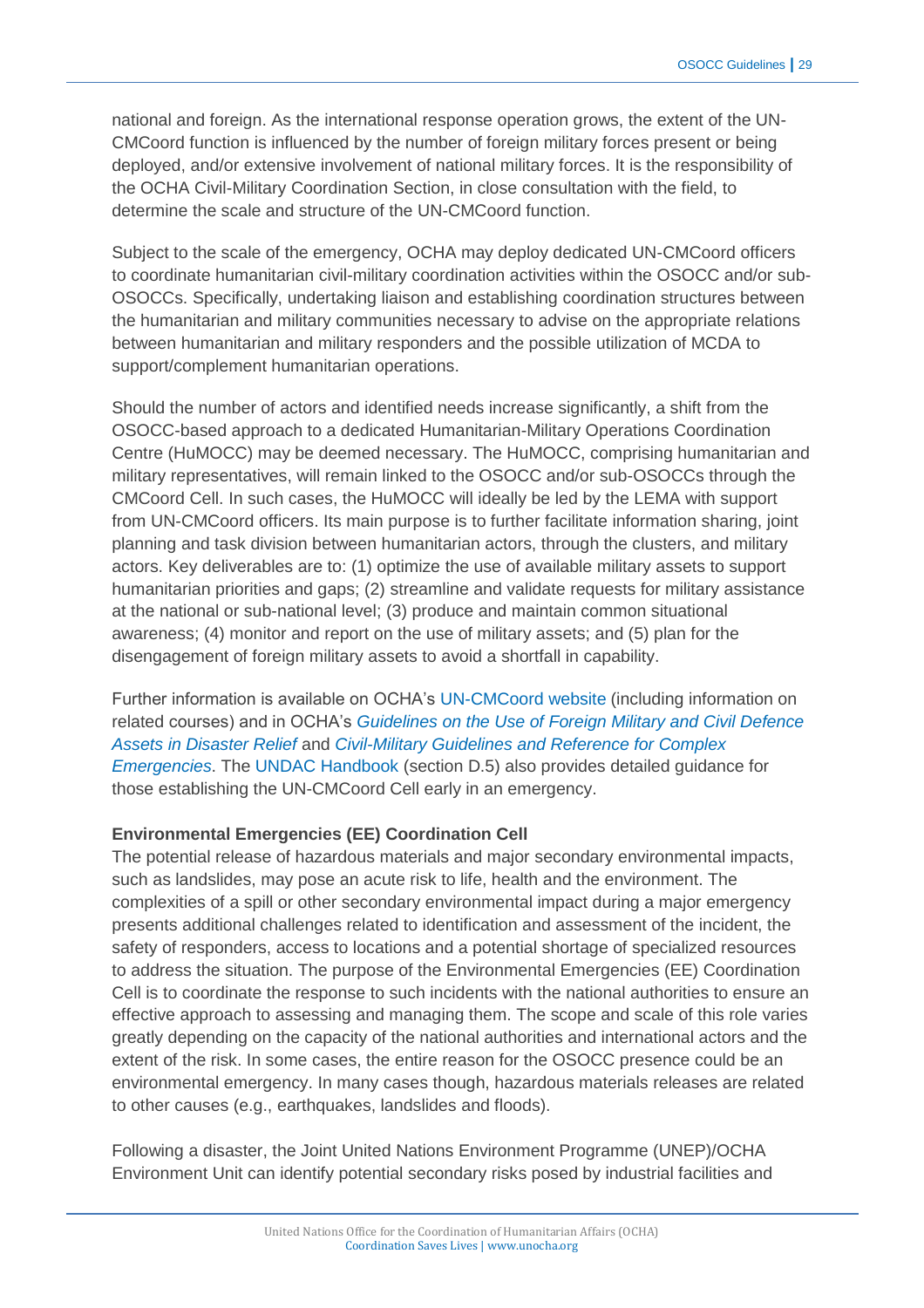major infrastructure located in the affected area to alert emergency responders to such potential risks. This information can be accessed via the VOSOCC. Initial on-site assessment can then occur by responders trained on the [Flash Environmental Assessment](https://docs.unocha.org/sites/dms/Documents/FEAT_Version_1.1.pdf)  [Tool](https://docs.unocha.org/sites/dms/Documents/FEAT_Version_1.1.pdf) (FEAT).

Following this assessment, the Environmental Emergencies Roster (EER) can be triggered if required. EER members may then be integrated with the UNDAC team and/or can fully establish the EE Coordination Cell. The Cell will then work with available resources from the affected Government and first arriving international response teams (e.g., USAR teams with Hazardous Materials response capacity) to identify and assess sites and risk levels. An initial response plan is developed and implemented through the EE Coordination Cell. Throughout this process, the cell will share information with the Situation Function and will work in direct cooperation with the Assessment Cell of that Function.

Further information on Environmental Emergencies is located on the website of the [Joint](http://www.unocha.org/what-we-do/coordination-tools/environmental-emergencies)  [Environment Unit.](http://www.unocha.org/what-we-do/coordination-tools/environmental-emergencies)

#### **B.3.6 Situation Function**

The Situation Function is responsible for collecting, managing and communicating information about the emergency to provide an updated, common situational analysis. This analysis is used to directly inform decisions by responders, senior officials, donors and – through mass media – the general public. Information is also displayed in the OSOCC for use by staff and visitors. This is achieved through the work of three cells:

- Assessment
- Information Management
- Media

Together these cells interact with numerous humanitarian actors who provide information about the situation and collaborate on communications. In many cases, these same actors become consumers of the Situation Function products (for example, assessment reports, media key messages, situation reports and maps).

Those working in the Situation Function in the first phase of the emergency should have highly developed communication skills, attention to detail and a strong ability to analyze large quantities of information, including qualitative sociological information that can have relevance related to the needs of specific population groups. Immediately following a disaster, this Function will often be established remotely with information being shared through the VOSOCC. This may include the collection, synthesis and analysis of secondary data to provide an updated and ideally common picture of the situation while international responders are mobilizing. The Situation Function will often be staffed by UNDAC members – often with support from other rapid response mechanisms/teams, United Nations agencies and the affected Government. During this first phase, remote specialist support is generally available to assist each of the three cells, as described in the functional descriptions below. As the emergency progresses, specialists will be physically deployed as required. This may include OCHA's regional Information Management Officer(s) or staff from the Field Information Section (FIS), assessment experts from OCHA's Coordinated Assessments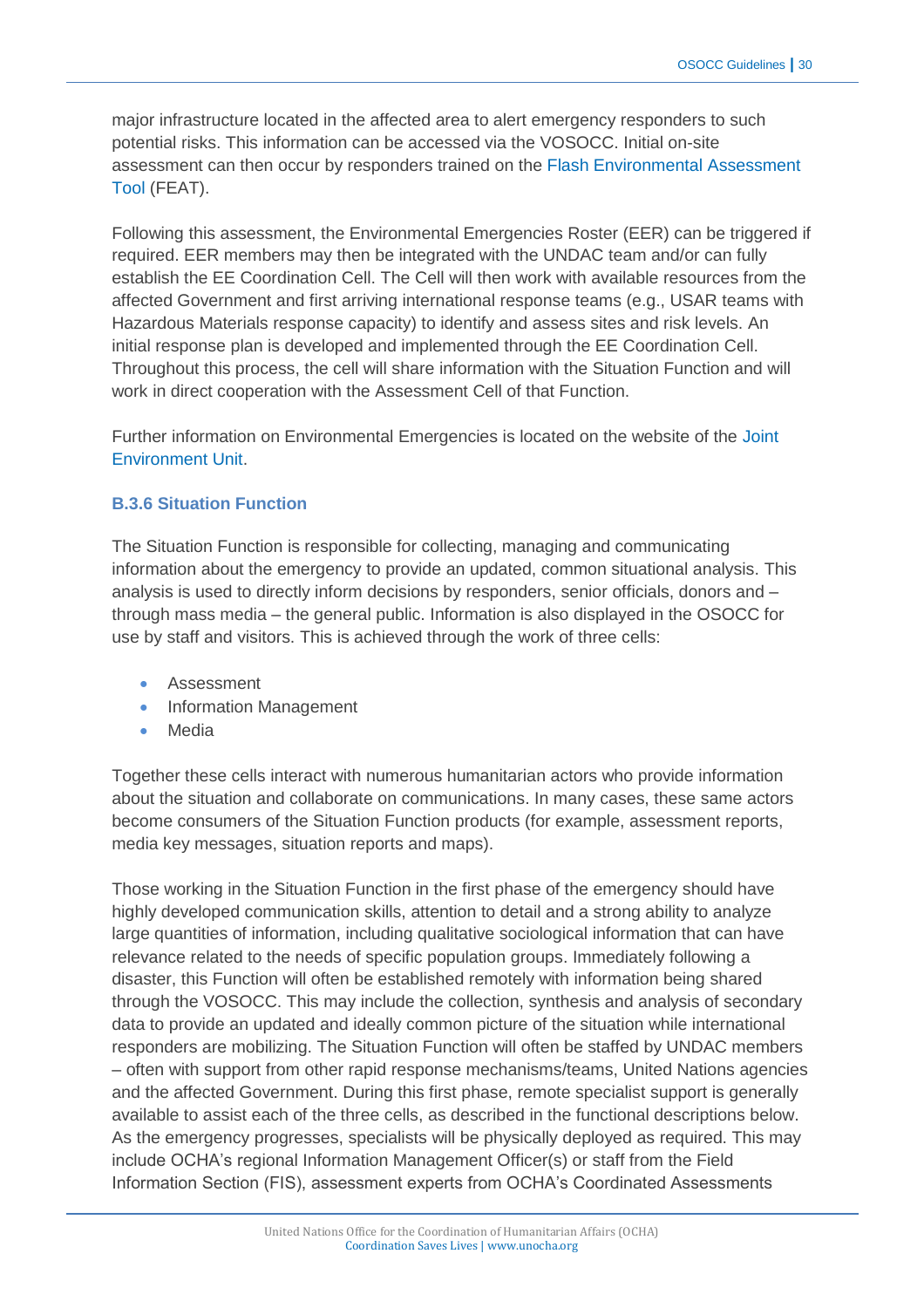Section (or other rosters, agencies and organizations) and the deployment of Public Information Officers.

#### **Assessment Cell**

The Assessment Cell collects, synthesizes and analyses information that contributes to a common understanding of the situation. This includes identifying main challenges and impacts, root causes, and the size of the population affected and/or vulnerable groups. Socio-economic and gender analysis are critical to understanding differential impacts. This is done in very close cooperation with humanitarian partners and the Information Management Cell.

As noted above, both assessment and information management activities may start remotely with the sharing of information on the VOSOCC and possibly through the collection and analysis of secondary data. Once established on the ground, the Assessment Cell immediately implements the methodology outlined in the IASC *[Multi-Cluster/Sector Initial](https://docs.unocha.org/sites/dms/Documents/mira_final_version2012.pdf)  [Rapid Assessment \(MIRA\) Manual](https://docs.unocha.org/sites/dms/Documents/mira_final_version2012.pdf)*. The initial situation analysis, informed by ongoing secondary data analysis, is updated within 48-72 hours of the response and provides an initial overview of the situation, priority humanitarian needs and information gaps. This analysis will include information from media reports, satellite imagery, reports from local officials, etc., as well as from field visits conducted by the first arriving international responders, such as USAR, UNDAC and FMTs (this information should be supplied through direct liaison between the Assessment Cell and the Operations Coordinator).

As soon as possible, the Assessment Cell begins work on the second phase of assessment (primary data collection), which involves the collection of data using an agreed methodology from key informants in field locations by the Assessment Cell members. At the conclusion of the primary data collection phase, this information will be analyzed in conjunction with available secondary data and the MIRA Report produced within 10-14 days of the onset of the emergency. In larger scale emergencies, the MIRA process is conducted under the leadership of an Assessment Coordinator designated by the HC, often led by OCHA, and in collaboration with the Government, where possible.

Following completion of the MIRA process, assessment activities will generally evolve to focus on in-depth sectoral assessments. This will typically be guided and coordinated by cluster coordinators.

More information on conducting assessments and producing key products can be found in the MIRA Manual (referenced above), the *[Operational Guidance on Coordinated](https://docs.unocha.org/sites/dms/Documents/ops_guidance_finalversion2012.pdf)  [Assessments in Humanitarian Crises](https://docs.unocha.org/sites/dms/Documents/ops_guidance_finalversion2012.pdf)* and Chapter E of the [UNDAC Handbook.](http://www.unocha.org/what-we-do/coordination-tools/undac/overview)

#### **Information Management (IM) Cell**

The IM Cell collects information related to the disaster (including information obtained by the Assessment Cell), organizes and analyzes the information and develops a variety of products (e.g., situation reports, who/what/where [3W] data, maps, contact lists, schedules, databases), which are then disseminated directly to organizations (e.g., through the OSOCC) or to the media/public through the Media Cell. It also oversees the flow of information of the OSOCC components (VOSOCC, RDC, OSOCC, sub-OSOCCs) including information into each component, between the components and from the components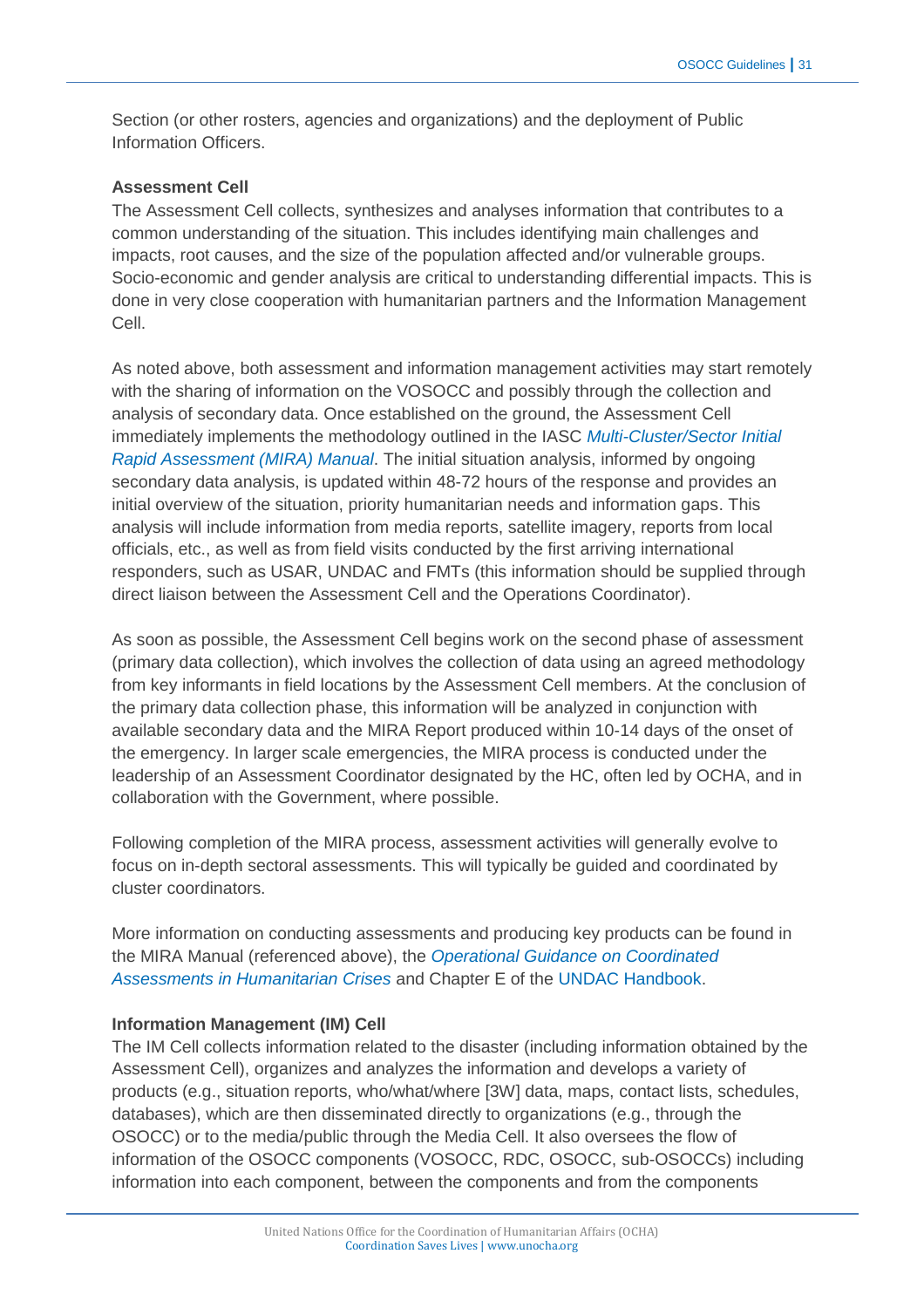externally. All of these activities ensure a common operating picture that informs response decisions at all levels of the disaster.

During the initial hours and days of an emergency, the IM Cell is typically staffed by UNDAC members and representatives of partner organizations such as [MapAction.](http://www.mapaction.org/) One of their primary tasks is to issue situation reports to inform classification of the emergency and response levels. Given the importance of this task, it is often necessary to assign a dedicated reporting officer within this Cell. This officer will be supported by an FCSS focal point, OCHA's "desk" for the affected country/region, the OCHA regional office – including the regional OCHA IM Officer. As required, OCHA will deploy additional IM staff through surge mechanisms such as the ERR or directly from FIS in Geneva.

More information on Information Management is contained in the *[Operational Guidance on](http://www.humanitarianinfo.org/iasc/downloaddoc.aspx?docID=4911&type=pdf)  [Responsibilities of Cluster/Sector Leads &](http://www.humanitarianinfo.org/iasc/downloaddoc.aspx?docID=4911&type=pdf) OCHA in Information Management* and in Chapter F of the [UNDAC Handbook.](http://www.unocha.org/what-we-do/coordination-tools/undac/overview)

#### **Media Cell**

The Media Cell coordinates all external media relations, monitors the media for media relations purposes and for situational awareness, and prepares information products for the media and the public. It develops a media plan for the OSOCC that indicates the main spokesperson (potentially the OSOCC Manager) and the role of the other team members with respect to media relations. The Media Cell also serves as the OSOCC focal point for both local and international media and supports site visits of donors and VIPs.

The work of the Media Cell enables the OSOCC to clarify/reinforce response activities being supported by the OSOCC, contributing to international awareness of and advocacy for relief for the affected population. The OSOCC Manager will often fulfill the Media responsibilities until an OCHA Public Information Officer (PIO) arrives on-site. The PIO then forms the Media Cell and works closely with all of the OSOCC functions, but particularly the Situation Function.

#### **B.3.7 Support Function**

The Support Function ensures the ability of the OSOCC to operate under adverse and challenging field conditions. This includes establishing appropriate facilities, an Information Communications Technology (ICT) platform and applicable OSOCC administrative processes. These duties are often performed and/or led by one or more deployed support teams from the International Humanitarian Partnership (IHP), the Asia-Pacific Humanitarian Partnership (APHP) or the Americas Support Team (AST). The support teams may be supplemented by additional resources, such as partner organizations, as required (e.g., Télécoms Sans Frontières for ICT support). While the Support Function is not generally broken into cells, the scale of an emergency may occasionally require such a division of labour as follows below.

#### **Facilities Cell**

This Cell ensures that the OSOCC and its component parts are established in adequate workspaces to enable current and future operations. As noted above, this is generally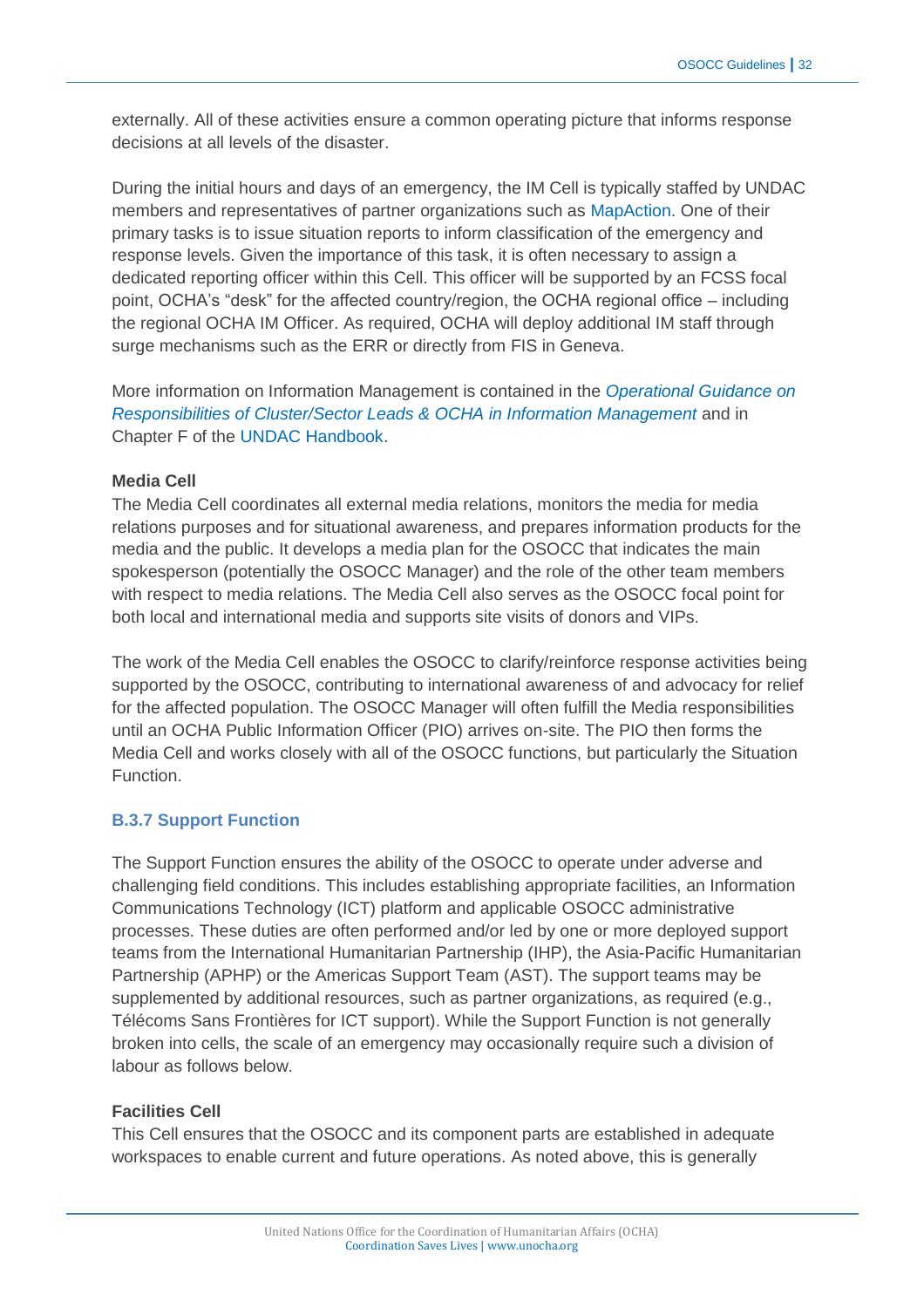achieved through deployment of standardized modules provided by the IHP, APHP or AST. Further guidance on OSOCC facilities is contained in section B.5.

# **Information and Communications Technology (ICT) Cell**

The ICT Cell produces an ICT plan for the OSOCC, in support of the overall response. The ICT plan ensures the availability of appropriate technology to enable the OSOCC to conduct its activities effectively. This includes facilitation of data and voice communications to link the various OSOCC system components with each other and the broader response, including deployed teams, the affected Government and humanitarian actors. As with the Facilities Cell, the equipment to support the ICT plan is deployed in standardized modules by partner organizations at the same time as other OSOCC staff.

#### **Administration Cell**

The Administration Cell is responsible for internal procedures and processes to support the day-to-day running of the OSOCC. This includes maintaining financial records in support of the OSOCC Manager, purchasing and contracting, staffing reception areas, developing a staffing roster, arranging translation/interpretation support, organizing physical files and resources in support of the IM Cell, and other support duties as determined by the OSOCC Manager.

# **B.4 Reception & Departure Centre (RDC)**

A large-scale disaster generally results in a sudden influx of assistance from the international community to the affected country. These response teams and relief supplies will converge in the country at one or more points of entry, seeking access to the disaster area. Depending on the geography of the affected country and the infrastructure damage, the point of entry may be an airport, seaport and/or land border. All incoming international resources will to need navigate key processes, such as immigration and customs, upon entry to the affected country, regardless of the type of entry point. Even in the best situations, the local authorities may be quickly overwhelmed by the sudden increase in volume of traffic, and at worst the airport, seaport or border-crossing facility may not be left standing to receive the international assistance. Additional resources are likely required to provide the necessary surge capacity and to facilitate timely and organized entry.

The RDC serves as the central intake hub for international relief traffic and is often the first OSOCC component established in the affected country. As such, it is usually set up by the first arriving USAR, FMT or UNDAC team members. In the early hours and days, the RDC must be prepared to facilitate the basic services of an OSOCC including delivering situational and operational briefings, providing basic logistical support, facilitating the operational activities of response teams and tracking resources. The extent to which these services are conducted will shift as the OSOCC becomes established and/or the affected country gains the means to facilitate incoming/outgoing international resources.

As the first contact point for incoming international assistance, the RDC needs to be established in a systematic manner that imparts a level of organization in the chaotic environment of the disaster. To achieve this, the RDC requires a clear structure that mimics the functional approach of the OSOCC.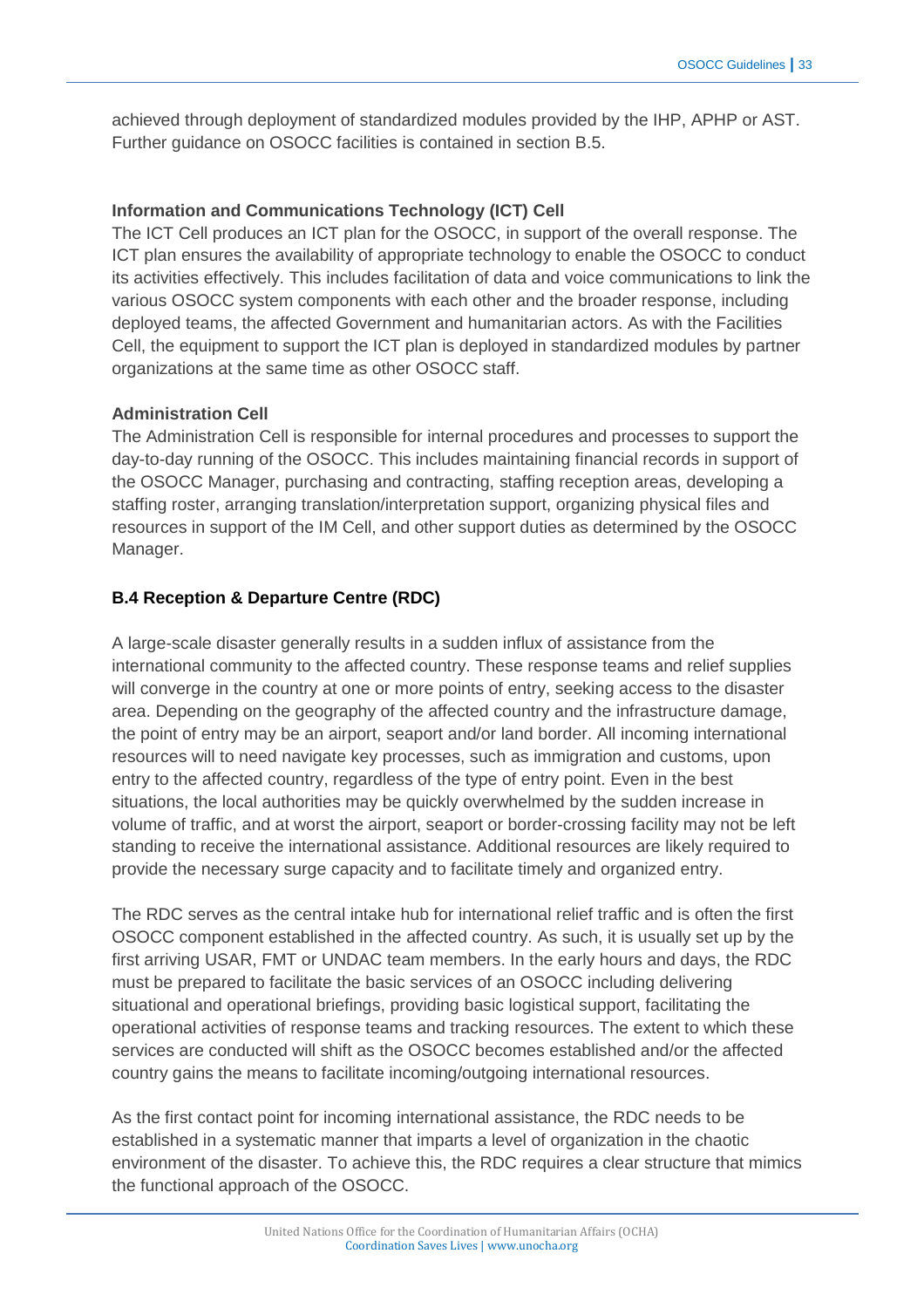# **B.4.1 RDC Structure and Functions**

The RDC is structured in three functions aligned to its key responsibilities – Management, Operations and Support. In line with the principles of flexibility and scalability, the RDC structure can be expanded or contracted to meet the demands of the situation and to align with the available staffing complement at any given time.

#### *RDC Management*

RDC Management is responsible for overseeing the RDC operation and providing leadership to assigned personnel. Along with ensuring RDC operations run as effectively as possible, RDC Management is responsible for liaison with local authorities, particularly those operating the point of entry, and for ensuring regular communication with the OSOCC. Management is the first function to be staffed when establishing an RDC and thus will usually be a member of UNDAC, USAR or FMT.

# *RDC Operations*

RDC Operations is responsible for the processing of international response teams/relief supplies arriving in and departing from the affected country. Personnel working within Operations will facilitate the in-processing and/or out-processing of relief teams/supplies at the point(s) of entry (see section B.4.3). This can include immigration and customs procedures, registration and briefings. If the OSOCC is not yet established, RDC Operations may also assign incoming response teams to areas of operation in collaboration with team leaders (e.g., USAR, FMT).

# *RDC Support*

RDC Support is responsible for establishing and sustaining the systems that support the RDC operation. This can include sourcing and setting up materials for processing stations and ensuring available and functioning ICT and Internet connectivity. Support is also responsible for the management of RDC information including maintaining files and establishing an information board. In conjunction with Logistics Coordination Cell and/or the Logistics Cluster, RDC Support may arrange for the transportation of incoming relief teams to the OSOCC or to assigned areas of operations.

The RDC reports to the OSOCC through the Operations function as illustrated in Figure B.3 below: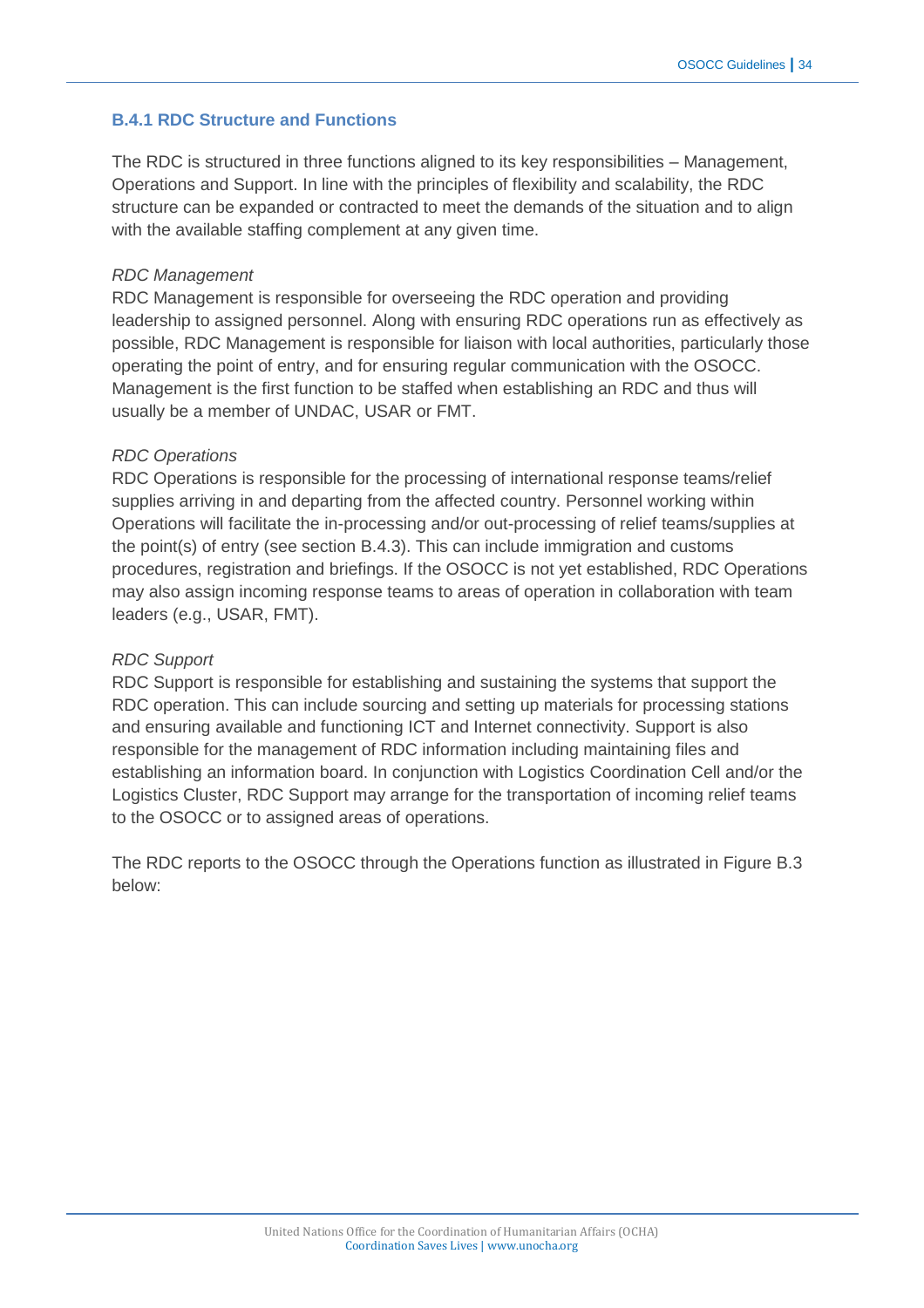

Figure B.3: RDC Structure

While all operational decisions should be made through RDC Management and OSOCC Operations, communication lines may be established with other OSOCC functions to facilitate RDC activities. For example, RDC Support may work with the Logistics Coordination Cell to provide transportation for arriving international response teams from the point of entry to the OSOCC. This ongoing information flow will allow the OSOCC to prepare for incoming resources, thus expediting the assignment of teams to the field.

# **B.4.2 RDC Coordination**

The RDC often serves as the first coordination stop for international response teams and a well-functioning centre is a valuable asset for the OSOCC. The OSOCC will require information about the capacity of incoming response teams and any identified logistical needs in order to plan and carry out operational activities. In turn, the RDC will need up-todate information from the OSOCC on the situation and the realities of the operational environment in order to brief incoming teams effectively.

A priority for the RDC is to establish a system for information flow, including identified communication channels and processes between the RDC and OSOCC. While the specific set up and routine for coordination will be dictated by the needs and cadence of the incident, common practices include:

- An established time for a morning briefing/coordination discussion between the RDC and the OSOCC.
- An established time for the provision of updated registration information.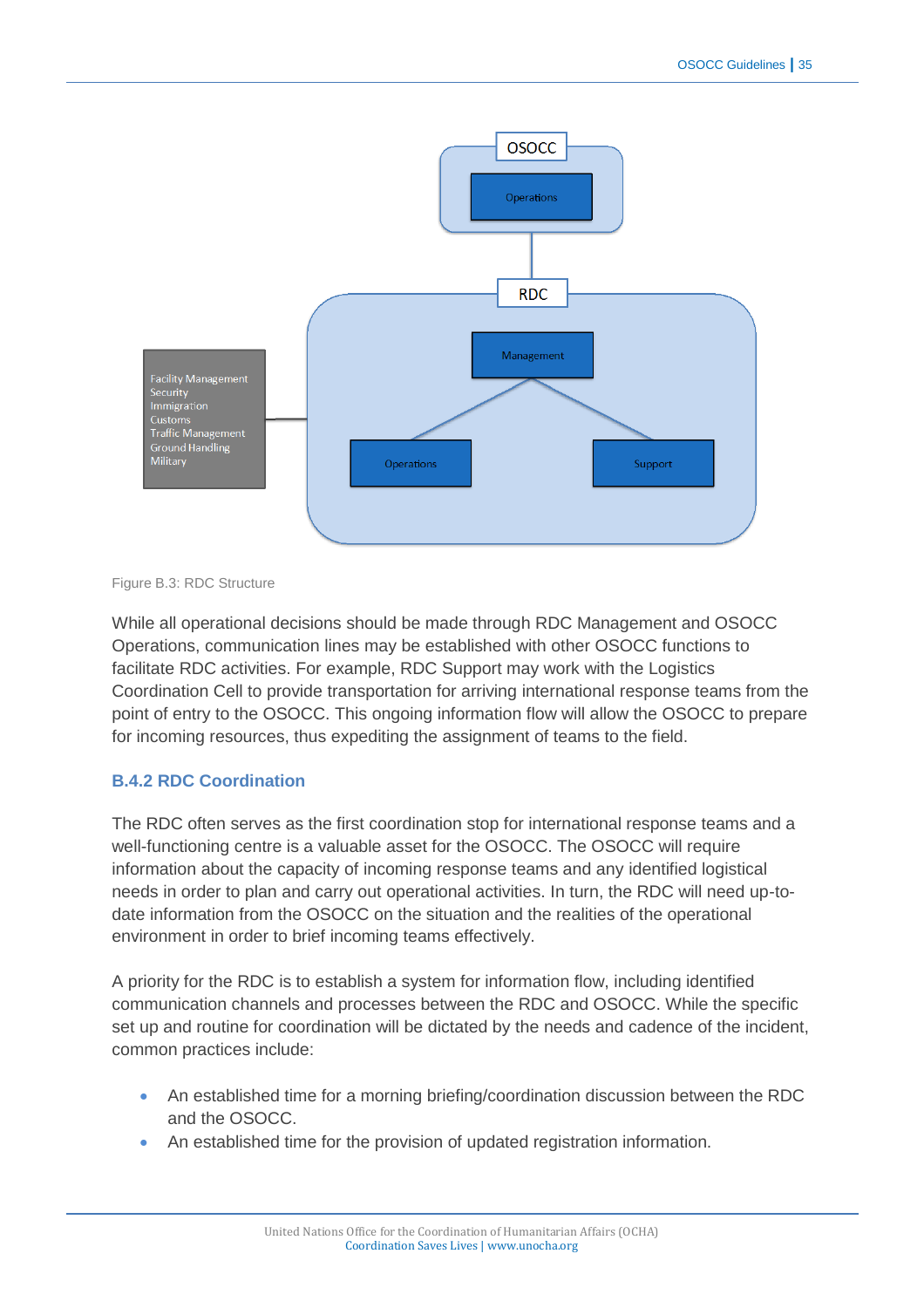- An agreed upon protocol for daily communication (e.g., by email as frequently as possibly, by phone if urgent).
- Regular updating of the VOSOCC.
- A cyclic process for request of departing teams and arrangement of travel.

In addition to daily coordination and information sharing activities with the OSOCC, the RDC may also participate in similar activities at the point of entry. For example, daily meetings may occur with the point of entry authorities, local representatives and/or the military. The RDC is intended to support the affected country in managing incoming international response teams and the specific support model will be determined through discussions with the authorities responsible for the point of entry. In addition, the RDC may rely on other response or government organizations for elements such as electricity, water or a place to sleep. Refer to the [UNDAC Handbook](http://www.unocha.org/what-we-do/coordination-tools/undac/overview) for information related to coordination methodology (section D.2) and civil-military coordination tips (section D.5).

The approach to an RDC needs to reflect it as an extension of the OSOCC coordination platform under the same principles as the OSOCC (see section A.3.2). Promoting cooperation with and amongst the organizations represented at the point of entry is crucial to RDC effectively facilitating the reception and departure of international resources.

# **B.4.3 Reception Activities**

Upon arrival in a disaster-affected country, setting up an RDC to receive incoming international response teams is often one of the first actions of the UNDAC or USAR teams. Particularly in situations that will see an influx of USAR teams and FMTs who will engage in life-saving activities, it is important to establish a basic reception area as quickly as possible. Primary actions to consider include:

- Establish liaison with the local authorities responsible for the point of entry.
- Establish a visible presence at the point of entry facility.
- Establish communication with the VOSOCC and OSOCC.
- **Track incoming resources including capacity and contact information.**
- Facilitate moving response teams to the field.

Speed is of the essence in incidents with significant damage to infrastructure and high numbers of casualties. In advance of the OSOCC being set up, the RDC can move USAR teams and FMTs into the field quickly, enabling them to conduct life-saving operations. In these circumstances, coordination of the movement from the point of arrival to the field can be done through RDC personnel or by setting up a coordination cell (UCC or FMTCC – see section B.3.5) with available experts in those functions. When the OSOCC is prepared, this responsibility will transfer to Operations and the RDC will facilitate the movement of teams to the OSOCC for assignment.

When establishing an RDC, strong linkages with key components operating the point of entry are vital. There are several entities, which if active (i.e., not impacted by the disaster), will be involved in handling incoming relief teams and resources:

• facility and operational management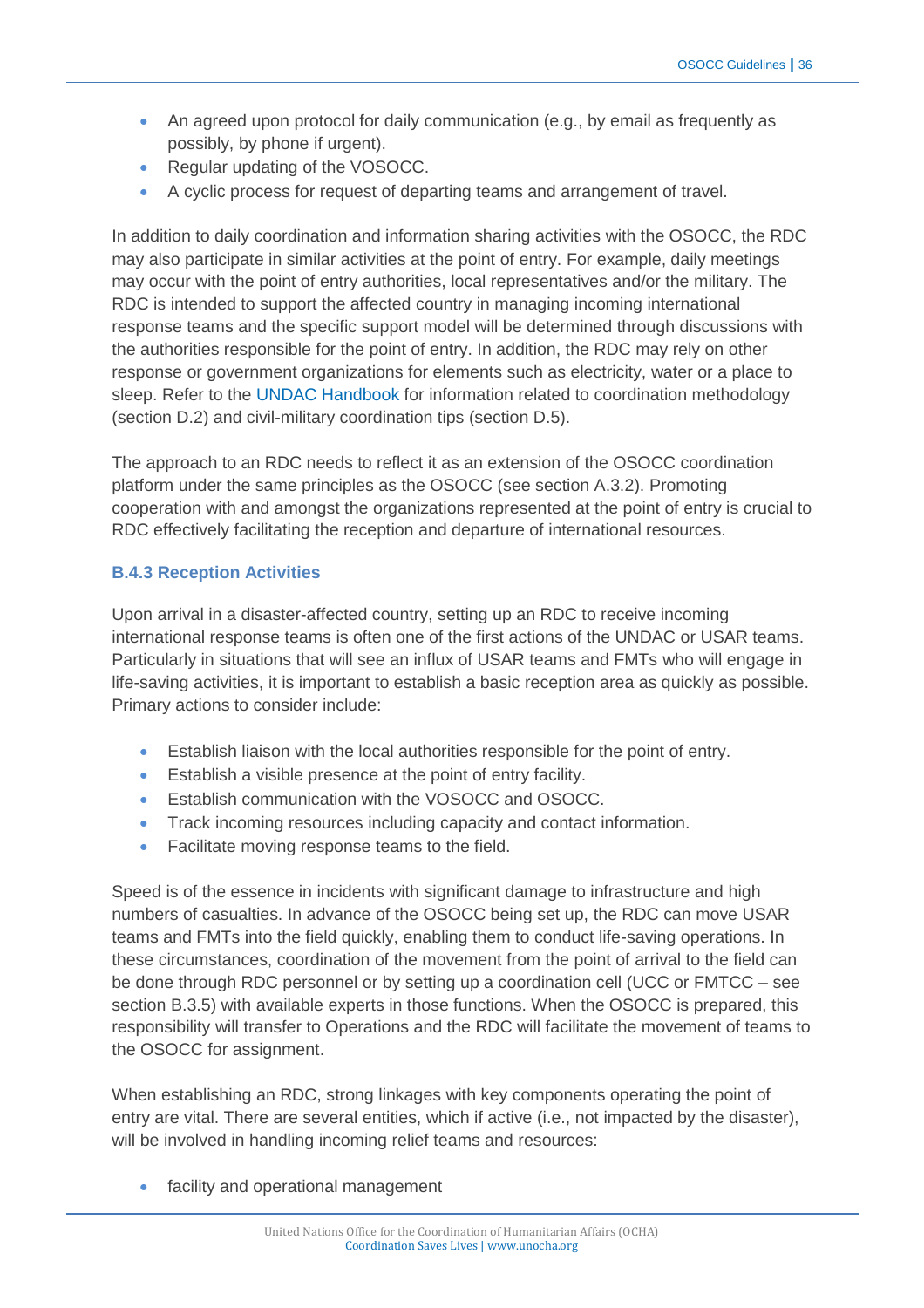- security
- immigration
- customs
- traffic management (e.g., air, ground, harbour)
- ground handling facilities
- military representatives (if the point of entry is a military-civilian complex)

All entities involved must be informed of the roles and responsibilities of the RDC to ensure cooperation. The RDC is there to support the local authorities with the handling of incoming relief traffic and needs to work in conjunction with the existing systems. While the specific division of responsibilities will be determined by the incident and capacity of the local authorities, RDC personnel should be familiar with all potential stations to enable a methodical processing of incoming relief teams.

#### **Initial Reception**

As teams begin arriving at the port of entry, it is beneficial to have an RDC staff available to greet them as close to the point of arrival as possible. This immediate greeting helps to establish a connection with the teams and impart a sense of structure to the arrival process. Arriving teams should be given a brief overview of the reception process and specific guidance on the next steps. Depending on the type of response team and the set up of the RDC, this may include direction to a holding area for cargo, direction a safe area for canines, a decontamination station (e.g., boot wash) and/or proceeding to immigration.

#### **Immigration**

Immigration is concerned with the arrival of personnel into the disaster-affected country who are not residents. Immigration authorities will be ensuring that responders are carrying appropriate documentation that permits them to enter the country (e.g., passport, visa, letter from deploying organization). Responders who work in specialized and regulated fields (e.g., medical personnel) should also carry appropriate documentation to support their qualifications.

As soon as possible, RDC staff should become familiar with the basic immigration practices of the local authorities. While the country immigration authorities will lead this process, RDC staff will work in collaboration with the immigration authorities to facilitate the efficient clearance of arriving international response teams.

#### **Customs**

Customs is responsible for controlling the movement of goods (including equipment, vehicles and animals) into the country. During a disaster, this can be everything from communications, medical and rescue equipment to vehicles and supplies for humanitarian aid.

Similar to the immigration process, RDC staff should work to support the local point of entry staff in facilitating the customs clearance of arriving teams. The specific customs regulations of the affected country will need to be followed and RDC staff should aim to learn the basics of the requirements quickly. Cargo that includes ICT equipment, canines and medicine has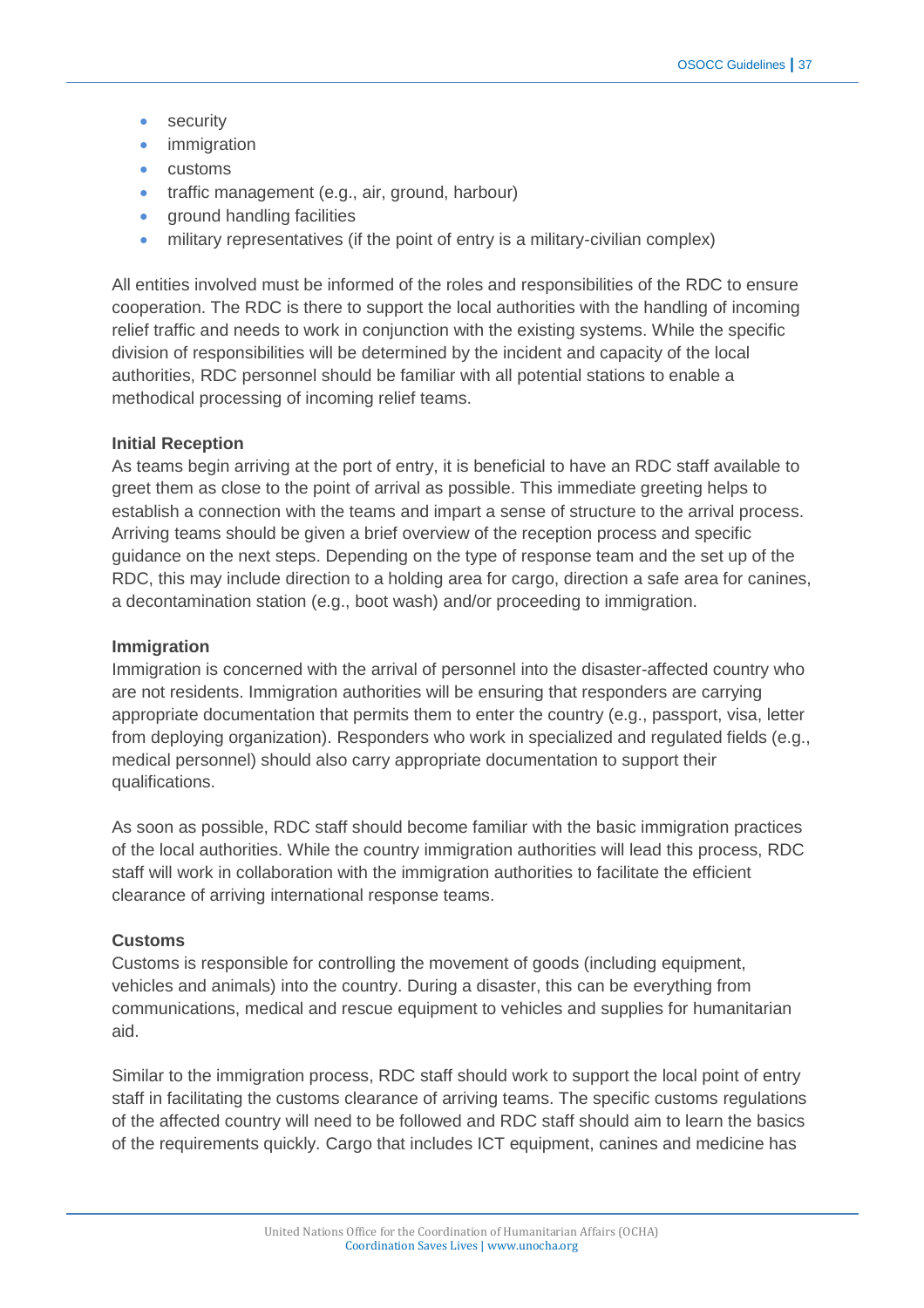particular and more stringent country-specific regulations the RDC staff will need to be especially aware of.

All containers being brought into the affected country should be labeled with the type of equipment/supplies, contents, weight and value. Certain goods, and animals in particular, may need specific paperwork accompanying them to ensure that the items are permitted entry. For example, canines will need to travel with record of vaccinations and veterinary checks.

If cargo is being off-loaded from one type of transport (e.g., plane or ship), it will likely need to be moved to a holding area prior to being moved further into the disaster site. As more teams and supplies arrive in the affected country, the logistics demands at the point of entry will become greater as responders endeavor to move their materials into the affected area. RDC staff may be required to support the local authorities, military, Logistics Coordination Cell and/or the Logistics Cluster to ease the congestion.

# **Registration**

Coordination of response activities relies on knowing who is active on the ground and how to contact them. All incoming international response teams should be registered prior to deployment using the established protocols through the VOSOCC and confirmed upon arrival at the RDC. USAR teams will register using the USAR Team Fact Sheet (found in Part III) that includes information regarding the INSARAG classification of the team, canine units, capabilities and support needs. A similar form also exists for FMTs. In addition to team registration, individuals will also be asked to register on the in-country contact management platform, including OCHA's 'Humanitarian ID' system.

International response teams who did not register prior to arrival will need to do so at the RDC. Registration information can be collected using a simple table and should include the following:

- Name of the team
- Type of assistance provided
- Number of people on the team
- Contact person for the team
- Contact phone number and email
- Capacity
- Material resource needs
- **•** Arrival date
- Estimated departure date

Registration information gathered at the RDC should be uploaded to the VOSOCC and shared with the OSOCC as frequently as realistic. This information will serve as input to the OSOCC contact directory and to the who-what-where (3W) database. The details regarding the number, type and capacity of incoming teams is also necessary for the Operations Function to facilitate operational planning activities. If the information sharing is effective between the RDC and the OSOCC, incoming teams can be deployed to the field quickly after arrival in a coordinated manner supportive of the mission objectives.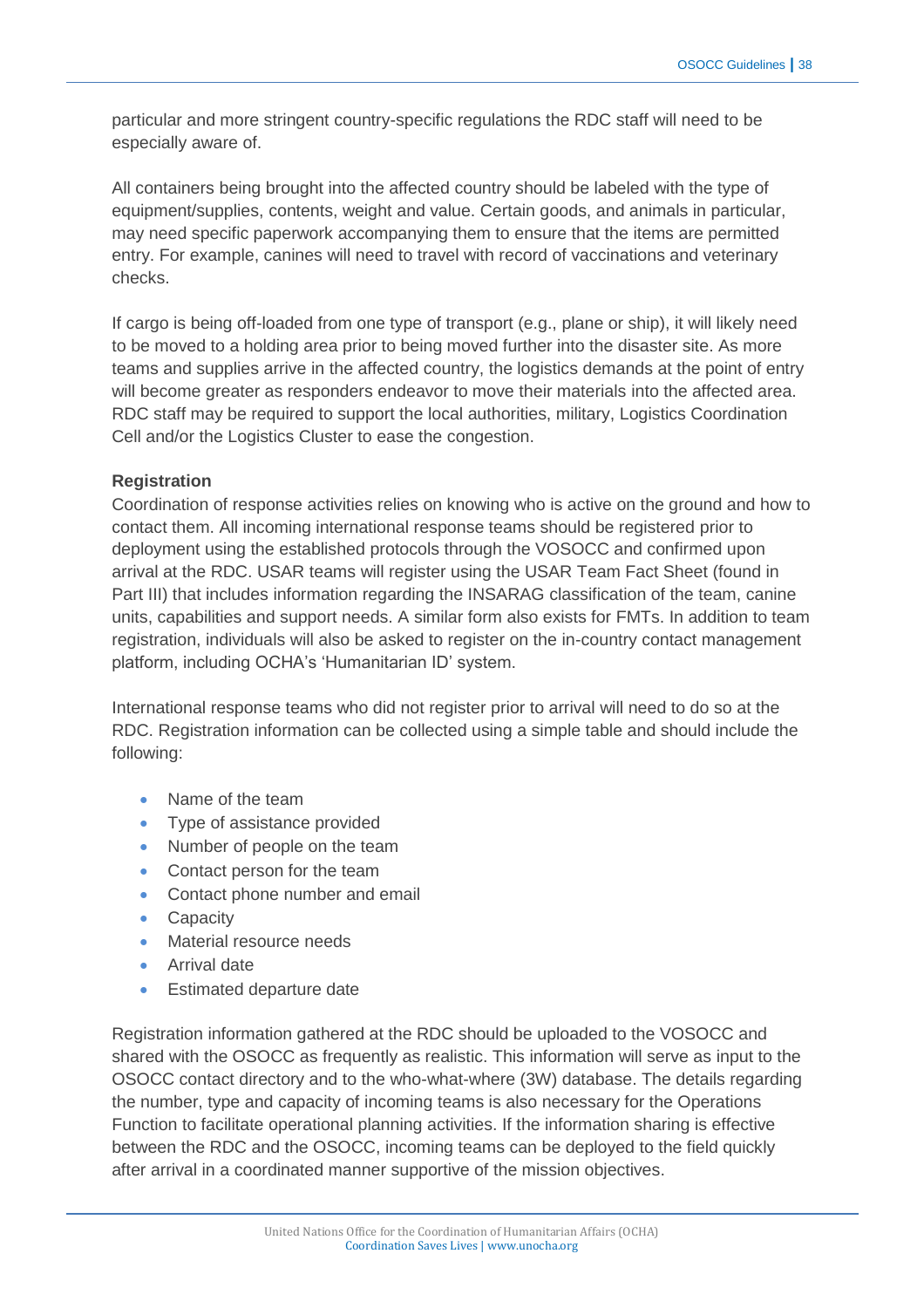# **Briefing**

Arriving international teams should be given an initial briefing to orient them to the current situation and provide practicalities related to the response. The briefing should begin with an overview of the current situation. While teams will likely have some awareness of the incident, they may not have the same level of detail available on the ground and/or additional information may have become available while they were in transit. Where possible, the situation overview should be supported by visual aids (e.g., maps).

It is beneficial for the incoming teams to be briefed on the response activities and elements currently in place at the incident. This could include the locations of key facilities (e.g., OSOCC, LEMA/government operations centre, USAR base of operations), the coordination structure in place and/or clusters active on the ground.

This initial on-site briefing should also include information related to safety & security, and in particular the risk management measures outlined in the MOSS (see section B.3.4). A standard briefing checklist for USAR teams can be found in the INSARAG Guidelines and can be used/adapted for all incoming teams.

# **Logistics & Transport**

After teams have navigated the arrival process at the point of entry, they will be ready to move further into the affected area. Particularly in the initial days/weeks of the incident, this will likely mean transport to the OSOCC. RDC Support staff will need to work closely with the Logistics Coordination Cell, the Logistics Cluster, local personnel and/or the military to facilitate both the movement of people and of the equipment/supplies. This may include negotiating for available transportation, keeping teams informed of the transportation process and/or ensuring the needs of the waiting teams are met.

If possible, the RDC should notify the OSOCC when teams are en route. This will allow the OSOCC to better prepare for the teams and enable the teams to begin their response activities as soon as possible.

# **B.4.4 Departure Activities**

Discussions with the Government of the affected country and/or LEMA will determine the appropriate time to begin to wrap up of particular response activities, generally starting with the lifesaving operations during Phase 1. When the first teams have completed their mission and begin demobilization, the RDC shifts its focus to include the departure of teams from the affected country.

In many regards, the departure activities are a reverse of the process that response teams went through when they arrived. This includes responsibilities such as:

- Identification of support needed for departing teams, either through use of a specific form (e.g., USAR Team Demobilization Form) or another format.
- Coordination and/or arrangement of travel schedules.
- Collection of reports (e.g., USAR Mission Summary Report).
- Checking out the departing team.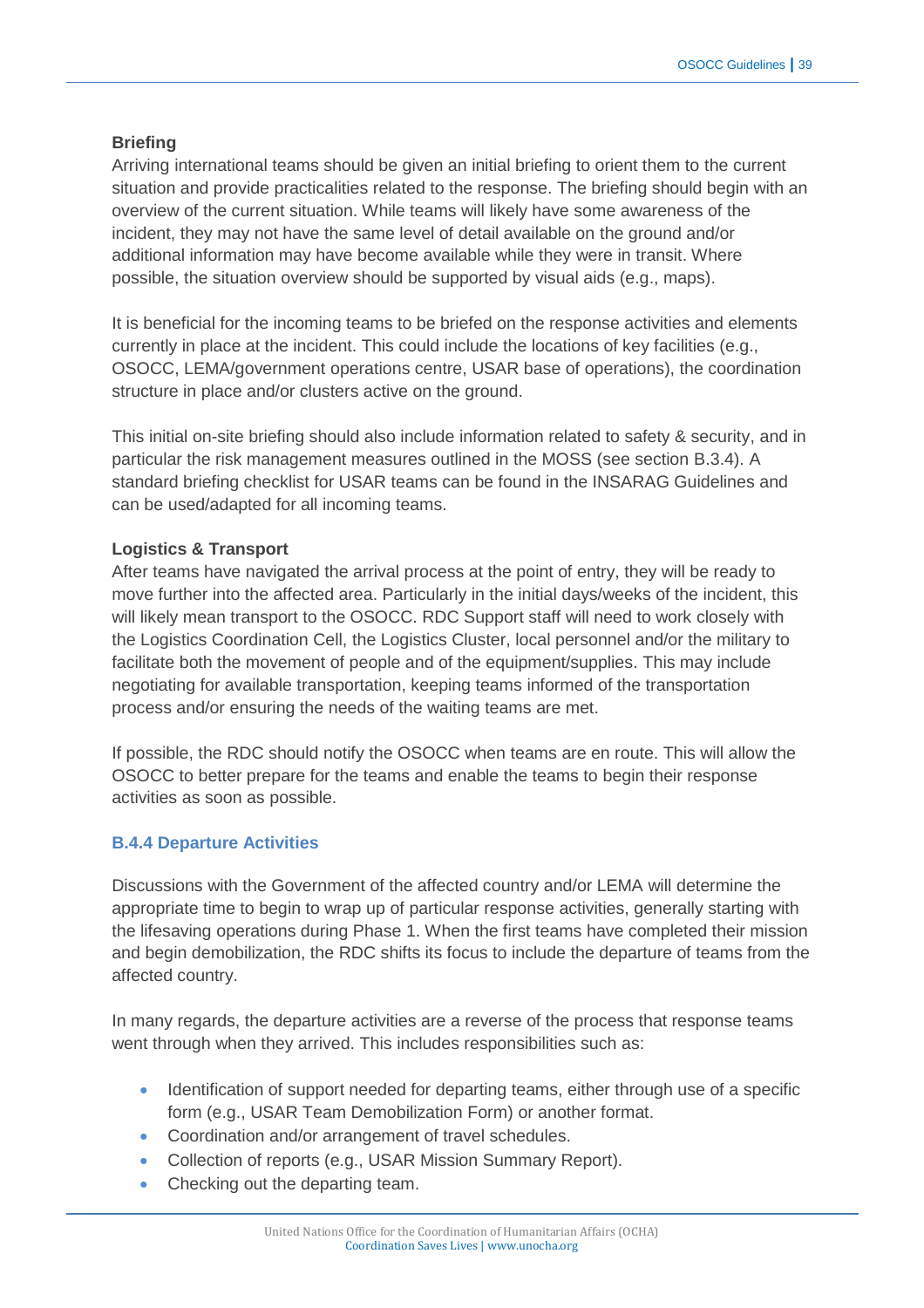Generally, the response operations will be much more established when the first teams are preparing for departure, and aspects such as establishing relationships and acquiring resources will already be in place.

Personnel working in the RDC may be simultaneously receiving incoming teams and outprocessing departing teams. Each of these processes should be established separately, however opportunities exist to maximize the shared use of limited resources. For example, the registration desk may double as the check out desk.

#### **Transportation**

As response teams and individual responders near the end of their time on mission, they will begin to prepare to head home. Some teams will have arranged their transportation out of the country and will simply notify the OSOCC as to their plans. Others will work through the OSOCC to communicate their departure needs and preferences to the RDC so that arrangements can be made at the point of exit. Response teams should inform the OSOCC as to their preferred departure dates and provide their equipment and passenger manifests.

RDC staff will need to work closely with the OSOCC and the departing teams to coordinate transportation to the point of exit, and also with the local authorities and other organizations regarding transportation out of the country. Given the large amount of traffic likely moving into and out of the country, RDC staff and departing teams will need to remain flexible. Provisions should be made in the event that teams are required to wait at the point of exit for an extended period of time. This could include food, water, telecommunications and a place to store equipment.

#### **Check Out**

Much as teams and individuals were registered upon arrival, they will also need to check out upon departure. Check out information can be tracked using the same mechanisms as registration and include the departure date and any notes related to departure that could affect future response operations (e.g., if not all members of a team have left). This information should be uploaded to the VOSOCC and in-country contact management platform, as well as shared with the OSOCC in a timely manner, as it is important for operational planning purposes.

RDC staff will continue to work with and support the activities of the local authorities at the point of exit as teams depart. This can include assisting with the handling of cargo and canines, ensuring teams are ready for departure and collecting reports (e.g., USAR Mission Summary Report per the INSARAG Guidelines). The extent to which RDC staff are involved in departure activities will depend on the ability of the local authorities to manage the flow of international response traffic.

#### **B.4.5 Transition and Demobilization**

The RDC is intended as a tool for use during the initial phases (Phase 1 and 2) of a disaster and is established at the request of the Government of the affected country. This is usually when assistance is needed to coordinate incoming international relief at one or more points of entry. In keeping with the principle of scalability, this assistance can be tailored to each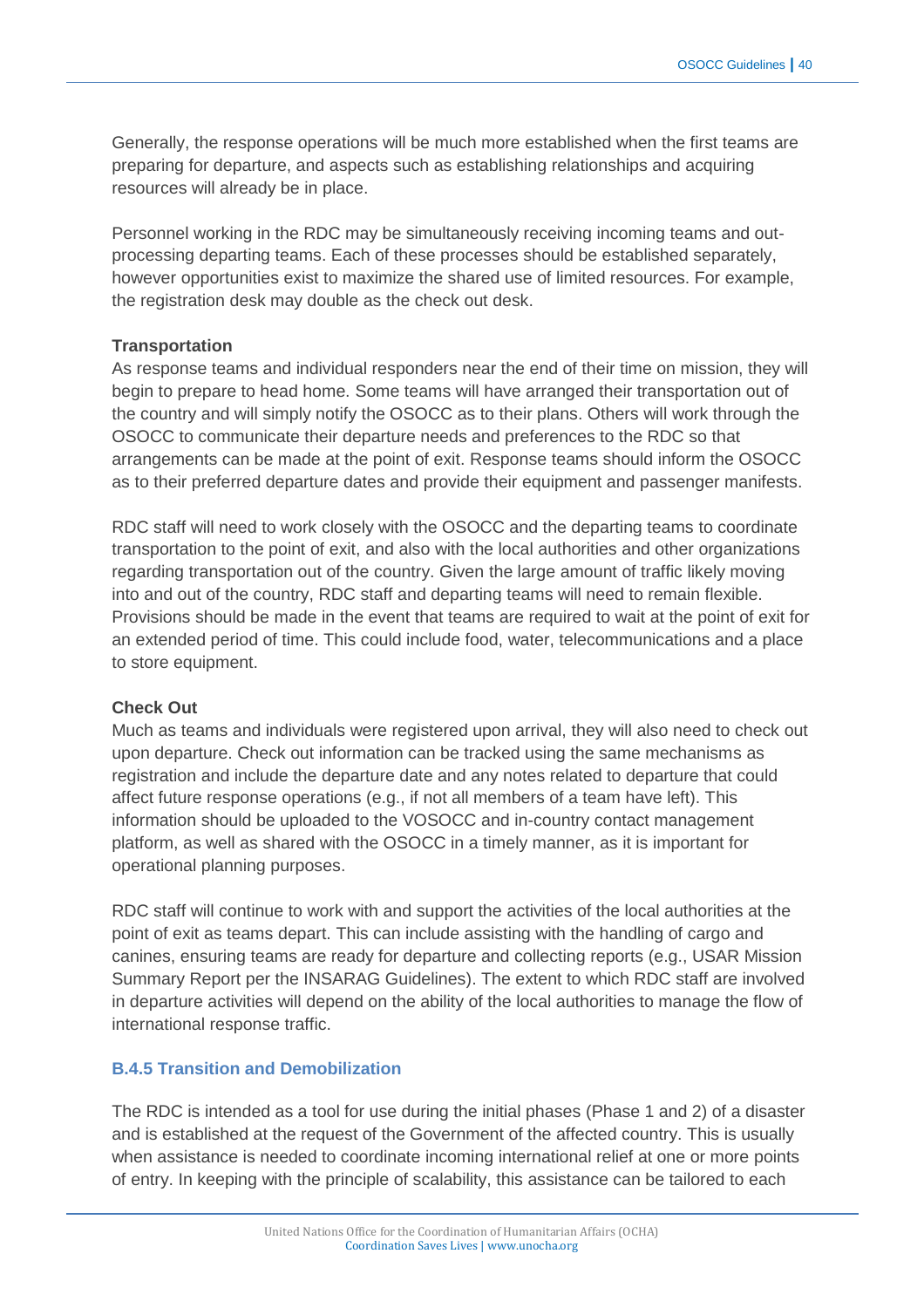emergency and to fulfill the need identified by the Government. As the Government establishes or re-establishes mechanisms to facilitate the arrival/departure of international aid, the functions of the RDC may transition to the local authorities and the RDC itself demobilized. Alternatively, the RDC may simply be demobilized at a point when the influx of international assistance ceases.

In situations where the functions of the RDC (e.g., receiving of international assistance) will be transitioned, the RDC team will need to work closely with the local authorities to ensure ongoing operations during the changeover. Each component of the reception process may transition at a different time, depending on the capacity of the local authorities. Where possible, the transition planning should begin as earlier as possible and be done in consultation with Operations.

As with all operations, demobilization should be considered from the onset. Whether the RDC transitions to local authorities or the operation is such that the RDC is no longer necessary, wrap up activities will need to occur. Equipment and personnel may be reassigned to the OSOCC or another RDC as appropriate, or may return to their home country. Further information on demobilizing the RDC can be found below in section B.5.4.

# **B.5 Establishing, Maintaining and Demobilizing OSOCC Facilities**

As noted above, the UNDAC team or the first arriving qualified USAR team or FMT is responsible for initially establishing an OSOCC presence. If an RDC is required, this should be the first priority as the next arriving response teams are likely close behind. As soon as feasible, a suitable location for the OSOCC should be sought.

#### **B.5.1 Selecting Facility Locations**

The location of the OSOCC facilities (OSOCC, RDC and sub-OSOCCs) plays an important role in the coordination process. The establishment of the facilities is a priority, but each location should be carefully planned. The location must be readily visible and accessible to all who would benefit from its services, and should have sufficient space to meet both the immediate needs and the projected expansion of the operation. The most suitable location for each facility is not necessarily in the midst of the disaster-affected area and consideration should be given to where coordination activities can be best facilitated.

#### **RDC Site**

The site for the RDC will need to be in close proximity to the point of entry and may be located near entry authorities or the LEMA. The RDC may be established in an existing facility or may be a separate temporary shelter (e.g., tent) close by. The facility itself will need to be adequate to set up office space with considerations such as power, space for displaying information, logical flow of incoming traffic, etc. In addition to the RDC facility, other parts of the site may need to be marked out, such as a cargo holding area. The RDC site should be well marked with arrows/signage to assist incoming and outgoing response teams navigate the area and the RDC flag should be placed in a position that is highly visible for those entering the country.

#### **OSOCC Site**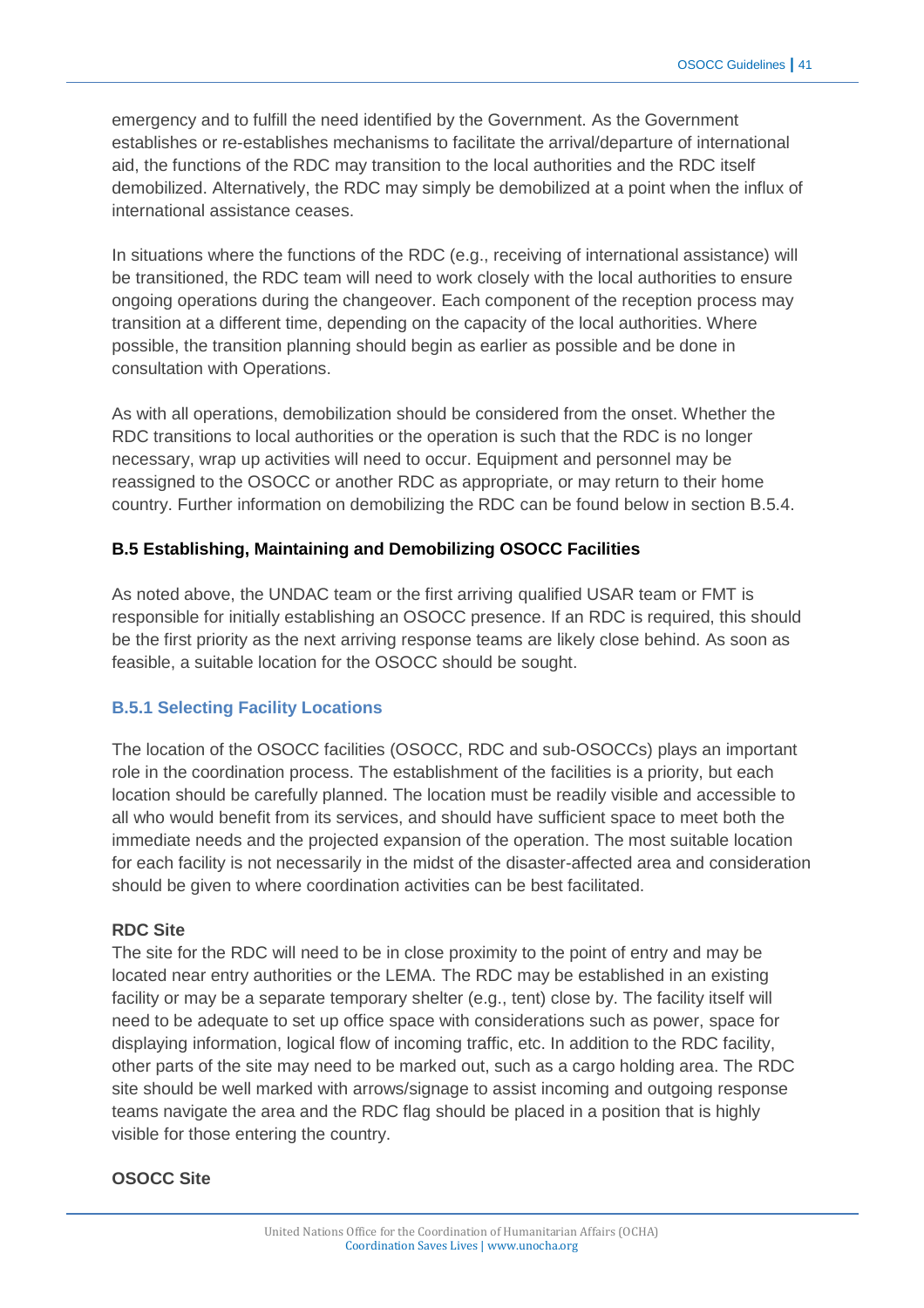The location of the OSOCC should ideally be in close proximity to the disaster site, LEMA and other agencies/organizations providing humanitarian assistance. This will facilitate cooperation and information exchange. The site should also maximize the effective use of communication equipment (e.g., on higher ground and not surrounded by hills or other natural obstructions) and should slope and drain effectively. Consideration should be given to a location that facilitates proper security procedures including ease of access and evacuation and an easily guarded perimeter.

Depending on the type of emergency and if it is safe to do so, the OSOCC may be established in an existing building that meets the needs of the operation. Alternately it can be set up in one or more tents. There are advantages to each set up and the type of incident and available resources will often determine which model is most suitable. Regardless of the type of structure, the OSOCC facility should include several separate office spaces, a large meeting space, a general area for receiving visitors and allow for the flow of traffic as more organizations work with or work within the OSOCC. Once established, the OSOCC flag should be placed in a location that ensures high visibility. A sample OSOCC layout can be found in C.2.

In large-scale emergencies it is important to think big from the start as the OSOCC may need to provide operating space and services for a large number of people as OCHA surge capacity and other international organizations start to deploy.

The same considerations outlined above apply to the sub-OSOCC(s).

# **B.5.2 Establishing Facilities**

A series of deployable modules to support the OSOCC system are maintained by and available through IHP, APHP and AST. The modules provided by these support partners range from basic ICT and administration for use in an existing building to full tent-based OSOCC and base camp modules. When deployed in a disaster, these modules will be accompanied by support staff to establish and maintain facilities (see section B.3.7).

When establishing the OSOCC in particular, consideration will need to be given to the varying space requirements among the operational cells. For example, USAR teams carry large amounts of equipment that will need a designated space.

It is important to note that some Cells may need to be forward located in order to minimize the time between the onset of the disaster and the operational activities of response teams. This is particularly true for Cells within the Operations Function that are engaged in lifesaving activities such as USAR and FMT.

#### **B.5.3 Maintaining Facilities**

Throughout the operation of the OSOCC system, the Support Function (see section B.3.7) is responsible for ensuring that the facilities are maintained on a daily basis and can continue to serve as the base of operations for OSOCC activities. In order to provide for continued operation of the OSOCC facilities, the following needs to be maintained: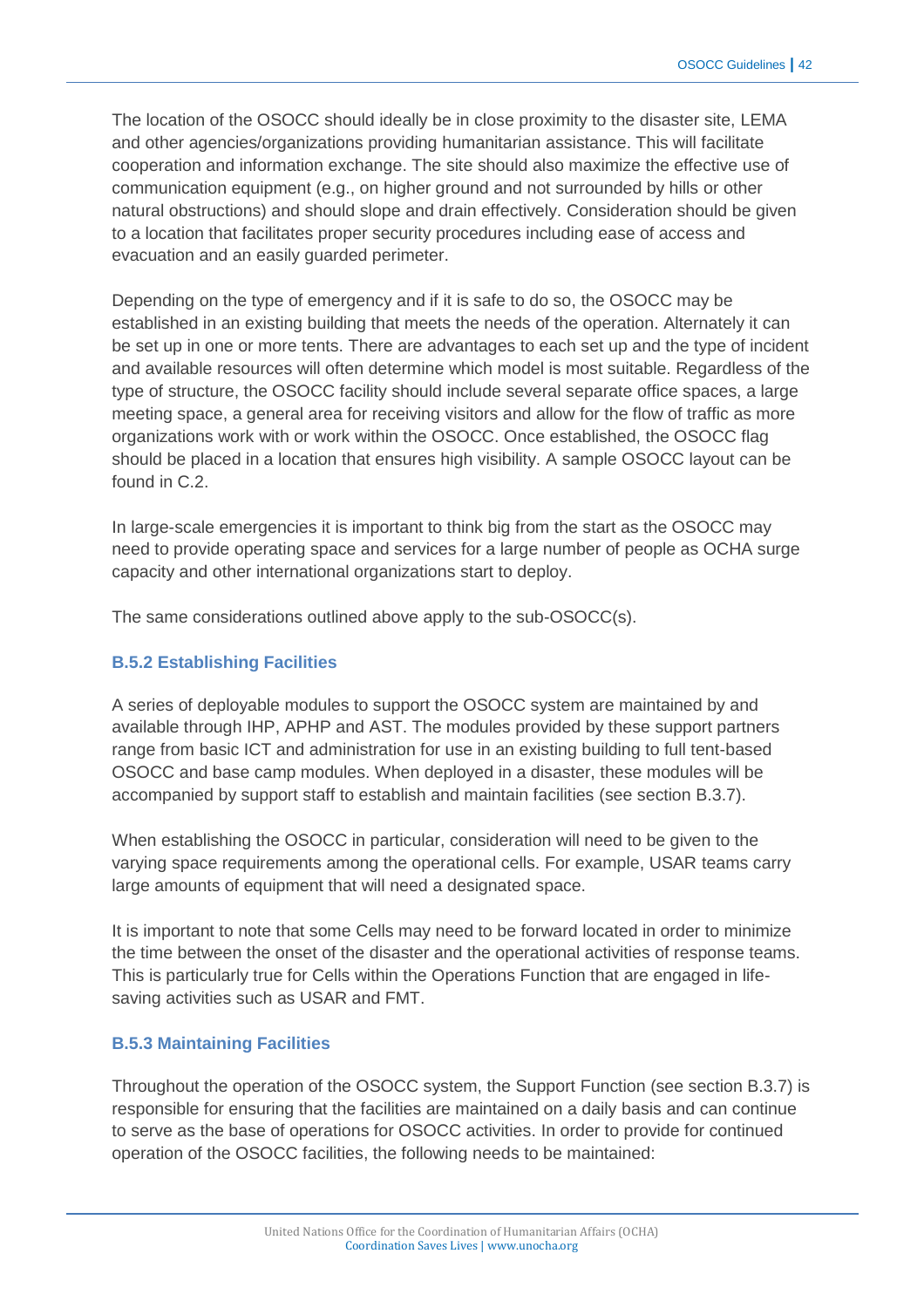- Access to a regular power supply (for example through the use of generators or an existing power source).
- Adequate lighting to enable round-the-clock operations as necessary.
- Access to food supplies and maintenance of food preparation areas.
- Access to water for consumption, sanitation, cooking, etc.
- Physical structures (i.e., tents and/or buildings) and the sites on which the facilities are established.

This can be a challenge in a disaster environment in which resources may be scarce, regular supply chains may be interrupted and field conditions may be harsh. In addition to working with these challenges, the OSOCC facilities need to retain a degree of flexibility. The facilities may need to be adjusted to accommodate changes in the size of staffing, changes in the scope of operations and/or changes in the flow of visitors/staff from other responding organizations.

#### **B.5.4 Facility Demobilization**

Planning for the demobilization of the OSOCC facilities should begin at the onset of operations and will become more concrete as the end of OSOCC operations come into sight.

In general, the RDC will demobilize first, although sub-OSOCCs may demobilize before the RDC if their primary purpose was the coordination of international relief teams. The OSOCC itself may remain in one form or another well beyond the presence of international teams, including UNDAC (as discussed above in section B.2.2).

Overall demobilization plans for OSOCC facilities are led by the Support Function in cooperation with international teams, partners and local authorities. They should consider whether any of the equipment is needed to remain in-country to continue to support the work of OCHA. All other modules will need to be packed up and returned to their home organization. In addition, efforts should be made to return the space and/or buildings to a usable state prior to departure.

In conjunction with physical demobilization, the OSOCC Manager will ensure reporting to relevant authorities to provide a summary of lessons learned to inform future OSOCC missions, guidelines and training.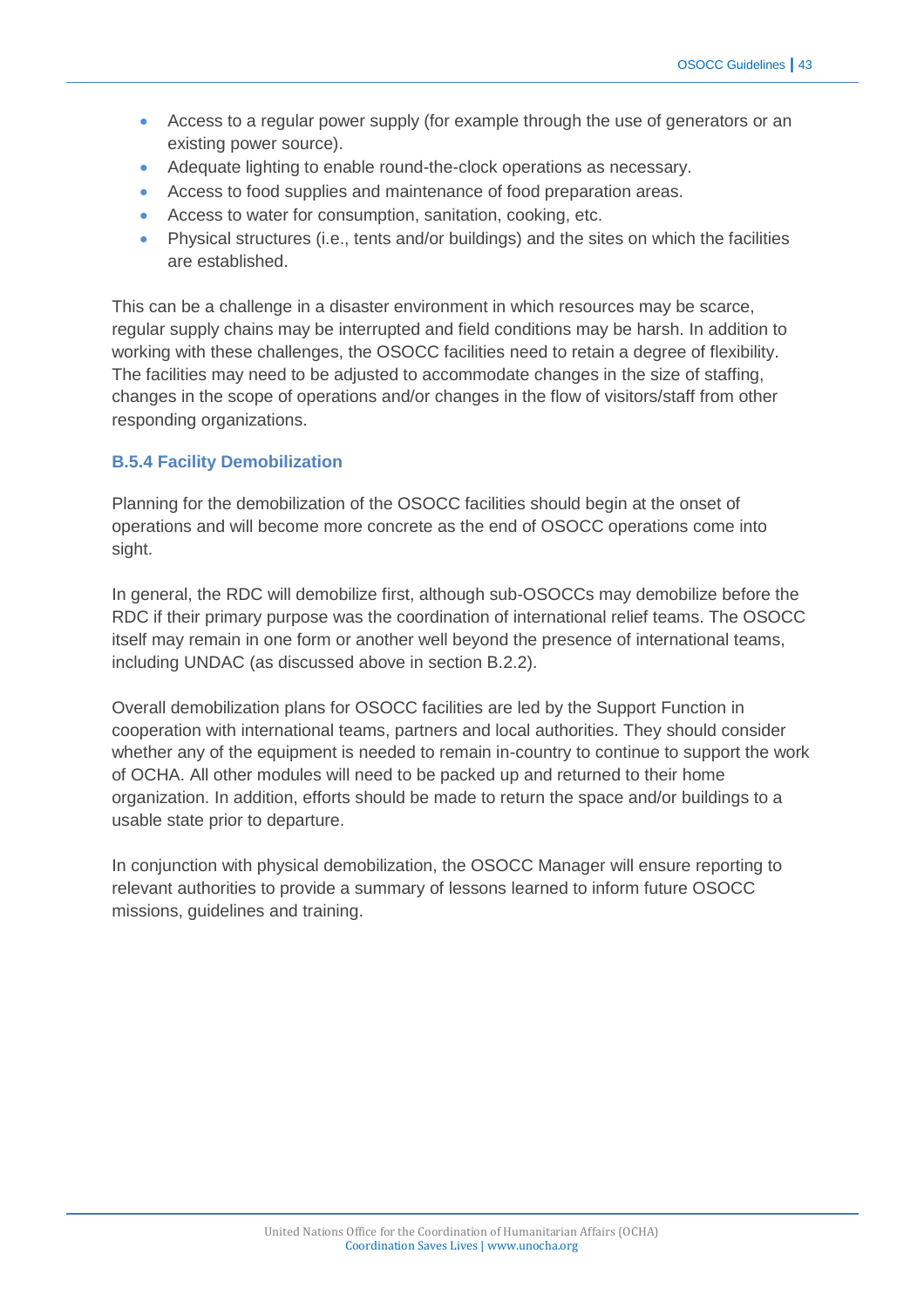# PART III: OPERATIONAL TOOLS

# **C.1 Position Checklists**

Specific responsibilities for the lead of each function or cell are described in position checklists:

- Assessment Cell Coordinator
- CMCoord Cell Coordinator
- **Environmental Emergencies Cell** Coordinator
- **FMT Coordination Cell Coordinator**
- Information Management Cell Coordinator
- **•** Liaison Officer
- **•** Logistics Cell Coordinator
- Media Officer
- Operations Function Coordinator
- OSOCC Manager
- Safety and Security Officer
- Situation Function Coordinator
- Support Function Coordinator
- UCC Coordinator
- RDC Manager
- RDC Operations
- RDC Support

Position checklists can be downloaded from the VOSOCC [\(https://vosocc.unocha.org\)](https://vosocc.unocha.org/).

#### **C.2 Operational Resources**

A set of resources to support OSOCC operations is available in the VOSOCC [\(https://vosocc.unocha.org\)](https://vosocc.unocha.org/):

- OSOCC Set Up
- OSOCC Site Selection
- USAR planning tool
- Operational Cycle
- Organizational Chart

These tools will be maintained by FCSS and updated on a regular basis based on the collective experience gained through OSOCC operations, training and exercises.

The [INSARAG Guidelines](http://insarag.org/en/methodology/guidelines.html) contains a number of additional tools supportive to OSOCC operations. Of particular note are the following in Volume II Manual B and Volume III:

- Sectorization guidance
- USAR Team Fact Sheet
- Demobilization Form
- RDC Establishment Checklist
- RDC Briefing Handout
- RDC Briefing Checklist
- OSOCC LEMA Briefing
- Standard Meeting Agenda
- **Mission Summary Report**

The INSARAG tools can be downloaded from [http://insarag.org/en/methodology/guidelines.html.](http://insarag.org/en/methodology/guidelines.html)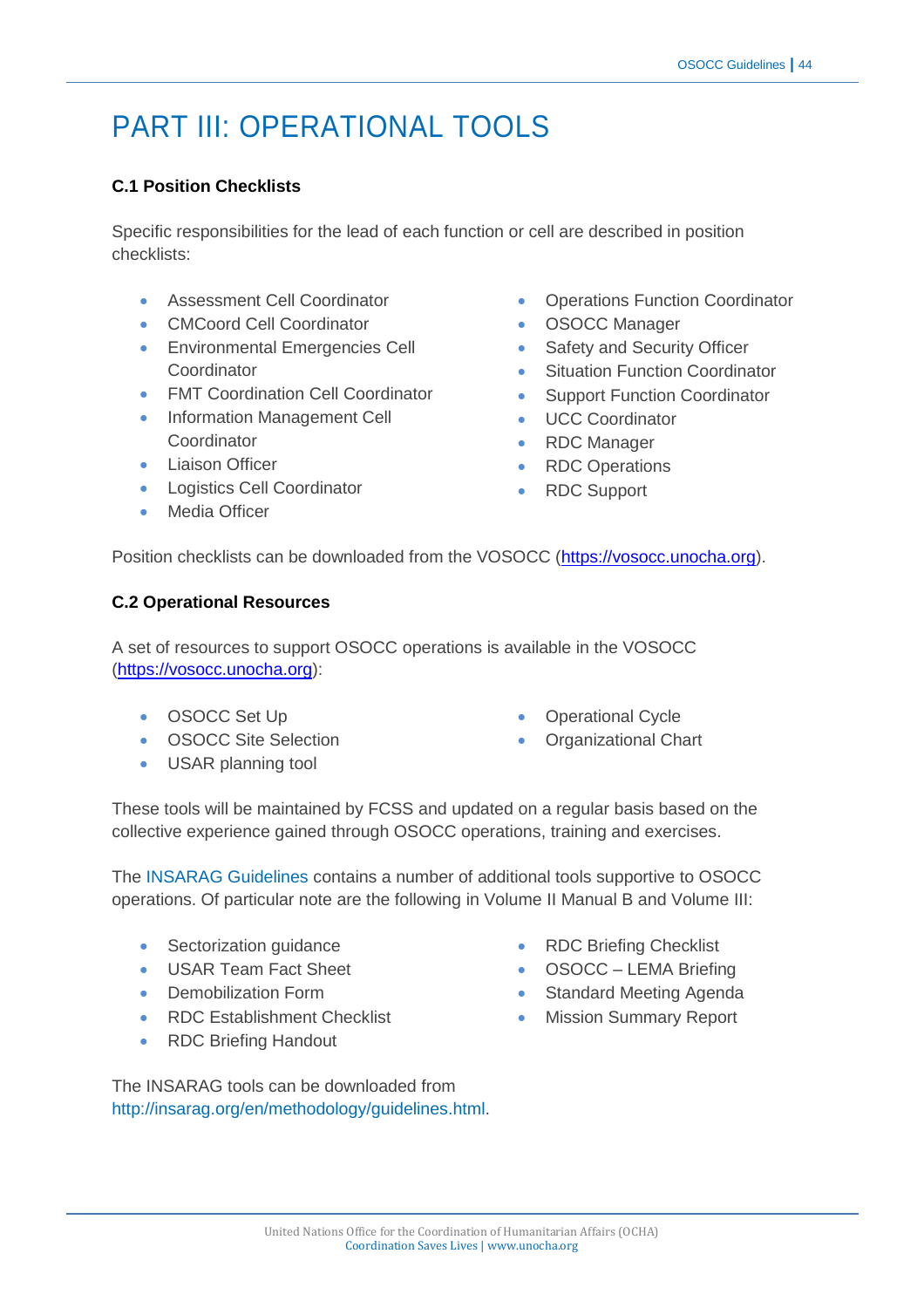# **C.3 OSOCC Visualizations**

Signage and information display is an important aspect of a well-functioning OSOCC. A set of commonly used visualization tools for use in the OSOCC/RDC can be downloaded from the VOSOCC [\(http://vosocc.unocha.org\)](http://vosocc.unocha.org/).

# **C.4 List of Acronyms**

| <b>APHP</b>    | Asia-Pacific Humanitarian Partnership                              |
|----------------|--------------------------------------------------------------------|
| <b>AST</b>     | <b>Americas Support Team</b>                                       |
| BoO            | <b>Base of Operations</b>                                          |
| <b>CASPAR</b>  | <b>Coordinated Assessment Pool and Roster</b>                      |
| <b>CLA</b>     | <b>Community Level Assessment</b>                                  |
| DO             | United Nations Designated Official                                 |
| <b>ERC</b>     | <b>Emergency Relief Coordinator</b>                                |
| <b>ERCC</b>    | <b>Emergency Relief Coordination Centre</b>                        |
| <b>ESB</b>     | Emergency Services Branch (of OCHA)                                |
| <b>FCSS</b>    | Field Coordination Support Section (of OCHA)                       |
| <b>FMT</b>     | Foreign Medical Team                                               |
| <b>GDACS</b>   | Global Disaster Alert and Coordination System                      |
| HC             | Humanitarian Coordinator                                           |
| <b>HCT</b>     | Humanitarian Country Team                                          |
| <b>HPC</b>     | Humanitarian Programme Cycle                                       |
| <b>HuMOCC</b>  | Humanitarian-Military Operations Coordination Centre               |
| <b>IARRM</b>   | Inter-Agency Rapid Response Mechanism                              |
| <b>IASC</b>    | <b>Inter-Agency Standing Committee</b>                             |
| <b>ICC</b>     | <b>Inter-Cluster Coordination</b>                                  |
| <b>ICRC</b>    | International Committee of the Red Cross                           |
| <b>ICT</b>     | Information Communications Technology                              |
| <b>IFRC</b>    | International Federation of Red Cross and Red Crescent Societies   |
| <b>IHP</b>     | International Humanitarian Partnership                             |
| IM             | <b>Information Management</b>                                      |
| <b>INSARAG</b> | International Search and Rescue Advisory Group                     |
| <b>IOM</b>     | International Organization for Migration                           |
| EЕ             | <b>Environmental Emergencies</b>                                   |
| <b>EER</b>     | <b>Environmental Emergencies Roster</b>                            |
| <b>FAO</b>     | Food and Agriculture Organization of the United Nations            |
| FEAT           | <b>Flash Environmental Assessment Tool</b>                         |
| <b>FIS</b>     | Field Information Section (of OCHA)                                |
| FMT            | Foreign Medical Team                                               |
| LEMA           | <b>Local Emergency Management Authority</b>                        |
| <b>LRT</b>     | Logistics Response Team                                            |
| <b>MCDA</b>    | Military and Civil Defense Assets                                  |
| <b>MIRA</b>    | Multi-Cluster/Sector Initial Rapid Assessment                      |
| <b>MOSS</b>    | Minimum Operating Security Standards                               |
| <b>NGO</b>     | Non-Governmental Organization                                      |
| <b>OCHA</b>    | United Nations Office for the Coordination of Humanitarian Affairs |
| <b>OSOCC</b>   | <b>On-Site Operations Coordination Centre</b>                      |
| <b>PIO</b>     | <b>Public Information Officer</b>                                  |
| <b>RC</b>      | <b>Resident Coordinator</b>                                        |
| RC/HC          | Resident Coordinator/Humanitarian Coordinator                      |
| <b>RDC</b>     | <b>Reception Departure Centre</b>                                  |
| <b>SDA</b>     | Secondary Data Analysis                                            |